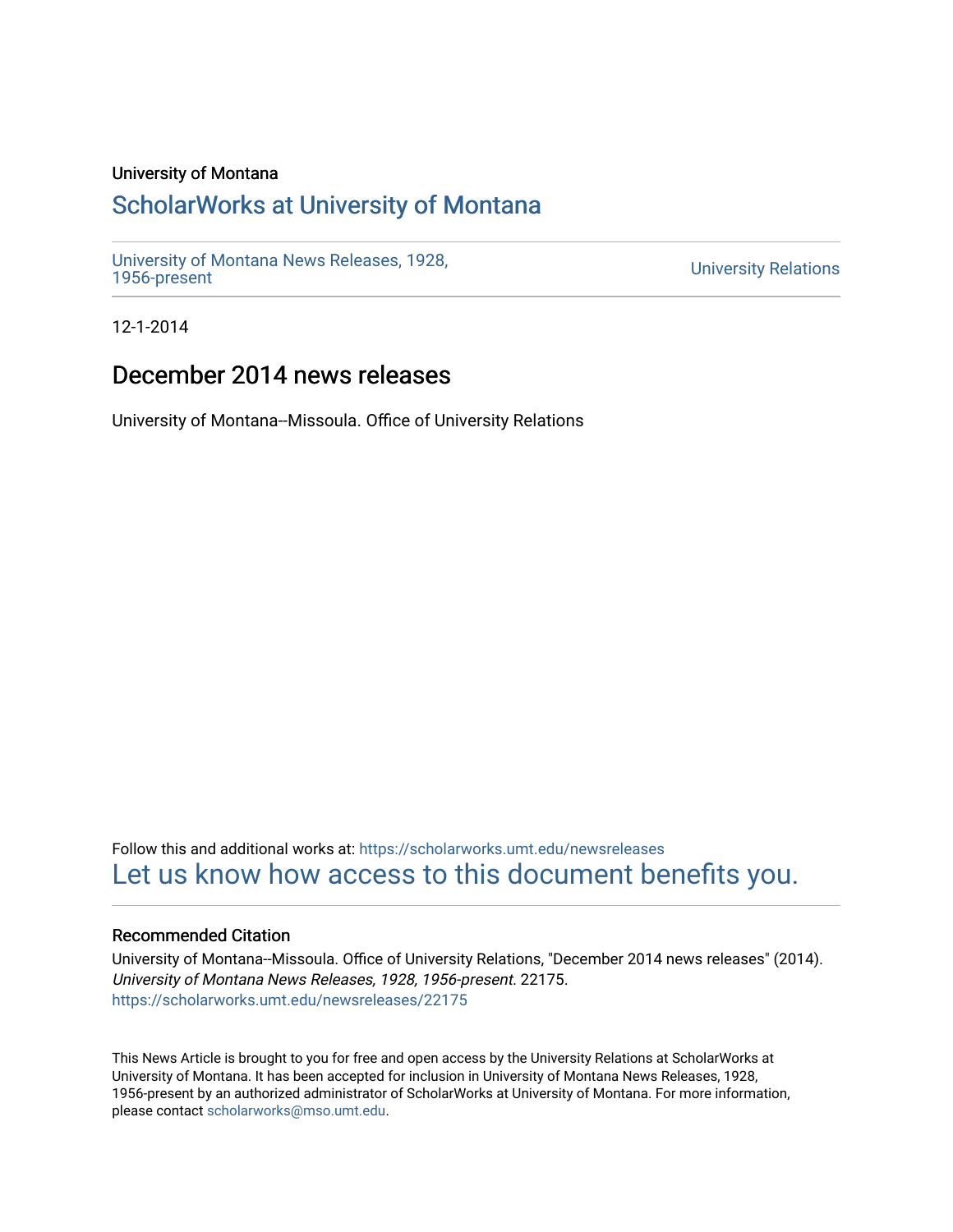<span id="page-1-0"></span>

| UNIVERSITY OF<br><b>MONTANA</b>                                                                                                                                                                                                                                                                                                                                                                                                                                                                                                                                                                                  | A to Z<br>my.umt.edu | Search sites & people |
|------------------------------------------------------------------------------------------------------------------------------------------------------------------------------------------------------------------------------------------------------------------------------------------------------------------------------------------------------------------------------------------------------------------------------------------------------------------------------------------------------------------------------------------------------------------------------------------------------------------|----------------------|-----------------------|
| <b>UM News</b>                                                                                                                                                                                                                                                                                                                                                                                                                                                                                                                                                                                                   |                      | <b>Search News</b>    |
| December<br><b>UM</b><br>News / 2014 /                                                                                                                                                                                                                                                                                                                                                                                                                                                                                                                                                                           |                      |                       |
| December 2014 News<br>12/24/2014 - Missoula Ranked Second Per Capita in Producing Peace Corps Volunteers - Amber Gladney<br>12/23/2014 - UM Researchers Measure 2014 as Strong Year for Montana Tourism - Norma Nickerson<br>12/23/2014 - UM to Host Nation's First Rural Medicine Hackathon - Jennifer Stephens<br>12/18/2014 - UM One Step Closer to Discovering New Worlds - Nate McCrady<br>12/18/2014 - UM Journalism Students to Provide 2015 Legislative News Service - Courtney Cowgill<br>12/15/2014 - New York Times Ranks UM Dean's Performance Among Best Classical Events of 2014 -<br>Stephen Kalm |                      |                       |
| 12/12/2014 - TEDxUMontana Tickets on Sale Dec. 17 - Jace Laakso                                                                                                                                                                                                                                                                                                                                                                                                                                                                                                                                                  |                      |                       |
| 12/12/2014 - Free Cybersecurity Seminar Slated for Dec. 18 at UM - Sherri Davidoff                                                                                                                                                                                                                                                                                                                                                                                                                                                                                                                               |                      |                       |
| 12/11/2014 - UM Students Win \$2,500 for Business Plans at Startup Pitch Competition - Larae Hackney<br>12/10/2014 - Montana Journalism Review Releases 2015 Edition - Henriette Lowisch                                                                                                                                                                                                                                                                                                                                                                                                                         |                      |                       |
| 12/09/2014 - Class A High School Basketball Teams Tip Off in Tournament at UM - Brad Murphy                                                                                                                                                                                                                                                                                                                                                                                                                                                                                                                      |                      |                       |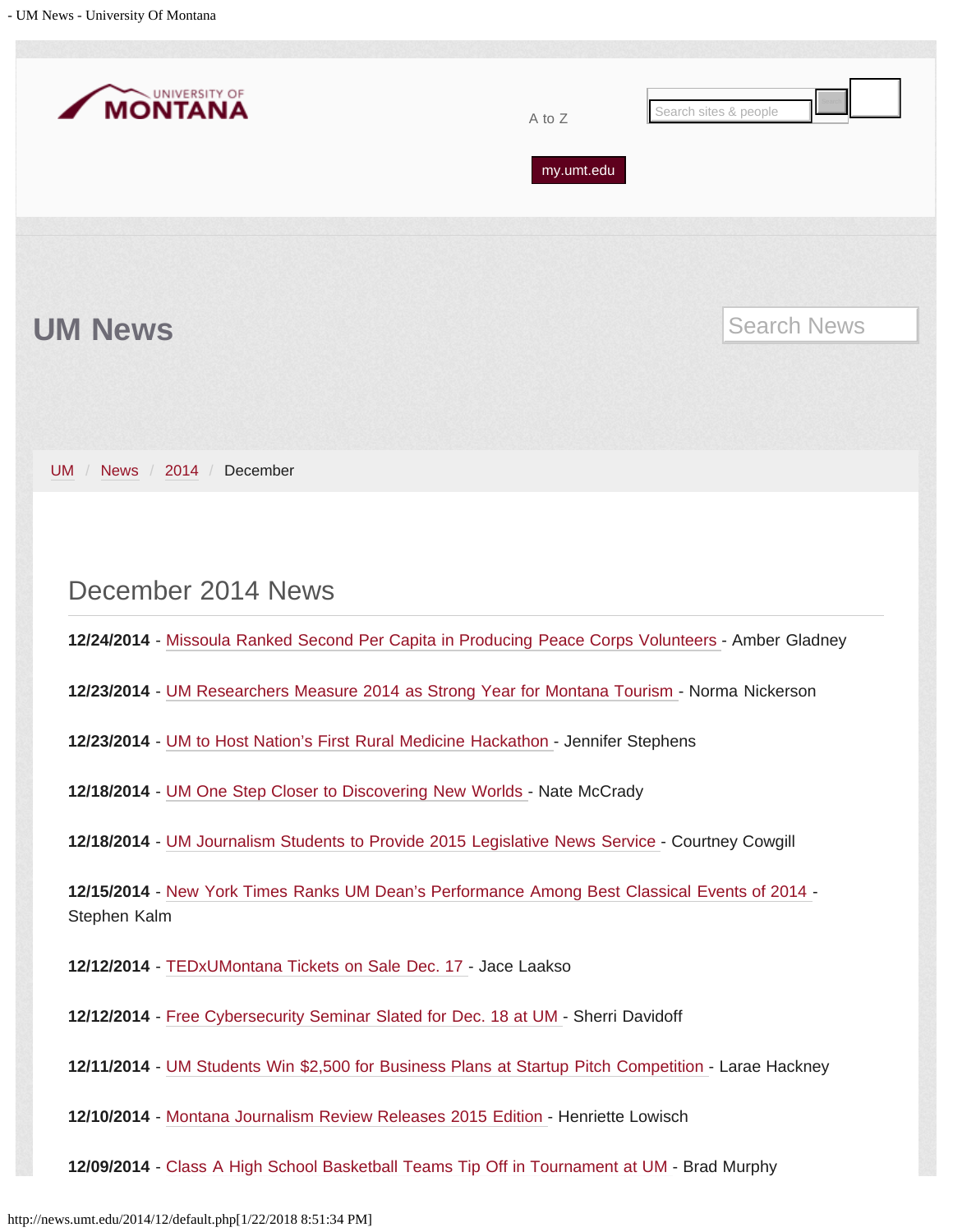**12/09/2014** - [UM Philanthropy Class Awards \\$12,500 in Grants to Local Nonprofits -](#page-33-0) Andrea Vernon

**12/08/2014** - [IBM Awards UM Power Systems Server for Real-Time Data Analysis -](#page-36-0) Eric Tangedahl

**12/03/2014** - [\\$1 Million Gift Supports Lifelong Learning at UM's MOLLI](#page-39-0) - Roger Maclean

**12/03/2014** - [UM First-Year Student Essay Winners Announced -](#page-42-0) Kelly Webster

**12/03/2014** - [UM's Annual Christmas Cookie Cook-Off Set for Dec. 15 -](#page-45-0) Sam Belanger

**12/03/2014** - [Montana High School Students Win Scholarships to UM at Model United Nations](#page-47-0) - Karen Adams

**12/01/2014** - [UM Dining Presents 'Beatlemania' Dec. 3 in the Food Zoo -](#page-50-0) Sam Belanger

- **12/01/2014** [UM Students Organize a Panel Discussion Event on Divestment -](#page-53-0) Nicola Preston
- **12/01/2014** [Global Pandemics and Bioterroism Focus of Mansfield Center Discussion -](#page-55-0) Deena Mansour
- **12/01/2014** [Country Artist Kip Moore to Perform Concert at UM -](#page-58-0) Brad Murphy



University of Montana 32 Campus Drive Missoula, MT 59812 Phone: (406) 243-2522 [news@umontana.edu](mailto:news@umontana.edu)

#### **Get Involved**

[Submit a Calendar Event](http://umt.edu/urelations/info/submit_event.php) [Request a News Release](mailto:news@umontana.edu) [Suggest a Story Idea](mailto:thrive@umontana.edu)

**Quick Links**

[News Archive](http://www.umt.edu/urelations/pubs/NewsArchives.php) [Events Calendar](http://events.umt.edu/) [University Relations](http://www.umt.edu/urelations/)

[About UM](http://www.umt.edu/about) [Accessibility](http://www.umt.edu/accessibility/) [Administration](http://www.umt.edu/administration) [Contact UM](http://www.umt.edu/comments) [Directory](http://www.umt.edu/directory) [Employment](http://www.umt.edu/jobs) [Safety](http://www.umt.edu/safety/) [Privacy Policy](http://umt.edu/privacy/)

[Campus Map](http://map.umt.edu/)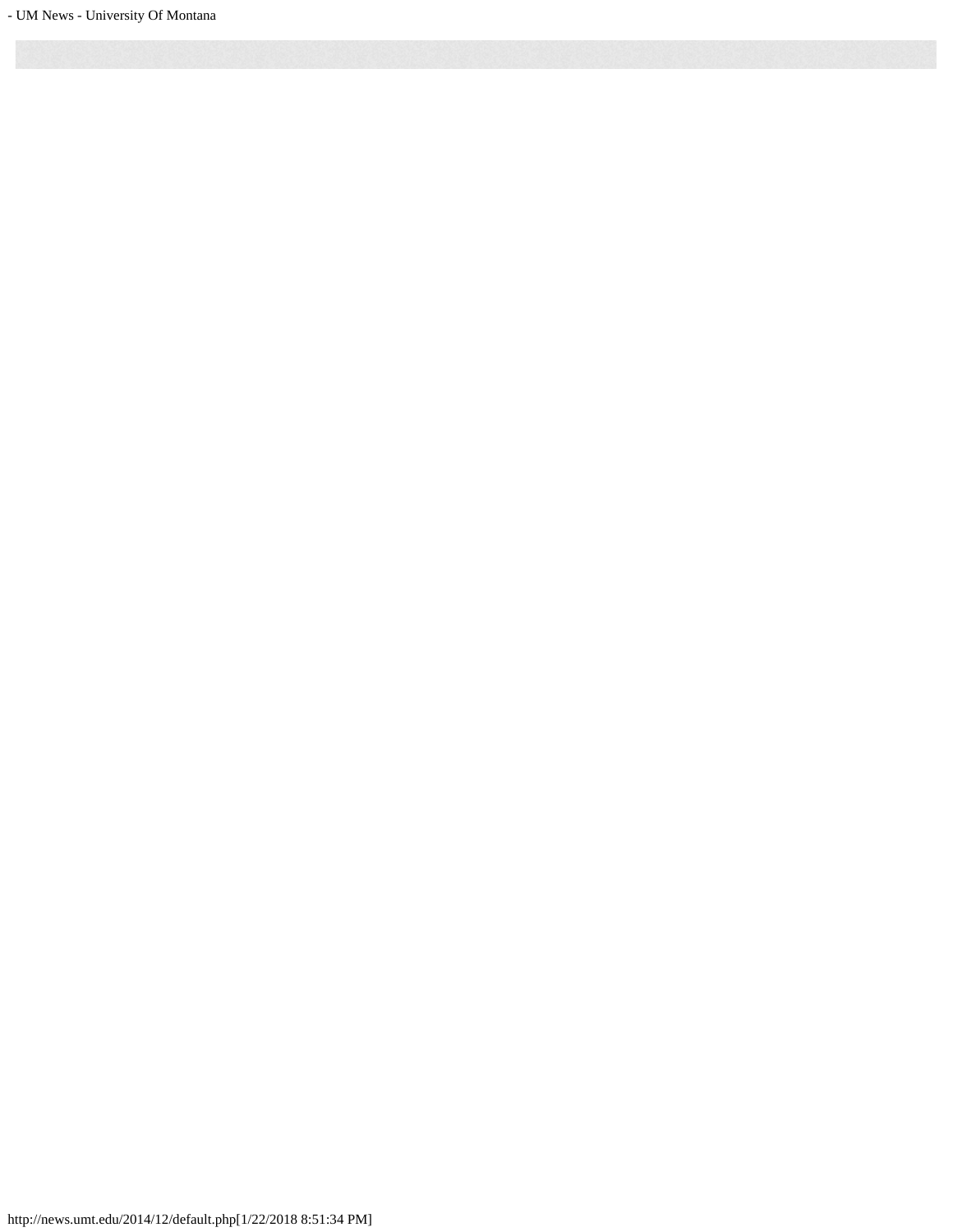<span id="page-4-0"></span>Missoula Ranked Second Per Capita in Producing Peace Corps Volunteers - UM News - University Of Montana



# Missoula Ranked Second Per Capita in Producing Peace Corps Volunteers

December 24, 2014

**MISSOULA** – Missoula made the Peace Corps' list of Top Metropolitan Areas in producing Peace Corps volunteers per capita, jumping four places this year to the No. 2 spot with 8.1 volunteers per 100,000 residents.

The Peace Corps recently released the 2014 rankings of the top volunteer-producing states and metropolitan areas across the country. Montana ranked No. 7 among states with the highest number of Peace Corps volunteers per capita, with 4.1 volunteers currently serving worldwide per 100,000 residents.

"Peace Corps volunteers promote a better understanding of Americans around the world by sharing their unique hometown perspective during their service," Peace Corps Director Carrie Hessler-Radelet said. "As we forge a modern Peace Corps for modern times, we remain committed to building a volunteer force that reflects the rich diversity of our country, and doing more to recruit and retain the best and brightest across the country."

Since the Peace Corps was established in 1961, 1,389 Peace Corps volunteers from Montana have traveled abroad to serve their country in the cause of peace by living and working in developing countries.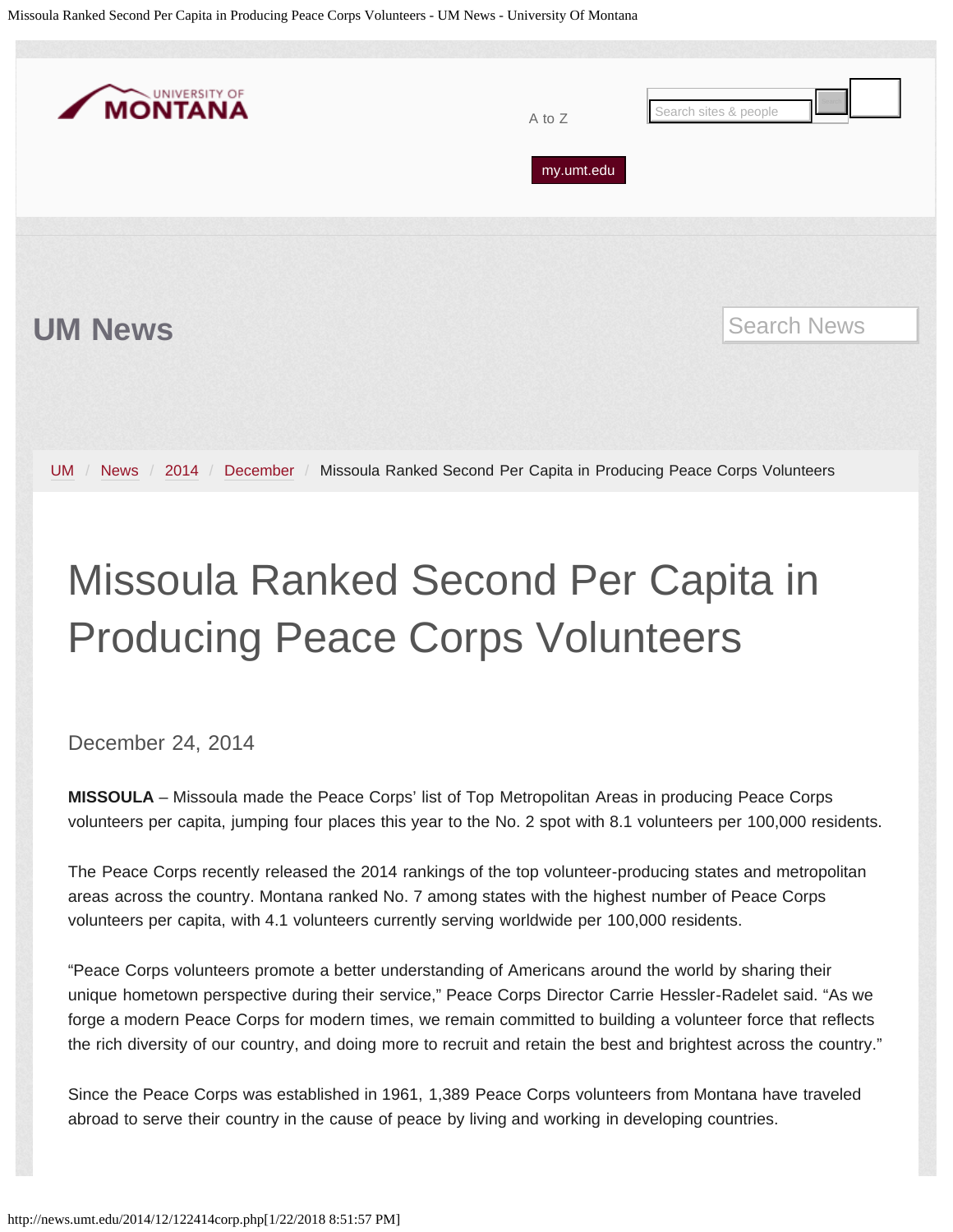This is the second year Montana has been ranked in the top 10. To view a list of states and corresponding volunteer numbers, visit<http://files.peacecorps.gov/images/news/releases/14-PRS-topstates.pdf>.

"Montana and Missoula produce volunteers who are devoted to taking their skills abroad and who strive to bring a unique perspective to the communities they serve," said Erin Carlson, acting manager of the Peace Corps West Coast Region. "We are pleased to recognize the state's volunteers who set the bar high for commitment, dedication and performance."

In 2011, the University of Montana became the first public university in the country to partner with the Peace Corps to offer the Peace Corps Preparatory Program. Additionally, any UM student can earn a Peace Corps certificate through participation in the international development studies minor in UM's College of Arts and Hummanities.

The Peace Corps sends Americans abroad on behalf of the United States to tackle the most pressing needs of people around the world. Volunteers work at the grassroots level to develop sustainable solutions that address challenges in education, health, economic development, agriculture, environment and youth development.

For more information about the Peace Corps, visit<http://umt.edu/peace-corps>. To speak with UM's Peace Corps campus representative Amber Gladney in the Office of Career Services, call 406-243-2839 or email [peacecorps@umontana.edu.](mailto:peacecorps@umontana.edu)

###

**Contact:** Amber Gladney, UM Peace Corps campus representative, 406-243-2839, [peacecorps@umontana.edu.](mailto:peacecorps@umontana.edu)



University of Montana 32 Campus Drive Missoula, MT 59812 Phone: (406) 243-2522 [news@umontana.edu](mailto:news@umontana.edu)

#### **Get Involved**

[Submit a Calendar Event](http://umt.edu/urelations/info/submit_event.php) [Request a News Release](mailto:news@umontana.edu) [Suggest a Story Idea](mailto:thrive@umontana.edu)

#### **Quick Links**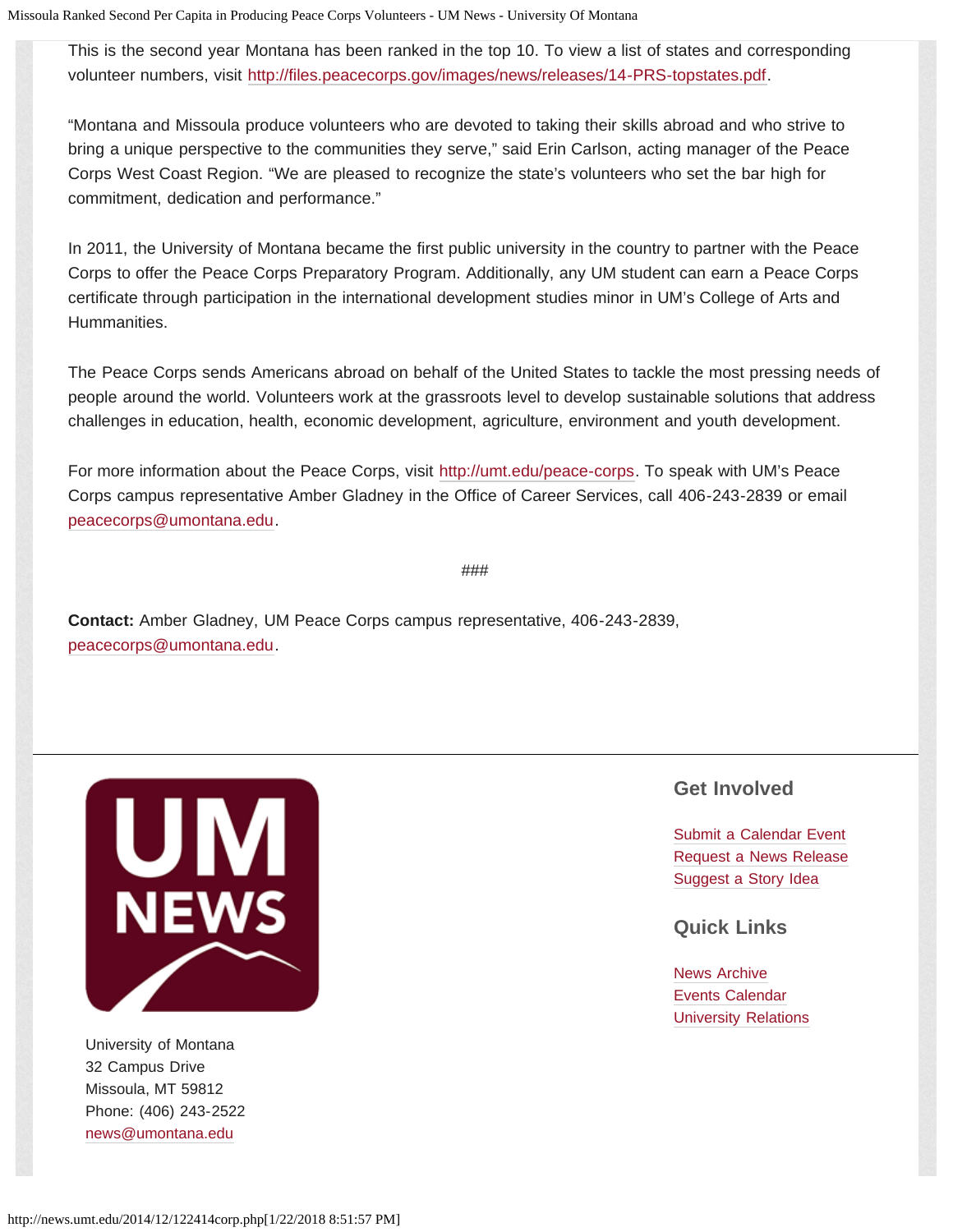| About UM | Accessibility | Administration | Contact UM<br>Campus Map | Directory | Employment | Safety | <b>Privacy Policy</b> |
|----------|---------------|----------------|--------------------------|-----------|------------|--------|-----------------------|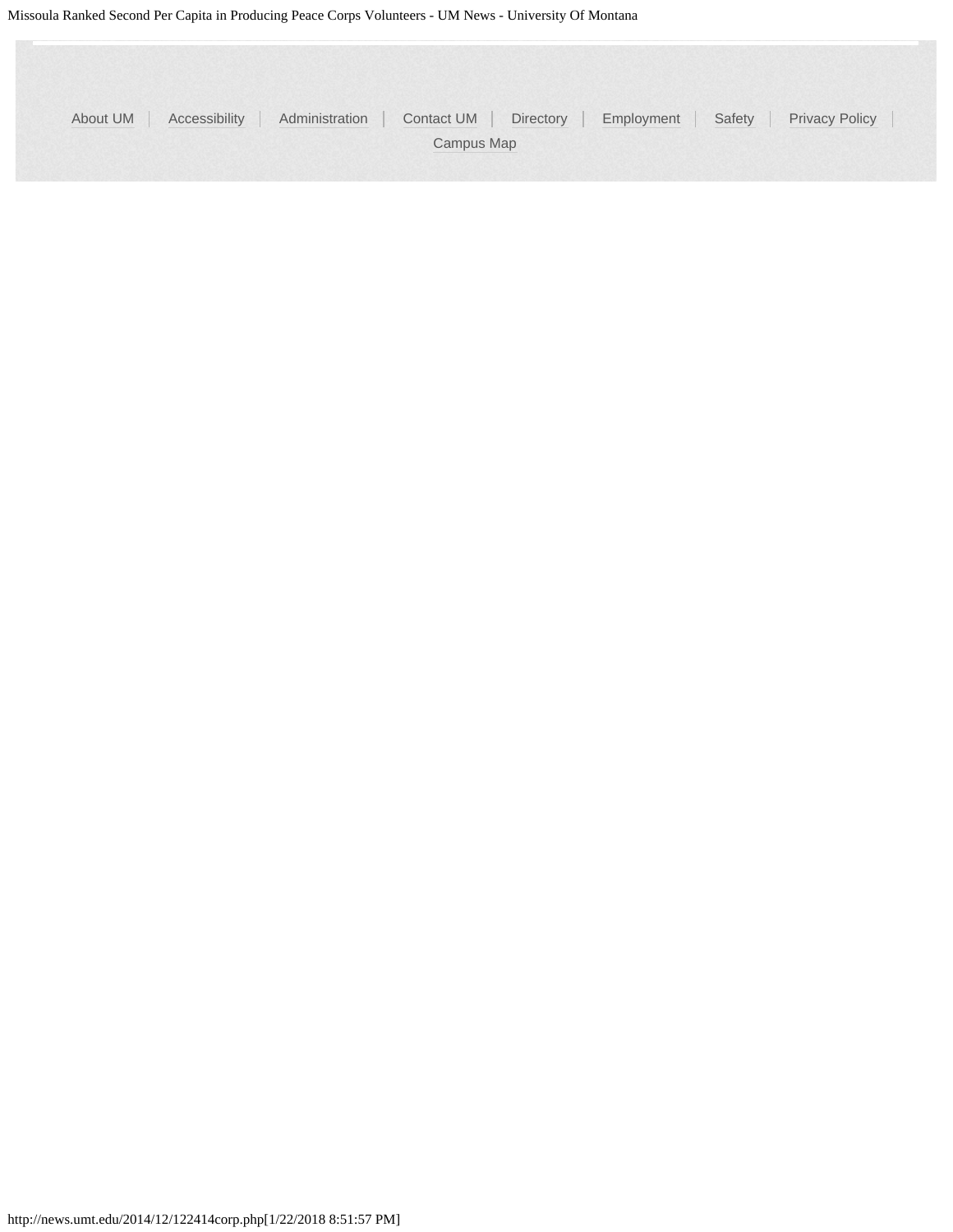<span id="page-7-0"></span>UM Researchers Measure 2014 as Strong Year for Montana Tourism - UM News - University Of Montana



### UM Researchers Measure 2014 as Strong Year for Montana Tourism

December 23, 2014

**MISSOULA** – This year was another strong year for tourism in Montana according to preliminary 2014 numbers gathered by the Institute for Tourism and Recreation Research at the University of Montana. Nearly 11 million nonresidents visited Montana and spent more than \$3.9 billion in the Treasure State in 2014.

Nonresident visitation appears to be the same or slightly lower than 2013. While the number of individuals may have dropped slightly from 2013, the number of travel groups increased during the past year. Spending by nonresidents grew by 4 percent in the first quarter of the year, 20 percent in the second quarter and 9 percent in the third quarter.

"In total, nonresident travelers spent more than \$3.9 billion in Montana," UM ITTR Economic Analyst Kara Grau said, "the benefits of which ripple throughout the economy, supporting jobs and providing income, as well as contributing to taxes."

Despite having slightly fewer people per visiting group than in 2013, and therefore lower individual visitation, many business owners benefitted from the increased group traffic during the past year. About 68 percent of all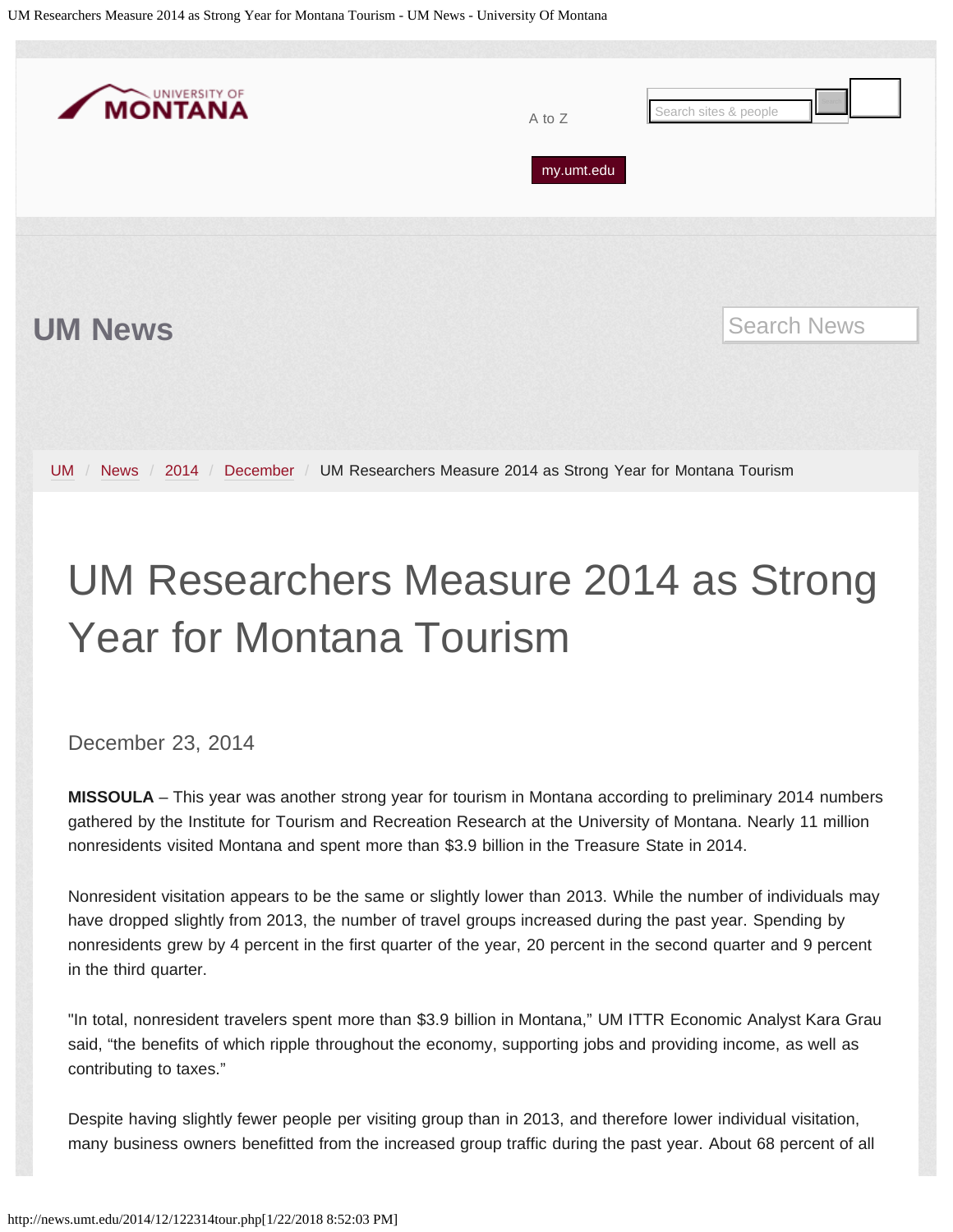tourism-related business owners surveyed by ITRR this fall reported an increase in visitation or customers in 2014, and 31 percent of those said they saw a significant visitor increase of more than 10 percent over 2013. Only 10 percent reported seeing a decrease in customers. More than half (57 percent) of businesses responding to the ITRR survey expect to see their visitation increase in 2015.

ITRR Director Norma Nickerson said several other factors also indicate a good year for tourism.

"In 2014 hotel rooms sold were up 6 percent through November and skier visits showed a 6 percent increase over the 2012-13 season," she said. "The national parks in Montana have experienced an 8 percent increase over 2013 and the number of people stepping off a plane in Montana was up nearly 18 percent, through November."

All information and reports published by ITRR are available online at [http://www.itrr.umt.edu.](http://www.itrr.umt.edu/) For more information call Nickerson at 406-243-5107 or email [norma.nickerson@umontana.edu.](mailto:norma.nickerson@umontana.edu)

###

**Contact:** Norma Nickerson, director, UM Institute for Tourism and Recreation Research, 406-243-2328, [norma.nickerson@umontana.edu.](mailto:norma.nickerson@umontana.edu)



University of Montana 32 Campus Drive Missoula, MT 59812 Phone: (406) 243-2522 [news@umontana.edu](mailto:news@umontana.edu)

#### **Get Involved**

[Submit a Calendar Event](http://umt.edu/urelations/info/submit_event.php) [Request a News Release](mailto:news@umontana.edu) [Suggest a Story Idea](mailto:thrive@umontana.edu)

#### **Quick Links**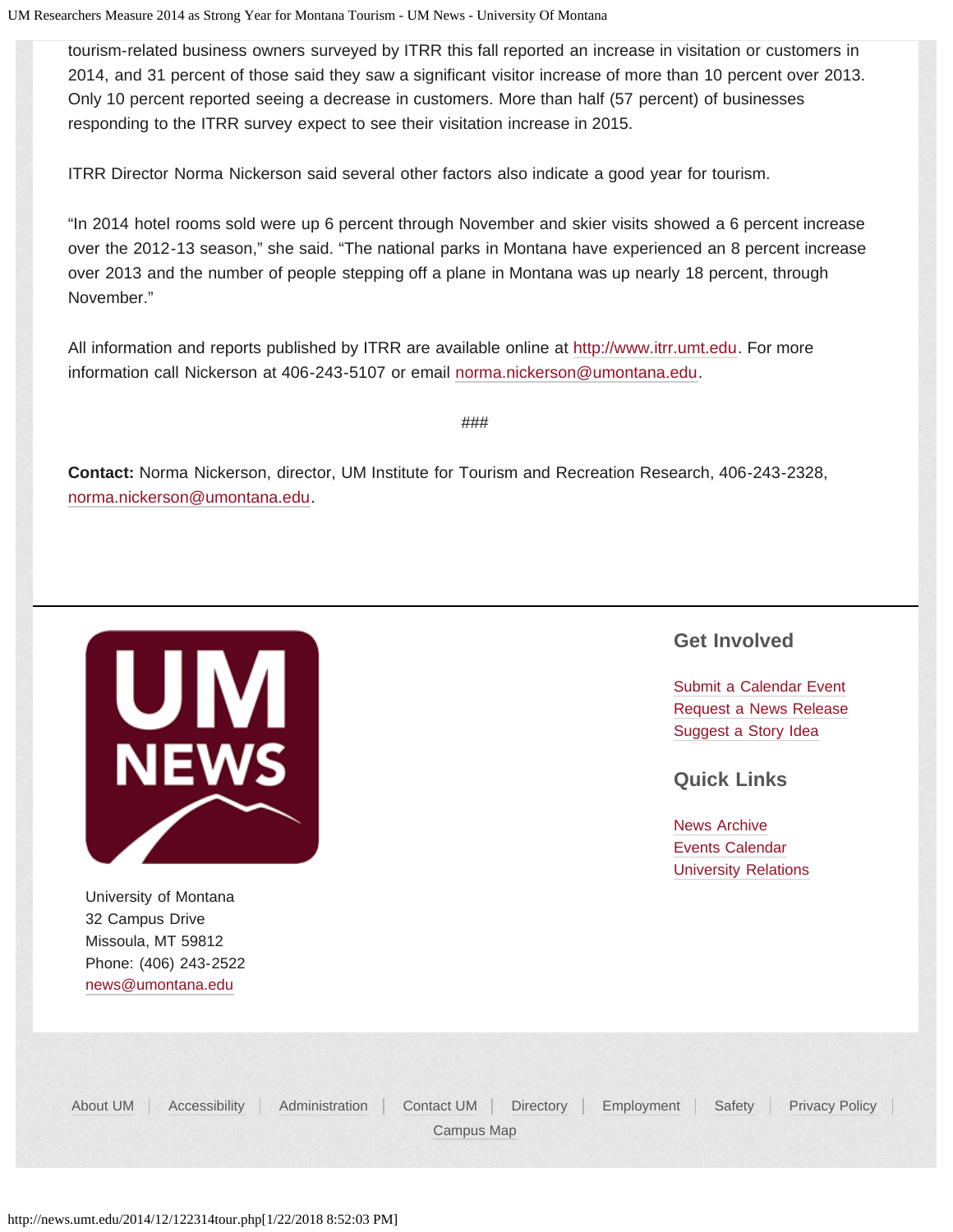<span id="page-9-0"></span>

# UM to Host Nation's First Rural Medicine **Hackathon**

#### December 23, 2014

**MISSOULA** – The nation's first rural medicine hackathon is scheduled for March 20-22, 2015, at the University of Montana in Missoula.

The Frontier Medicine Better Health Partnership is collaborating with students at MIT Hacking Medicine to host Montana's first live Rural Medicine Hackathon event in 2015. This event , sponsored by UM's Blackstone LaunchPad, will focus on the unique challenges faced by rural and frontier communities.

A hackathon is a process, toolset and gathering that accelerates building teams to tackle the complexities of an industry's toughest problems. Companies such as Facebook and Google and other successful entities have applied this method of innovation to solve their biggest challenges. This concept is now being applied to health care, and in Montana, will be applied to rural health care.

Over the past three years, MIT Hacking Medicine has held nearly two dozen events on four continents, in partnership with Harvard Medical School-affiliated hospitals and leading health care institutions around the world. These events create networks, foster vibrant communities and have resulted in innovative solutions to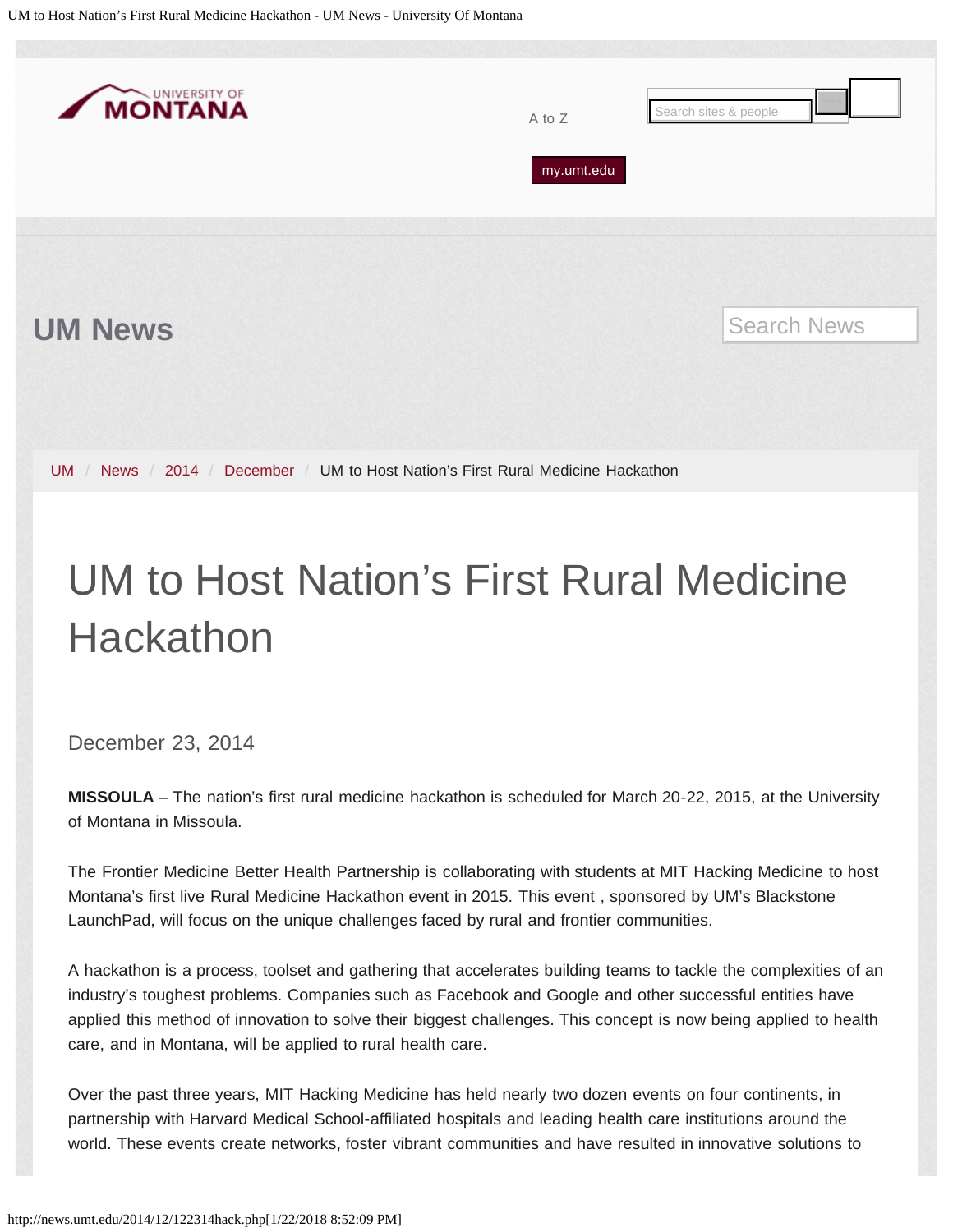complex problems.

In many cases, projects have evolved into new venture opportunities for start-up companies. The Montana event follows the MIT Hacking Medicine general model.

Medicine hackathons bring clinicians and administrators together with a diverse group of entrepreneurs, engineers, students, medical residents, programmers and designers to collaborate openly. The process takes a broad range of ideas and concepts and results in new and innovative solutions that can be implemented.

The Hackathon will encompass chronic disease management, telemedicine, population health, reducing preventable hospital re-admissions, electronic medical records, workforce development, end-of-life quality of care, care transitions and access to care in rural communities.

Blackstone LaunchPad is a co-curricular, experiential campus program designed to introduce entrepreneurship as a viable career path and develop entrepreneurial skills and mindsets through individualized coaching, idea and venture-creation support. Since its establishment at the University of Montana in February 2014, more than 100 ventures have been advised.

For more information visit [http://hackingruralmedicine.org/,](http://hackingruralmedicine.org/) call Monica Bourgeau of the FMBHP at 406-544- 3098 or email [mbourgeau@mymrhc.org](mailto:mbourgeau@mymrhc.org).

###

**Contact:** Jennifer Stephens, UM Blackstone LaunchPad manager, 406-493-4702, [jennifer.stephens@mso.umt.edu.](mailto:jennifer.stephens@mso.umt.edu)



University of Montana 32 Campus Drive Missoula, MT 59812 Phone: (406) 243-2522 [news@umontana.edu](mailto:news@umontana.edu)

#### **Get Involved**

[Submit a Calendar Event](http://umt.edu/urelations/info/submit_event.php) [Request a News Release](mailto:news@umontana.edu) [Suggest a Story Idea](mailto:thrive@umontana.edu)

**Quick Links**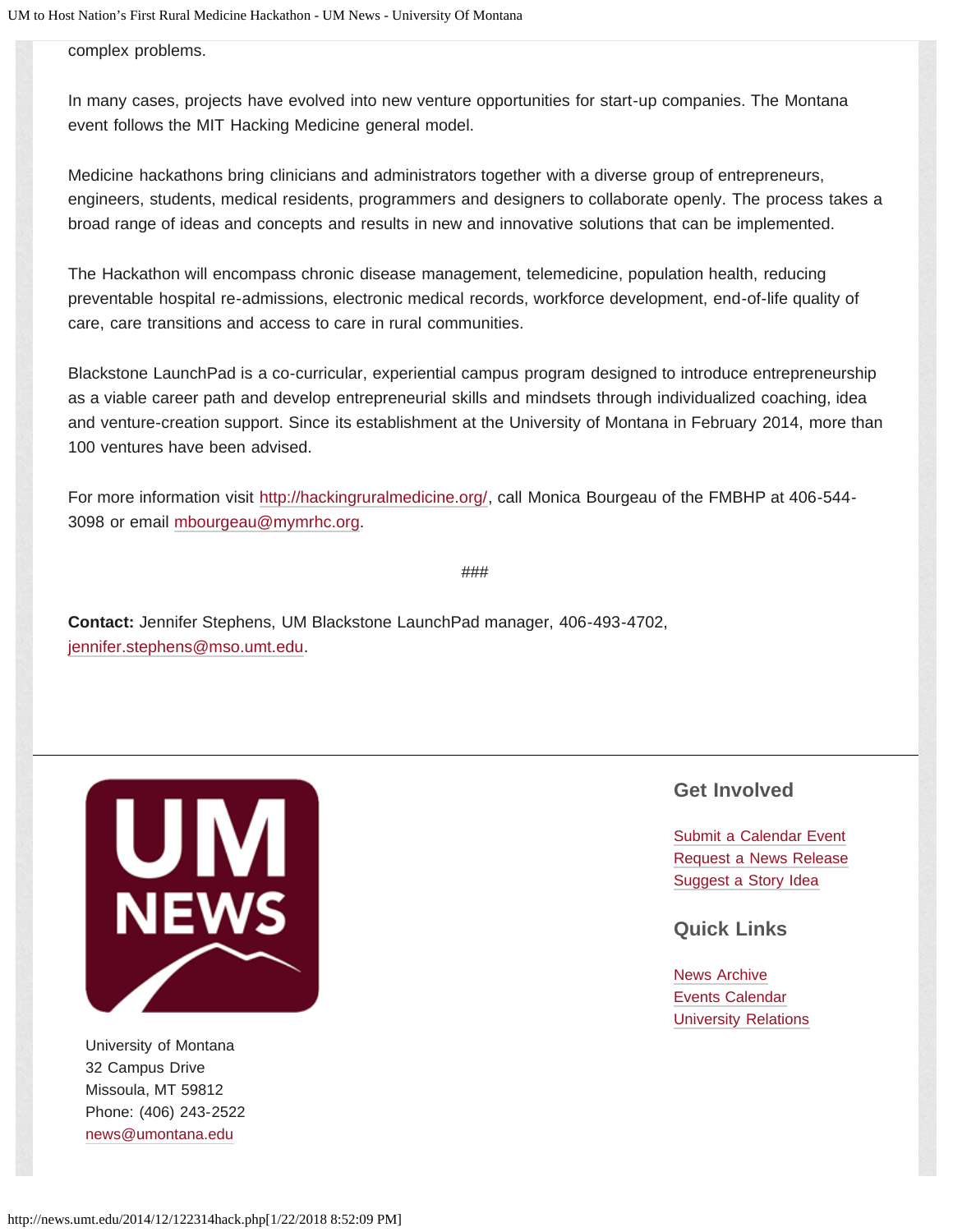| About UM | Accessibility | Administration | Contact UM | Directory | Employment | Safety | <b>Privacy Policy</b> |
|----------|---------------|----------------|------------|-----------|------------|--------|-----------------------|
|          |               |                | Campus Map |           |            |        |                       |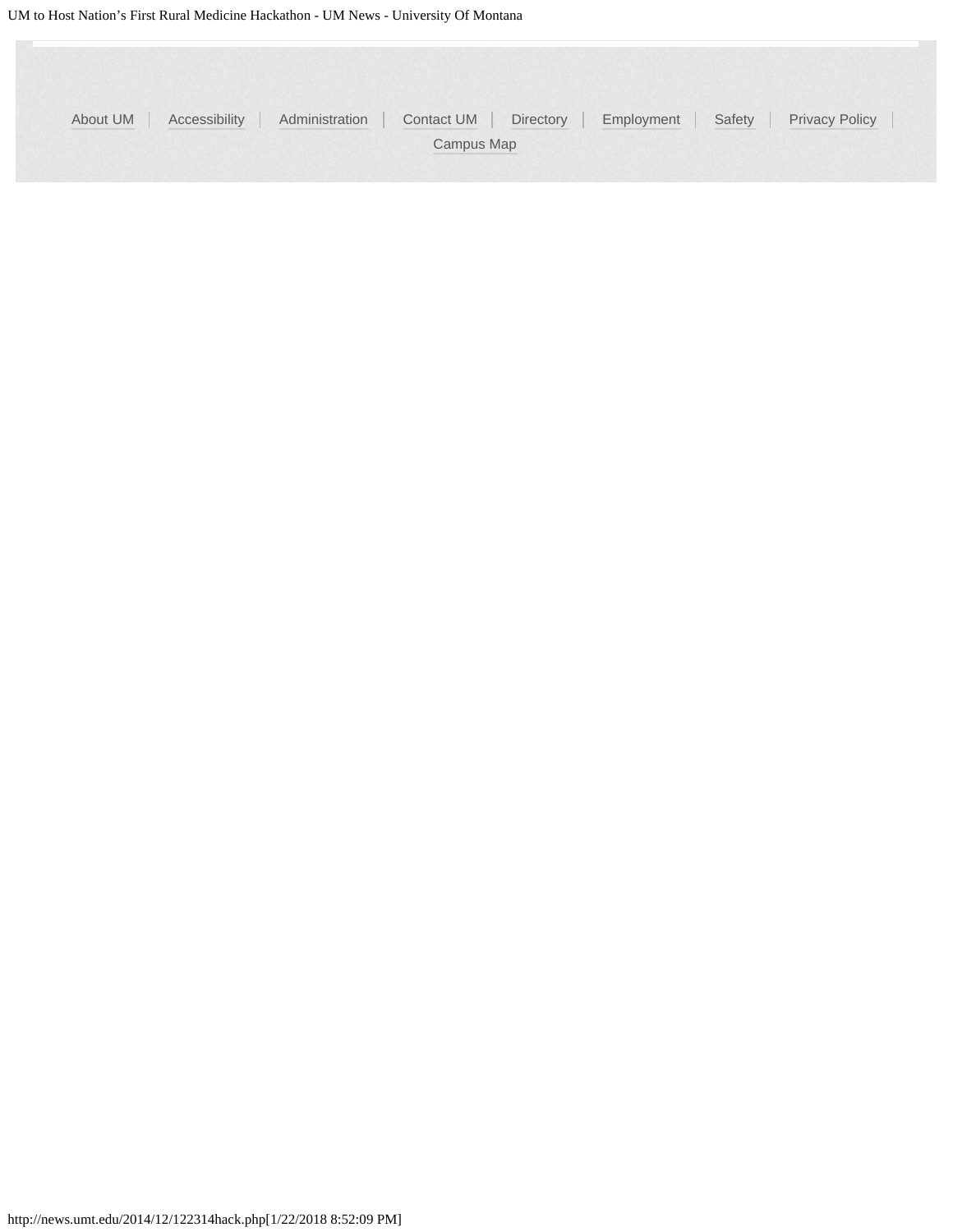<span id="page-12-0"></span>

# UM One Step Closer to Discovering New **Worlds**

December 18, 2014

**MISSOULA** – "First light" marked a new dawn for University of Montana astronomy on Dec. 16.

UM astrophysics Associate Professor Nate McCrady, along with a team of researchers, achieved "first light" on Tuesday – a term used to describe successfully taking first observations from a telescope.

McCrady traveled from Missoula to Mount Hopkins, Ariz., to oversee the installation of UM's new 0.7-meter telescope by crane at the Fred Lawrence Whipple Observatory.

The UM-owned telescope is part of Project MINERVA, a multi-telescope observatory designed to hunt for rocky planets similar to Earth around nearby stars. The project involves four telescopes, each worth about \$250,000 and owned by different institutions.

With 0.7-meter collecting mirrors, the telescopes work together – flying in formation – to create the power of a telescope with a 1.4-meter mirror that would cost several million dollars.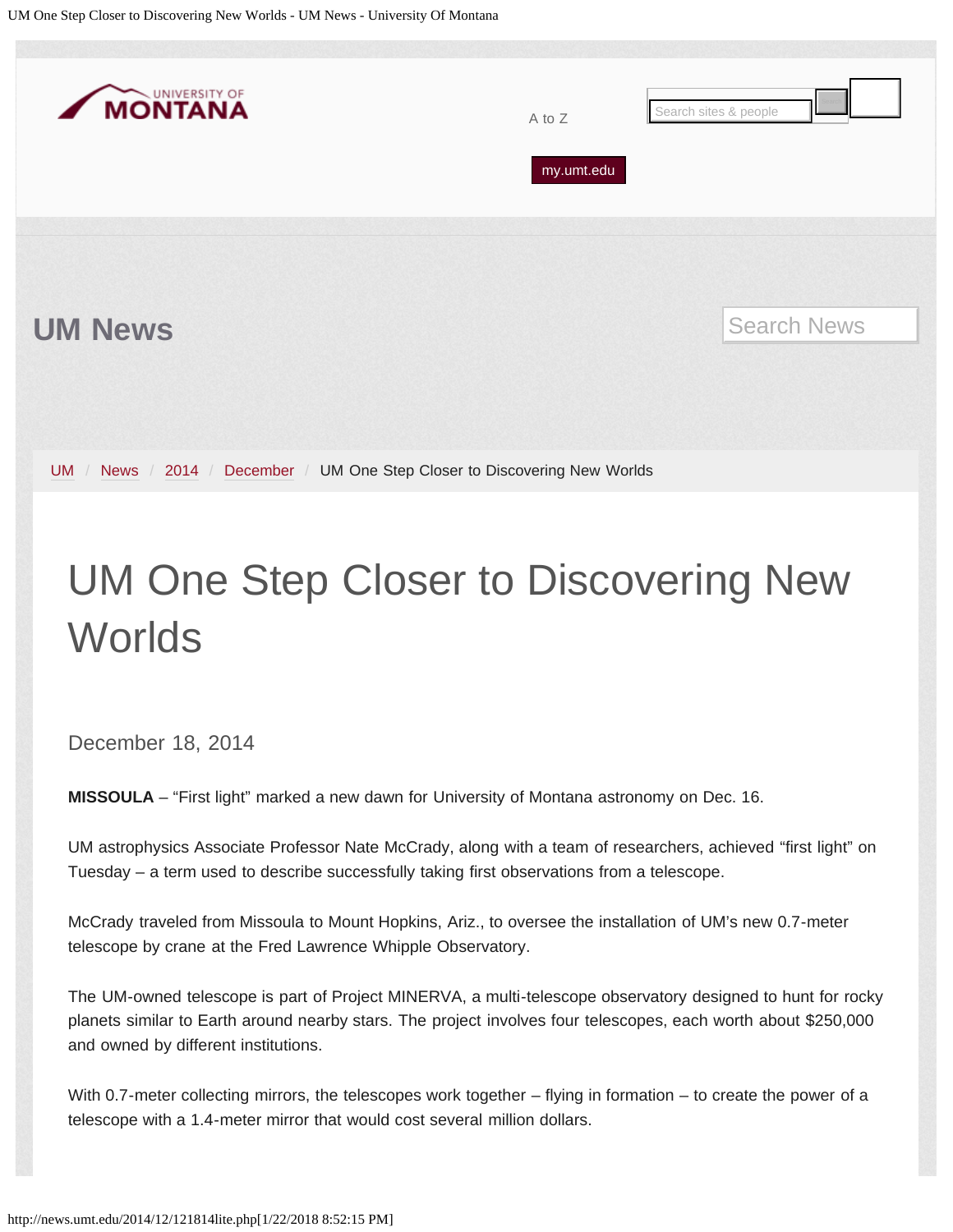The telescope owners are UM, Harvard, Penn State and the University of New South Wales in Australia. University of New South Wales also successfully installed its telescope at the site on Tuesday.

"This is a big moment for our astronomy program," McCrady said of the event. "It places UM shoulder to shoulder with our partner institutions, doing cutting-edge research in exoplanet science."

Currently, the telescopes owned by Harvard and Penn State are undergoing testing in Pasadena, Calif., and soon also will be installed atop the mountain with the other two telescopes.

The telescopes are housed 7,600 feet above sea level at the Whipple Observatory, which was selected as the site because it offers an average of 300 clear nights a year for observation. McCrady said the site's other advantage is its talented and capable observatory staff.

McCrady and his team are still in the testing phase, but they are expecting to collect and monitor the data beginning in January. The telescopes will collect data robotically, and may be operated directly from McCrady's lab on campus via an Internet link. UM students also will be able to operate the telescope from campus and download the images for analysis.

"This telescope provides a world-class facility and observation site for UM faculty and student research," McCrady said. "Our students will now have access to a top-notch astrophysics tool at a truly professional site."

Harvard and Penn State paid for their telescopes directly, while UM received a \$1.125 million NASA grant to fund Montana's telescope and three years of research. New South Wales received its funding at the end of 2013.

The MINERVA team plans to do a formal dedication event sometime in early 2015. At this event, all four telescopes will be in place and representatives from all of the partner institutions will be present.

**Contact:** Nate McCrady, , associate professor, UM Department of Physics and Astronomy, 406-243-2041, [nate.mccrady@umontana.edu.](mailto:nate.mccrady@umontana.edu)



#### **Get Involved**

[Submit a Calendar Event](http://umt.edu/urelations/info/submit_event.php) [Request a News Release](mailto:news@umontana.edu) [Suggest a Story Idea](mailto:thrive@umontana.edu)

**Quick Links**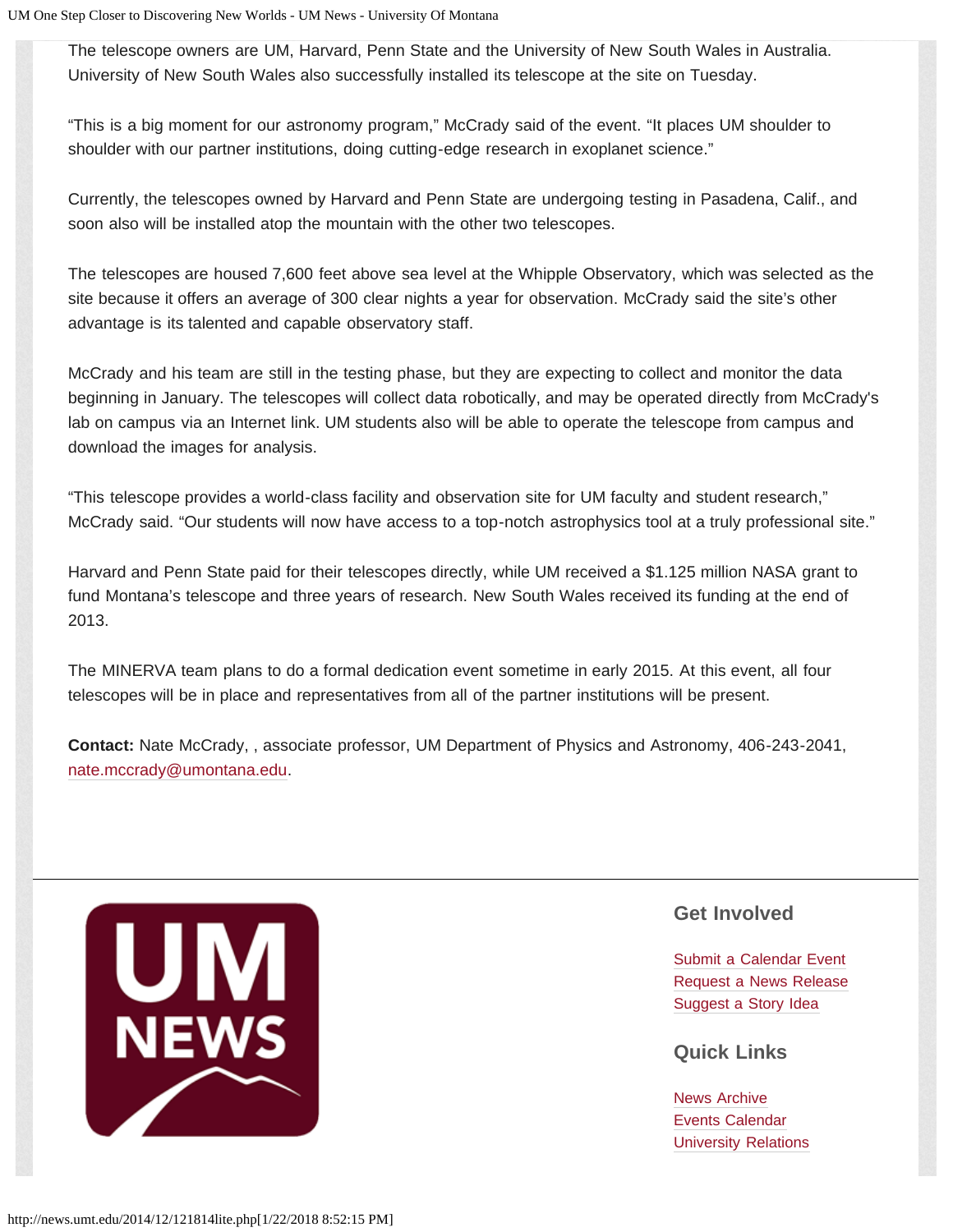University of Montana 32 Campus Drive Missoula, MT 59812 Phone: (406) 243-2522 [news@umontana.edu](mailto:news@umontana.edu)

| About UM   Accessibility   Administration   Contact UM   Directory   Employment   Safety   Privacy Policy |            |  |  |
|-----------------------------------------------------------------------------------------------------------|------------|--|--|
|                                                                                                           | Campus Map |  |  |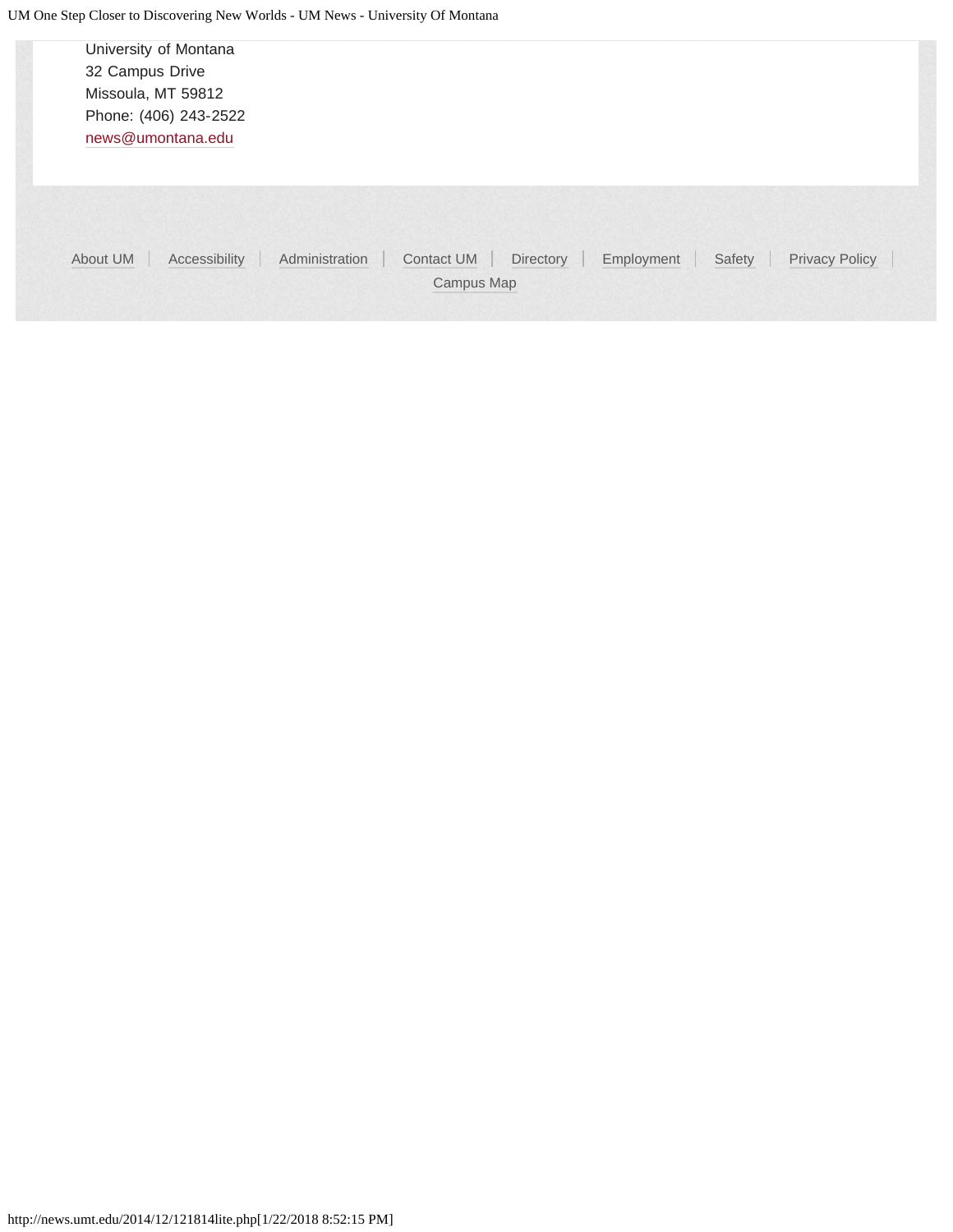<span id="page-15-0"></span>UM Journalism Students to Provide 2015 Legislative News Service - UM News - University Of Montana



### UM Journalism Students to Provide 2015 Legislative News Service

December 18, 2014

**HELENA** – Two students from the University of Montana School of Journalism have been chosen to provide news coverage of the Montana Legislature for newspapers and radio stations across the state. The session begins Jan. 5.

Michael Wright, a senior, will provide weekly coverage for interested newspapers across the state. Wright hails from a dairy farm in southern Idaho and has written for the Montana Kaimin, **Big Timber** Pioneer and Montana Journalism Review. The Montana Newspaper Association helps fund Wright's coverage.

Madelyn Beck, who has worked with Montana Public Radio, 'In Other Words' and Public Radio Exchange will provide daily reports to more than 50



Montana broadcasters. Beck came to the University from a ranch near **Manhattan**. Her coverage is made possible by grants from the Greater Montana Foundation and the Montana Broadcasters Association.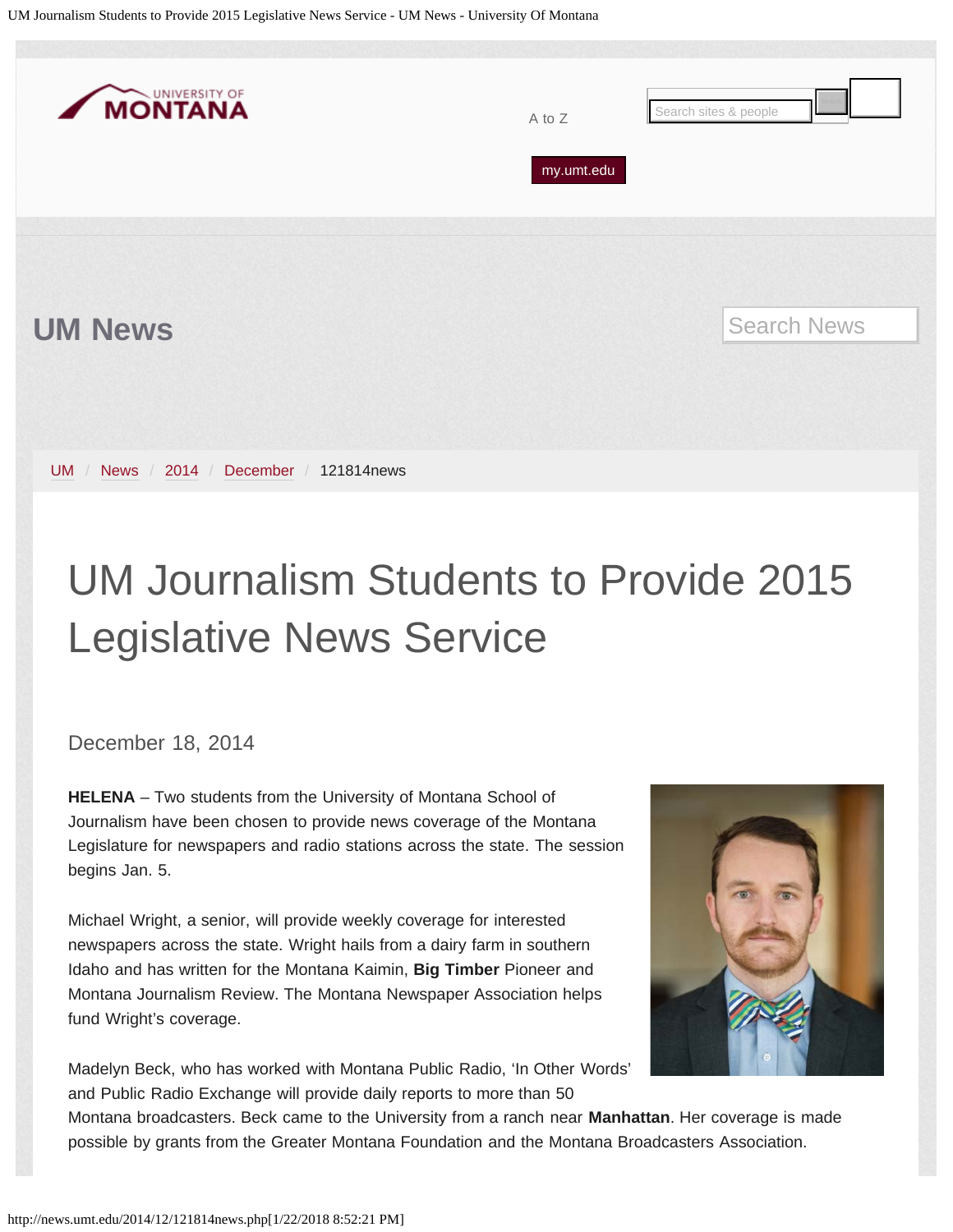The students' work this session will be supervised by UM Adjunct Professor Courtney Lowery Cowgill, a former Associated Press reporter and editor and the current managing editor of the online news site PBS MediaShift. The 2015 session marks the 12th time journalism students have covered Montana's regular biennial legislative sessions for newspapers and the fifth time they have provided coverage for radio stations.

**Boulder** Monitor Editor Jan Anderson said while community newspapers like hers can get out to Helena to cover the legislature occasionally, only a reporter covering the Capitol day-in and day-out can fully cover the complexity of the issues playing out there. That's where the UM students come in.

"The best way for our readers to know how well the state lawmakers they elected are representing their interests is to have a reporter at the Capitol watching," Anderson said. "The UM Legislative News Service allows us to help our readers keep track of the issues that have local implications."



Peter Christian of KGVO Radio in Missoula said the student radio reports are an integral part of his station's daily news offerings.

"Here at KGVO, we deeply appreciate the UM legislative updates for use in

our morning news show, 'Montana Morning,'" he said. "They are concise, fair and balanced, and wellproduced."

It's also invaluable experience for the students, said School of Journalism Associate Professor Denise Dowling.

"This project is a win-win for citizens of Montana and our journalism students," Dowling said. "The people of the state get coverage of the goings-on at the Legislature – coverage they would otherwise not receive. Students gain excellent experience covering Montana's legislative body and producing professional work for media outlets under deadline."

Newspapers or radio stations interested in receiving the coverage are encouraged to call Cowgill at 406-531- 4794 or email

[courtney.cowgill@umontana.edu.](mailto:courtney.cowgill@umontana.edu)

###

**Contact:** Courtney Cowgill, UM School of Journalism adjunct professor, 406-531-4794, [courtney.cowgill@umontana.edu.](mailto:courtney.cowgill@umontana.edu)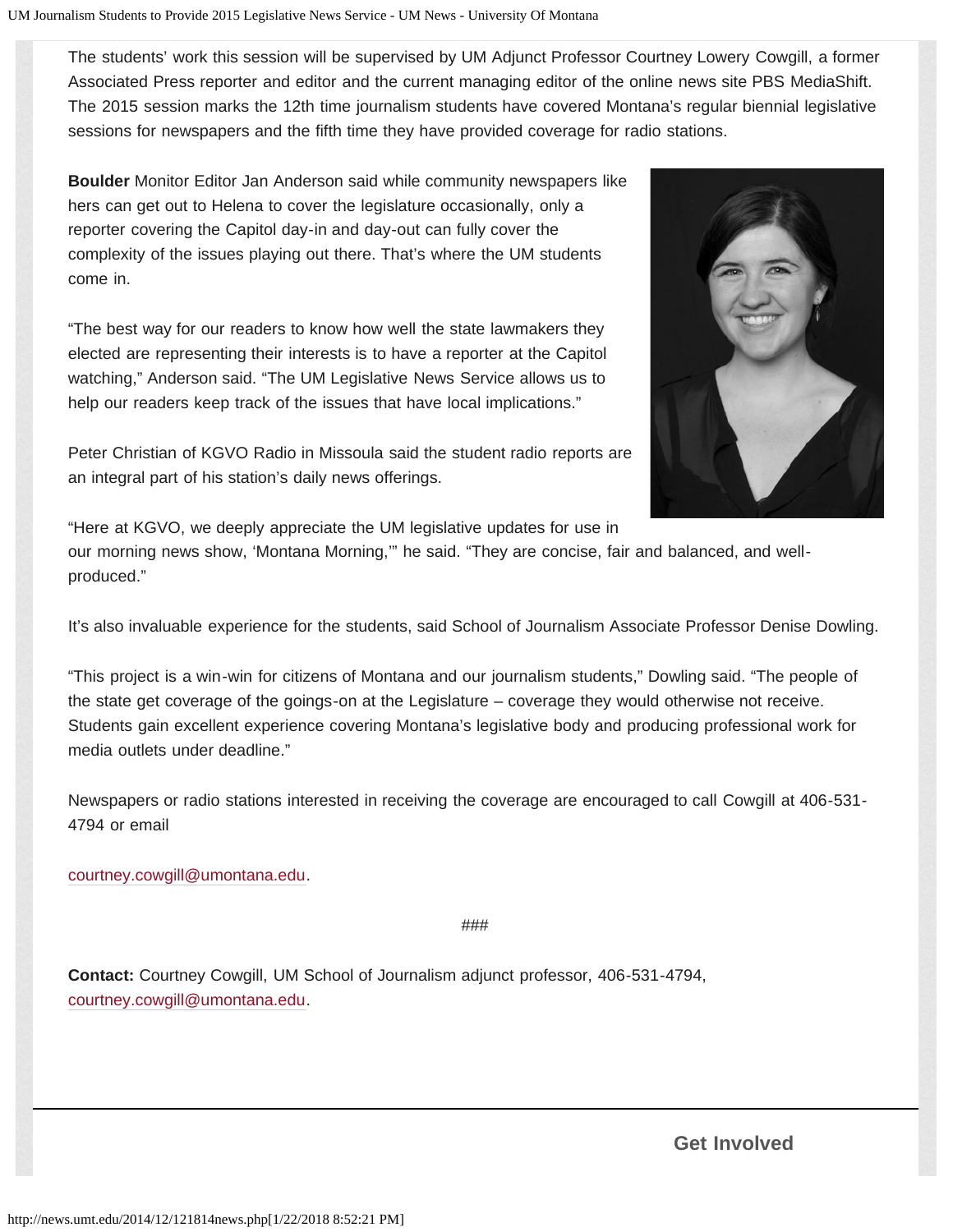

University of Montana 32 Campus Drive Missoula, MT 59812 Phone: (406) 243-2522 [news@umontana.edu](mailto:news@umontana.edu)

[Submit a Calendar Event](http://umt.edu/urelations/info/submit_event.php) [Request a News Release](mailto:news@umontana.edu) [Suggest a Story Idea](mailto:thrive@umontana.edu)

#### **Quick Links**

| About UM | Accessibility Administration Contact UM Directory Employment Safety Privacy Policy |  |
|----------|------------------------------------------------------------------------------------|--|
|          | Campus Map                                                                         |  |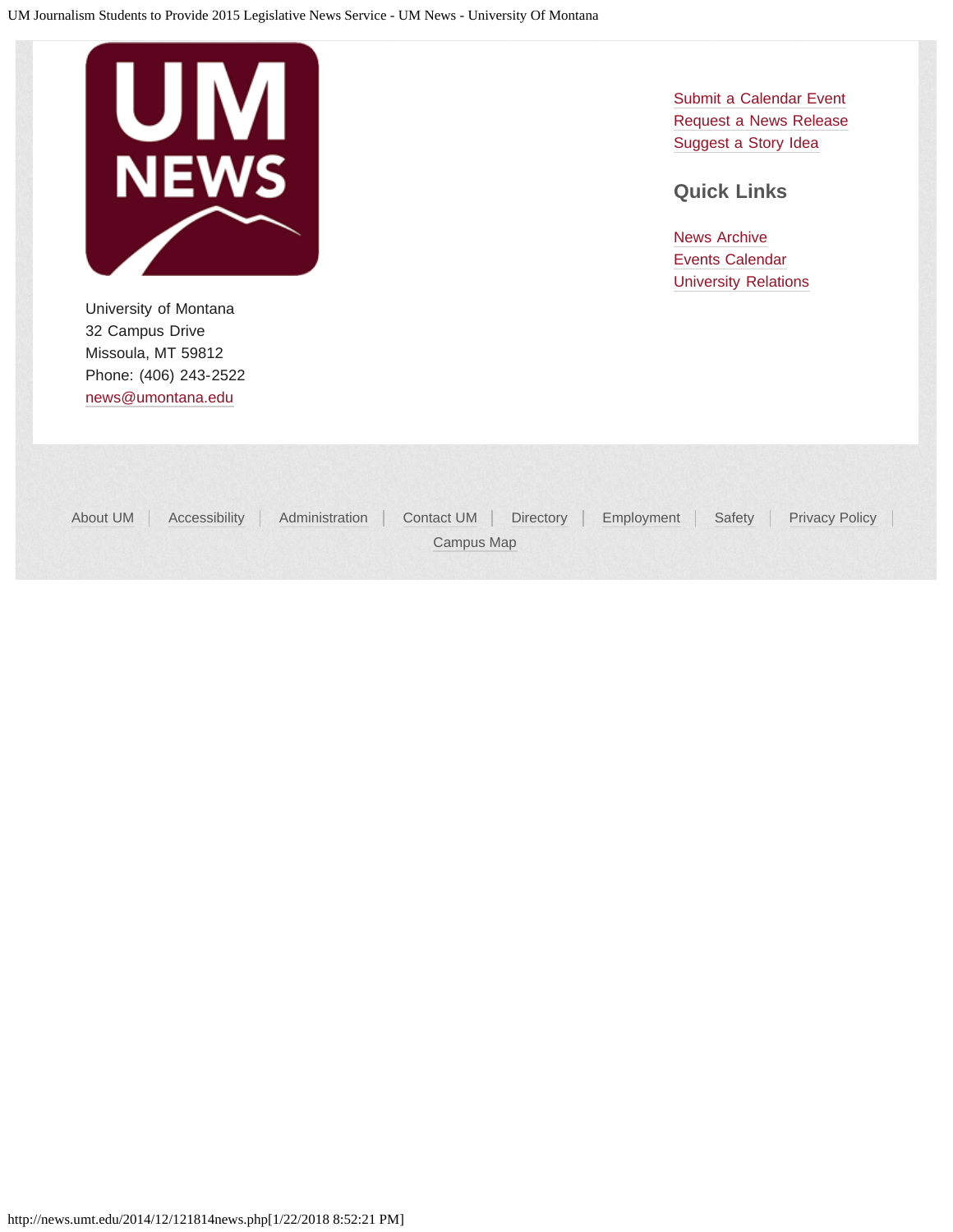<span id="page-18-0"></span>New York Times Ranks UM Dean's Performance Among Best Classical Events of 2014 - UM News - University Of Montana



# New York Times Ranks UM Dean's Performance Among Best Classical Events of 2014

December 15, 2014

**MISSOULA** – The chief music critic of The New York Times included a University of Montana dean's performance at Carnegie Hall in his list of the best classical music events of 2014.

Stephen Kalm, dean of the College of Visual and Performing Arts at UM and a music professor, performed in the Harry Partch opera "The Wayward" on April 22 as part of a series titled "Collected Stories," which was curated by Carnegie composer-in-residence David Lang.



"What a thrill to be included with the likes of the Berlin Philharmonic, Metropolitan Opera and the New York Philharmonic," Kalm said.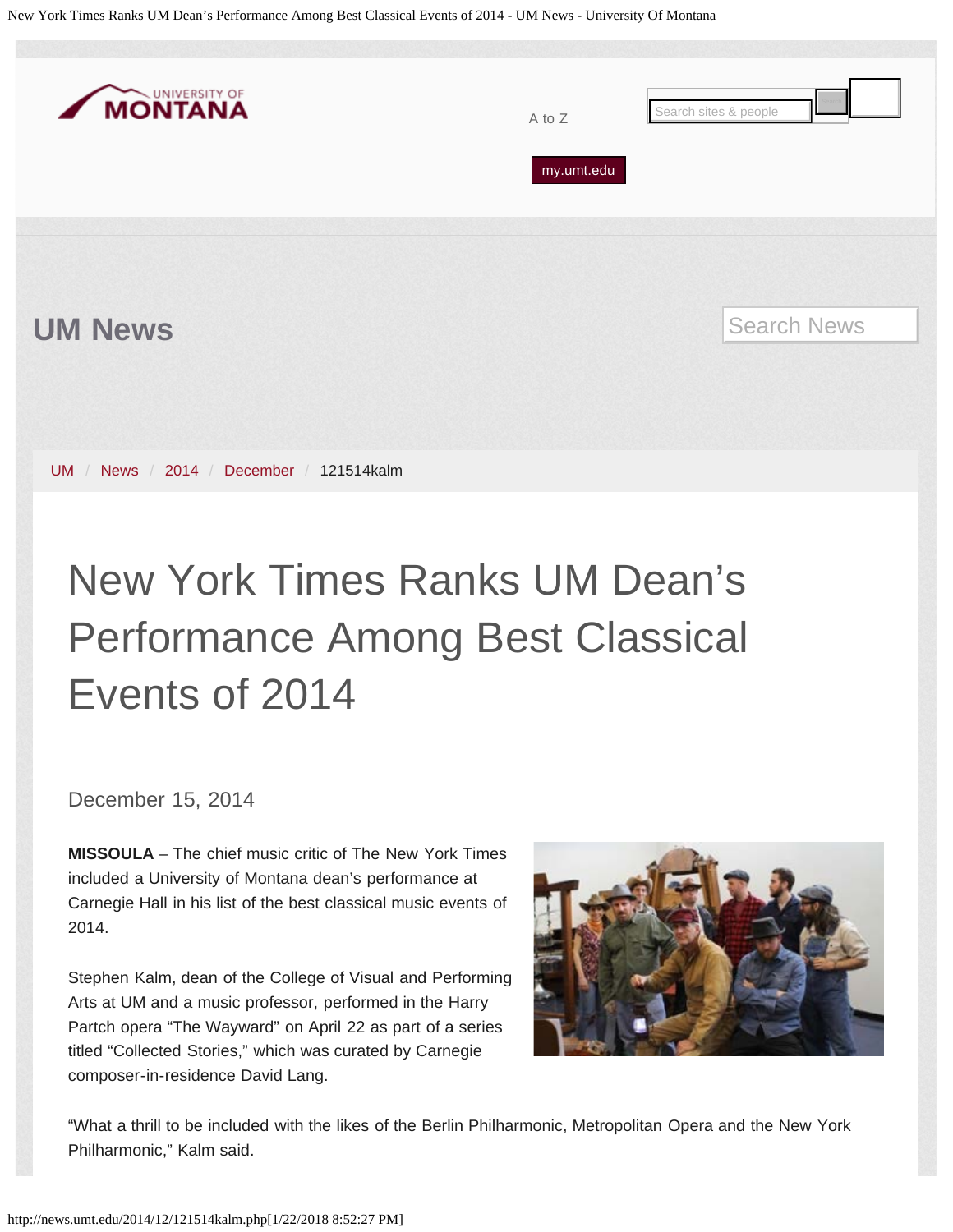The New York Times published the list "Anthony Tommasini's 10 Best Classical Music Events of 2014" on Dec. 11. As one of the 10 performances, Tommasini described Lang's series of six programs as "imaginative" and said each program explored different ways composers have used music to tell tales.

"I'm cheating a bit by singling out two programs," Tommasini wrote. "The first, 'Hero,' paired the singer Benjamin Bagby's version of the Anglo-Saxon epic 'Beowulf' with a rare staging of Harry Partch's genredefying opera 'The Wayward' about hobos."

"Last April, I had the opportunity to perform with some of America's finest musicians in the nation's most prestigious venue," Kalm said. "'The Wayward' is a complex and riveting set of four operas that marry the sublime and ridiculous, often moving from heartrending depictions of a hobo's life to slapstick comedy."

Kalm also performed at Carnegie Hall on Nov. 21, signing in an American Composers Orchestra concert of Meredith Monk's "Night" under the direction of George Manahan.

###

**Contact:** Stephen Kalm, UM College of Visual and Performing Arts dean, 406-243-4970, [stephen.kalm@umontana.edu.](mailto:stephen.kalm@umontana.edu)



University of Montana 32 Campus Drive Missoula, MT 59812 Phone: (406) 243-2522 [news@umontana.edu](mailto:news@umontana.edu)

#### **Get Involved**

[Submit a Calendar Event](http://umt.edu/urelations/info/submit_event.php) [Request a News Release](mailto:news@umontana.edu) [Suggest a Story Idea](mailto:thrive@umontana.edu)

**Quick Links**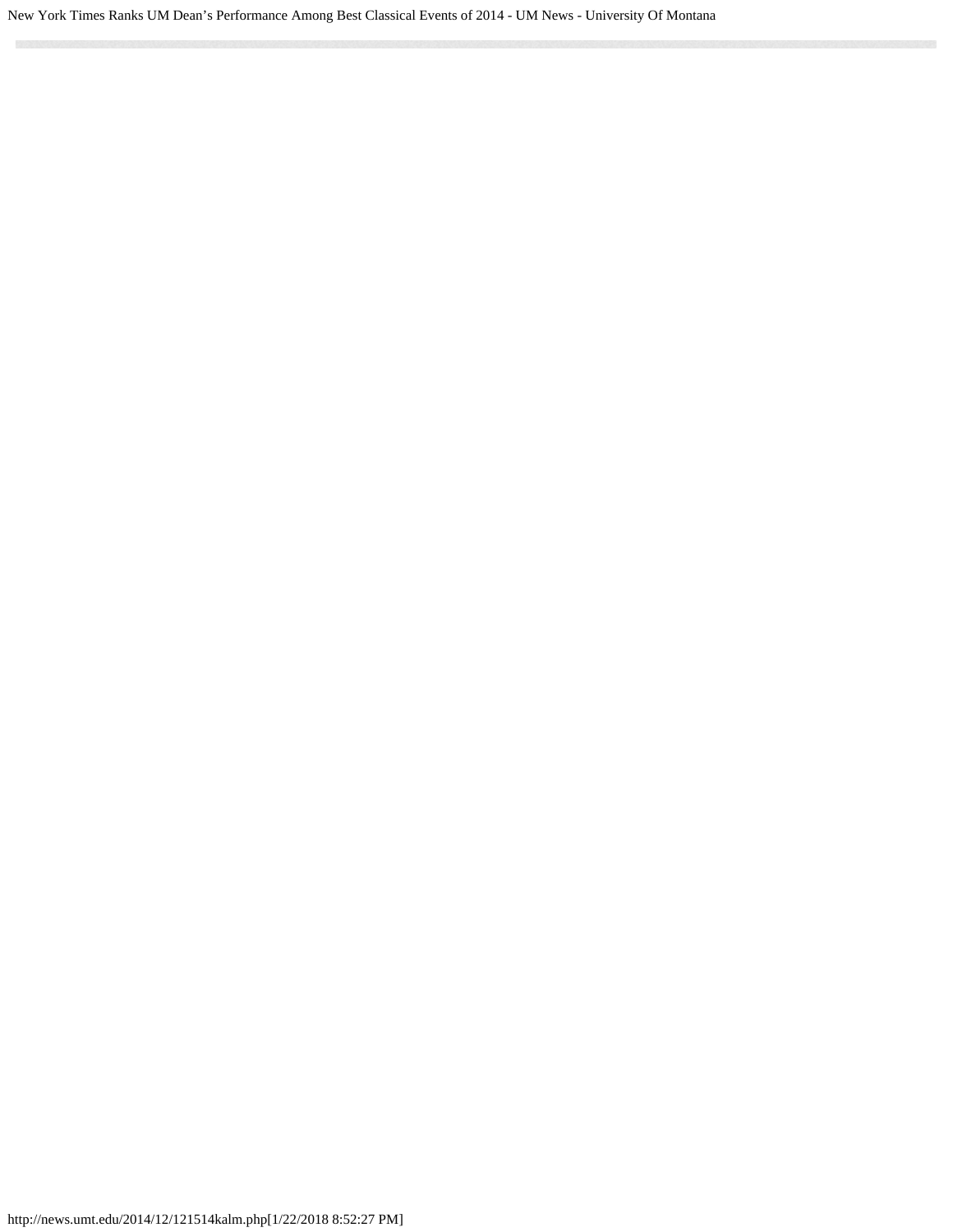<span id="page-21-0"></span>

### TEDxUMontana Tickets on Sale Dec. 17

December 12, 2014

**MISSOULA** – Tickets to TEDxUMontana go on sale at 10 a.m. Wednesday, Dec. 17. The event will take place from 4 to 9 p.m. Friday, Feb. 20, 2015, in the George and Jane Dennison Theatre at the University of Montana.

Local, regional and national speakers will address the theme of language. They include Missoula Mayor John Engen, Salish and Pend d'Oreille language school Executive Director April Charlo, climate change communicator Susan Joy Hassol, journalist Clay Scott, poet Sheryl Noethe, Missoula Symphony conductor Darko Butorac and Raptors of the Rockies Director Kate Davis.

Tickets cost \$40 for general admission and \$20 for students. Light refreshments will be provided. The event will not be available as a live webcast, and tickets are limited.

In the spirit of ideas worth spreading, TED has created a program called TEDx, a program of local, selforganized events that bring people together to share a TED-like experience.

The University event is called TEDxUMontana, where the x equals an independently organized TED event. At the TEDxUMontana event, TEDTalks video and live speakers will combine to spark deep discussion and connection in a small group.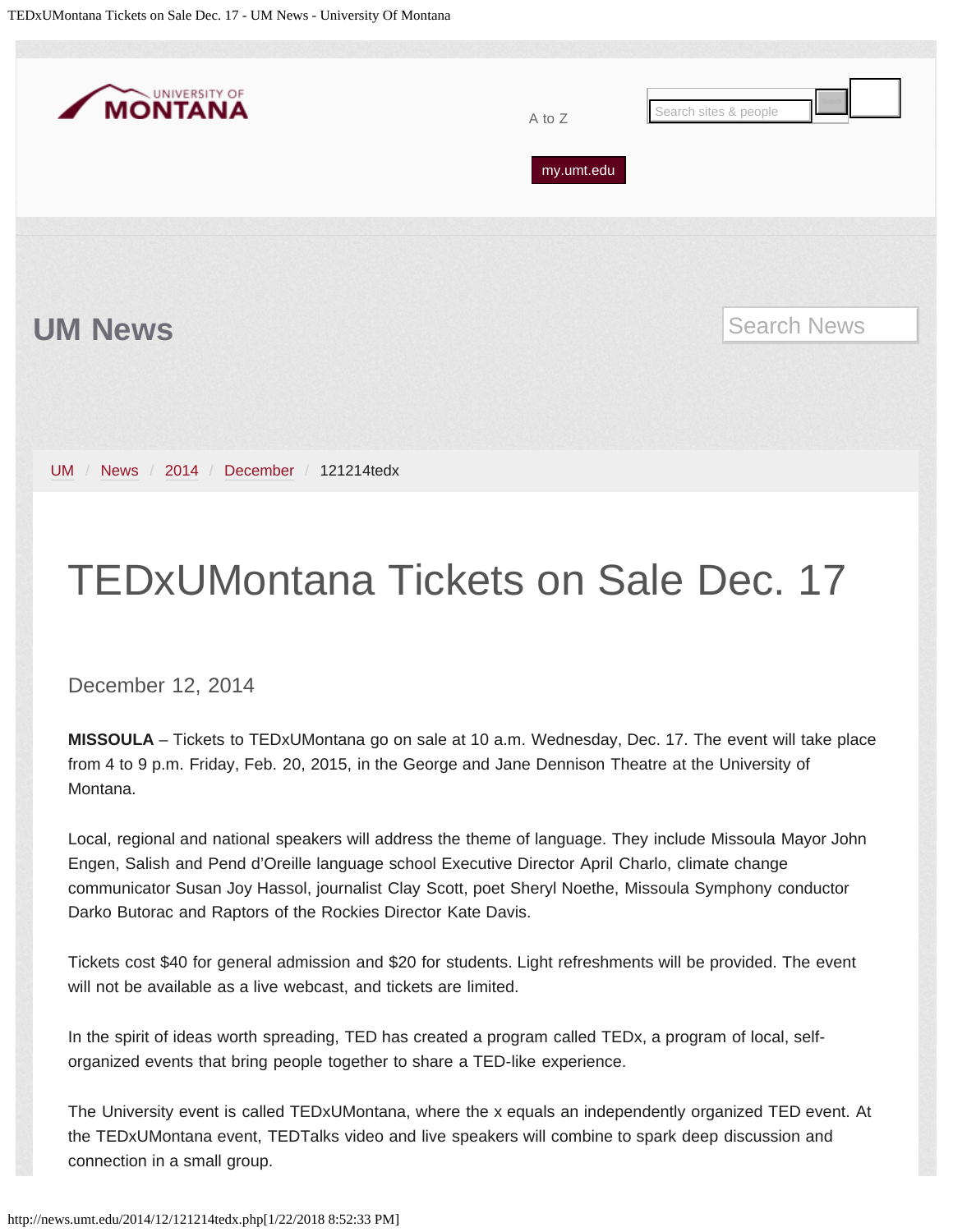The TED Conference provides general guidance for the TEDx program, but individual TEDx events, such as UM's, are self-organized.

To purchase tickets visit [http://www.umt.edu/tedx/.](http://www.umt.edu/tedx/) For more information call 406-243-2858.

###

**Contact:** Jace Laakso, TEDxUMontana director, 406-243-2858, [jace.laakso@umontana.edu.](mailto:jace.laakso@umontana.edu)

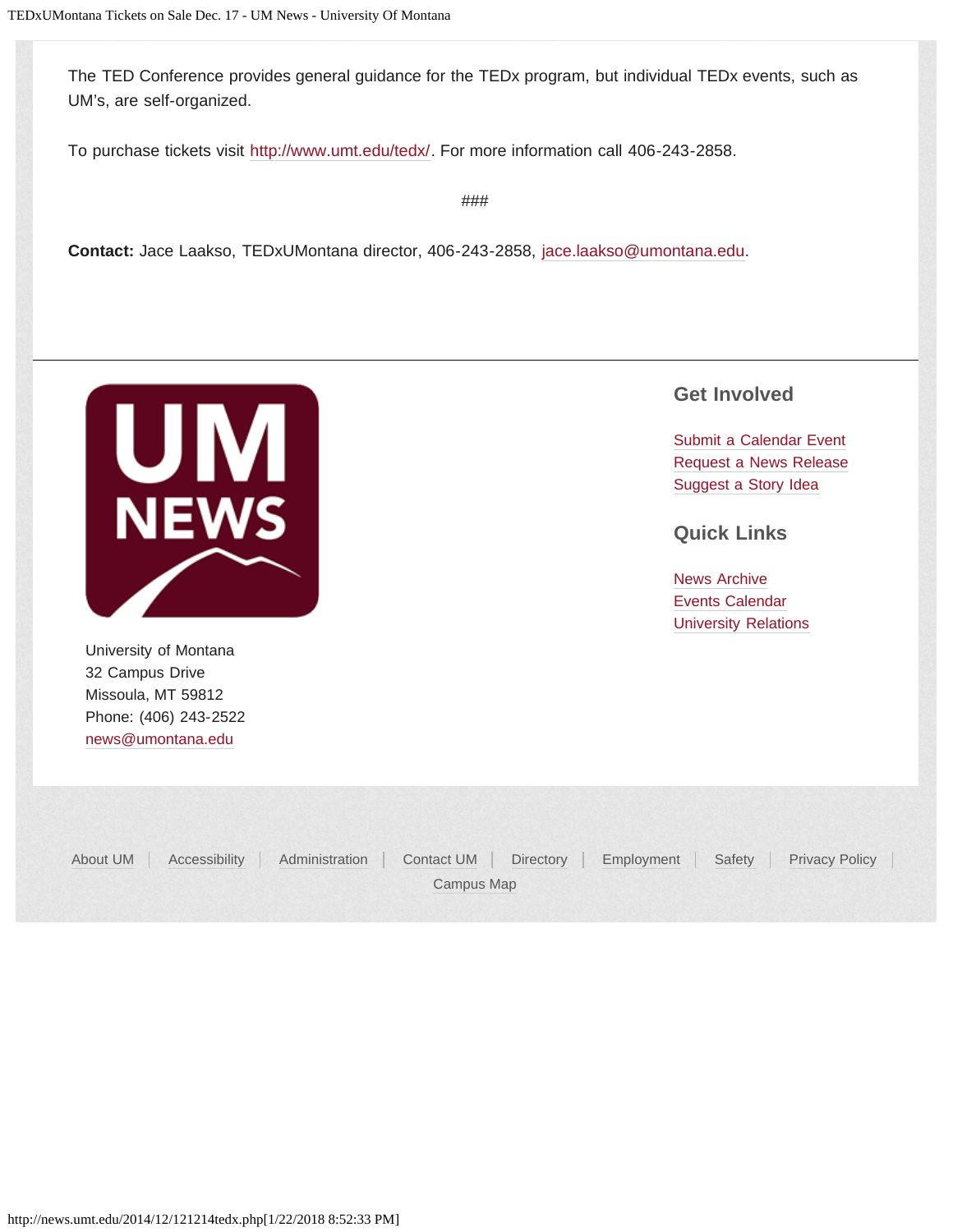<span id="page-23-0"></span>

### Free Cybersecurity Seminar Slated for Dec. 18 at UM

December 12, 2014

**MISSOULA –** Former CIA Operations Officer John Strauchs and security and intelligence expert Deviant Ollam will be at the University of Montana on Thursday, Dec. 18, to present a seminar on cybersecurity.

The public is invited to "Cybersecurity Seminar: Defeating Intrusion Sensors" from 2 to 4:30 p.m. in the Interdisciplinary Science Building Room 110. The seminar is free.

In the classic movie "Sneakers," a team of hackers-for-hire breaks into banks and corporations, bypassing alarm systems, motion detectors and multifactor access control systems. Strauchs, a technical adviser for the movie, will explain to Missoula audiences the workings of real operatives.

Using live demonstrations, participants will learn how professionals bypass electronic access control systems using rare earth magnets and other techniques.

They also will learn how attacks can be carried out using nothing but scrap aluminum. Ollam, a physical security specialist, will explain how aluminum is used to attack padlocks, door locks and electronic access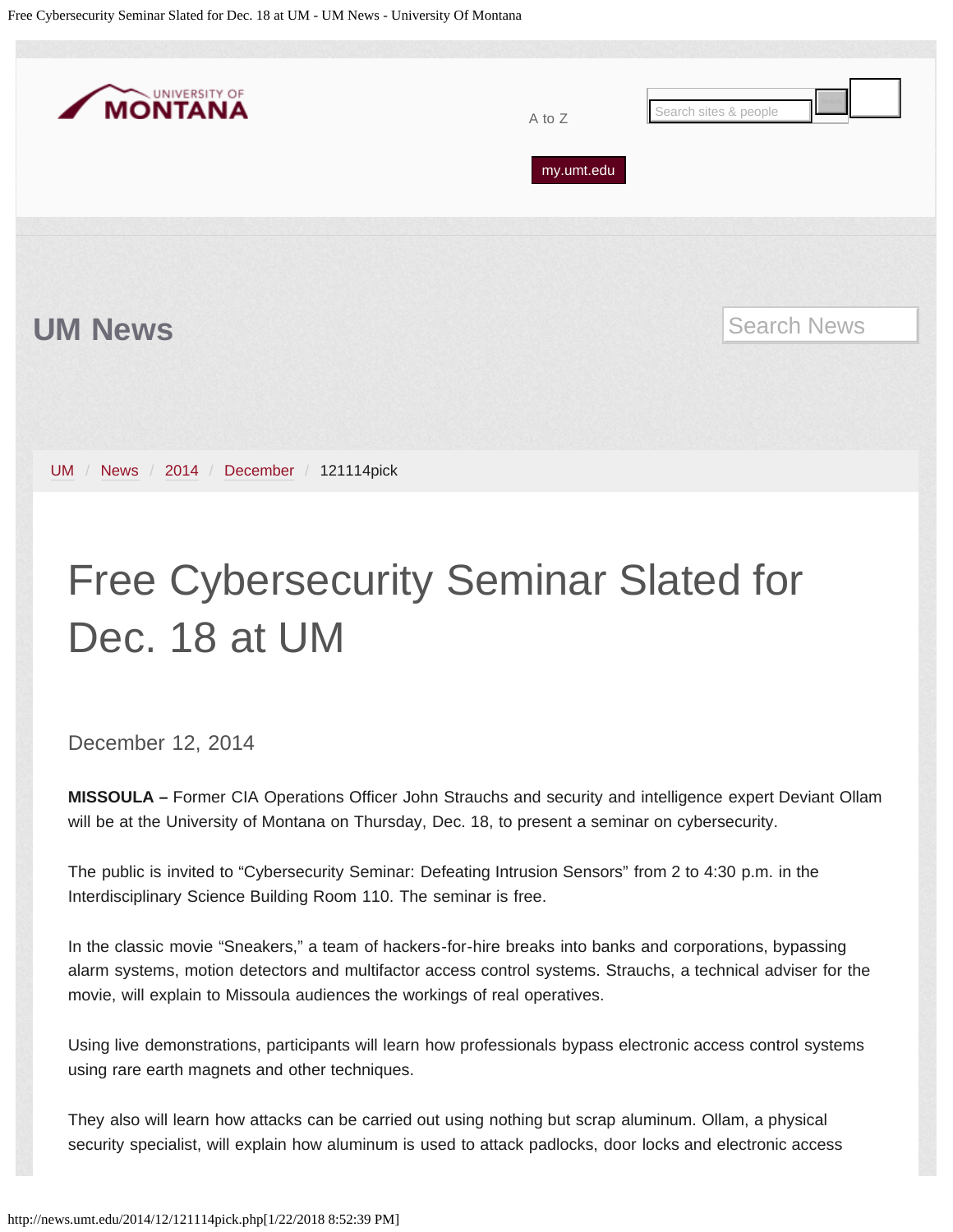controls.

By highlighting vulnerabilities in the weakest systems, the seminar will show how small, smart design changes can dramatically improve security.

The event will conclude with a panel discussion followed by a hands-on physical security workshop that will help participants learn how to protect their own facilities, equipment and programs.

Strauchs has 40 years of experience in security and intelligence. In addition to working with the CIA, he led security and fire engineering firm Systech Group, Inc. from 1985 to 2007. Before that he was a principal in charge of security engineering for Gage-Babcock & Associates. Strauchs has written or contributed to more than 90 professional articles and 10 books. He has appeared on the Today Show, NBC Nightly News, Jim Lehrer News Hour and Equal Time, among others.

Ollam's first and strongest professional love always has been teaching. A graduate of the New Jersey Institute of Technology's Science, Technology & Society program, he is fascinated by the interplay that connects human values and social trends to developments in the technical world.

While working as a security auditor and penetration-testing consultant with The CORE Group, Ollam also is a member of the Board of Directors of the U.S. division of TOOOL, The Open Organization of Lockpickers. Every year at DEFCON and ShmooCon, he runs the Lockpick Village; and he has conducted physical security training sessions for more than 16 high profile organizations including the FBI, the NSA and the U.S. Military Academy at West Point.

For more information on the seminar, visit [http://events.umt.edu/blog/event/cybersecurity-seminar-defeating](http://events/)[intrusion-sensors/?instance\\_id=5196.](http://events/)

###

**Contact:** Sherri Davidoff, UM computer science adjunct instructor, 406-830-3165 ext. 102, [sherri.davidoff@mso.umt.edu.](mailto:sherri.davidoff@mso.umt.edu)



#### **Get Involved**

[Submit a Calendar Event](http://umt.edu/urelations/info/submit_event.php) [Request a News Release](mailto:news@umontana.edu) [Suggest a Story Idea](mailto:thrive@umontana.edu)

#### **Quick Links**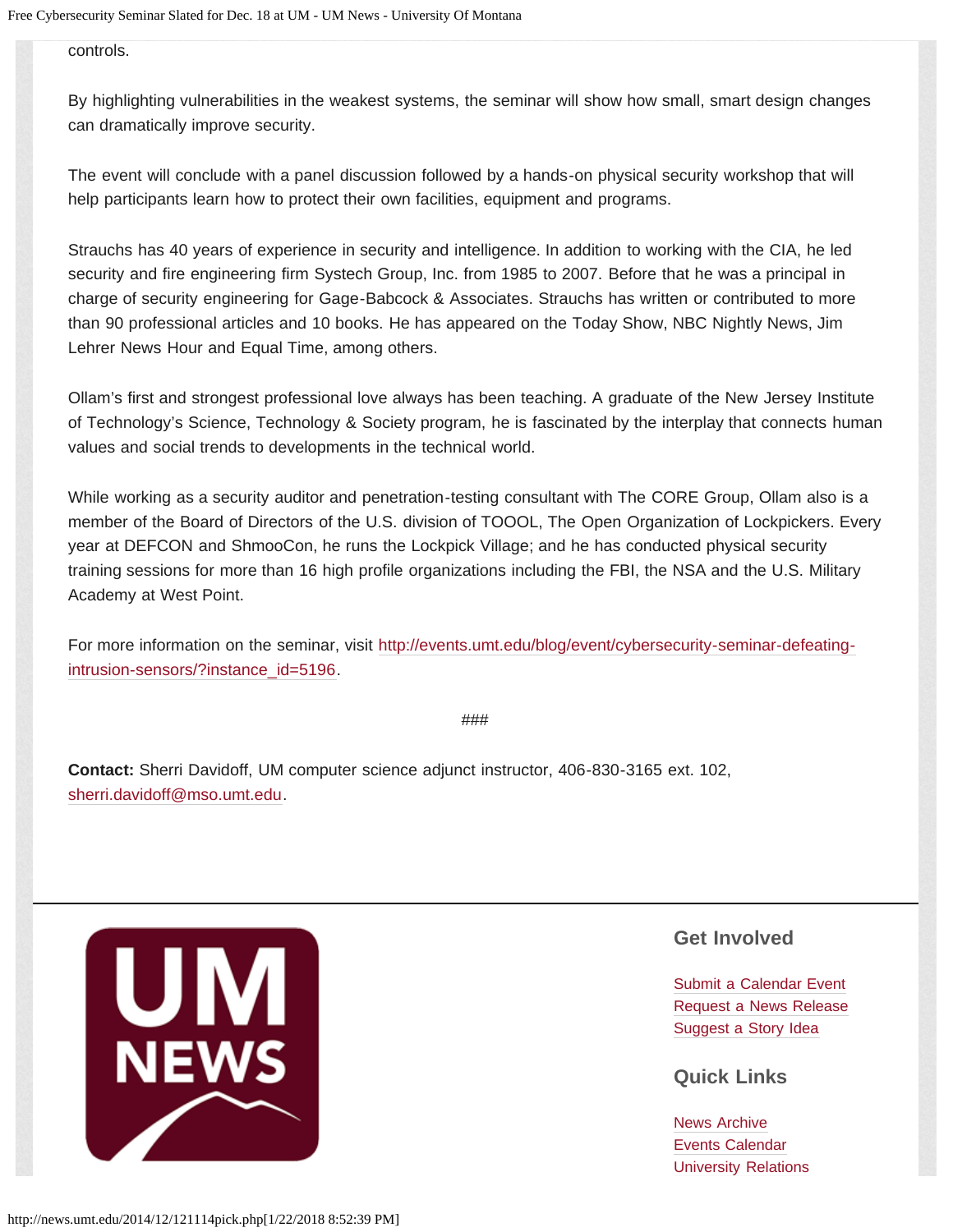| University of Montana |
|-----------------------|
| 32 Campus Drive       |
| Missoula, MT 59812    |
| Phone: (406) 243-2522 |
| news@umontana.edu     |
|                       |

| About UM | Accessibility Administration Contact UM Directory Employment Safety Privacy Policy |  |
|----------|------------------------------------------------------------------------------------|--|
|          | Campus Map                                                                         |  |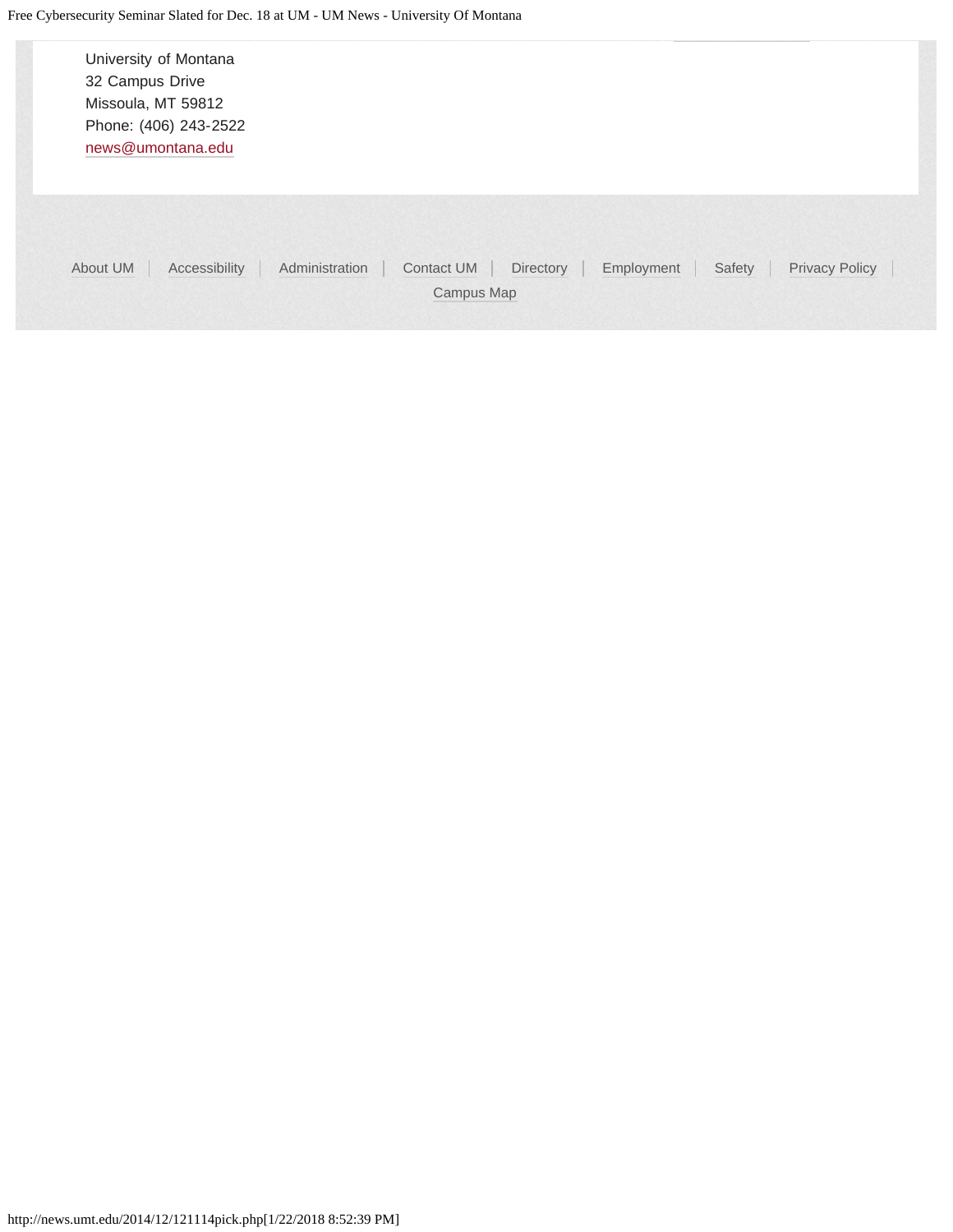<span id="page-26-0"></span>UM Students Win \$2,500 for Business Plans at Startup Pitch Competition - UM News - University Of Montana



# UM Students Win \$2,500 for Business Plans at Startup Pitch Competition

December 11, 2014

**MISSOULA** – A panel of experts heard eight potential business plans from University of Montana students at the Fall Startup Pitch Competition on Dec. 9 and awarded \$2,500 in prizes to the best pitches.

Stakeholders within the Montana Academy of Distinguished Entrepreneurs and Blackstone LaunchPad helped organize the event which was open to all UM students and is a precursor to the statewide John Ruffatto Business Plan Competition, held each spring at UM.

Eight teams, chosen from a field of 14 entrants, gathered on campus for the competition. Graduate student Chad Miller, who is working toward a master's degree in business administration, won the \$1,500 overall prize for his presentation on Purus, an engineering support operations management firm which bridges the technology and marketing gaps between oil and gas service companies and their customers. Miller earned an automatic entrance to the spring competition.

A virtual mail-order pharmacy service won as the most exciting startup idea, earning MBA student Markpaul Santos \$500. Santos' Proscriptz contracts local independent pharmacies for prescription order fulfillment. His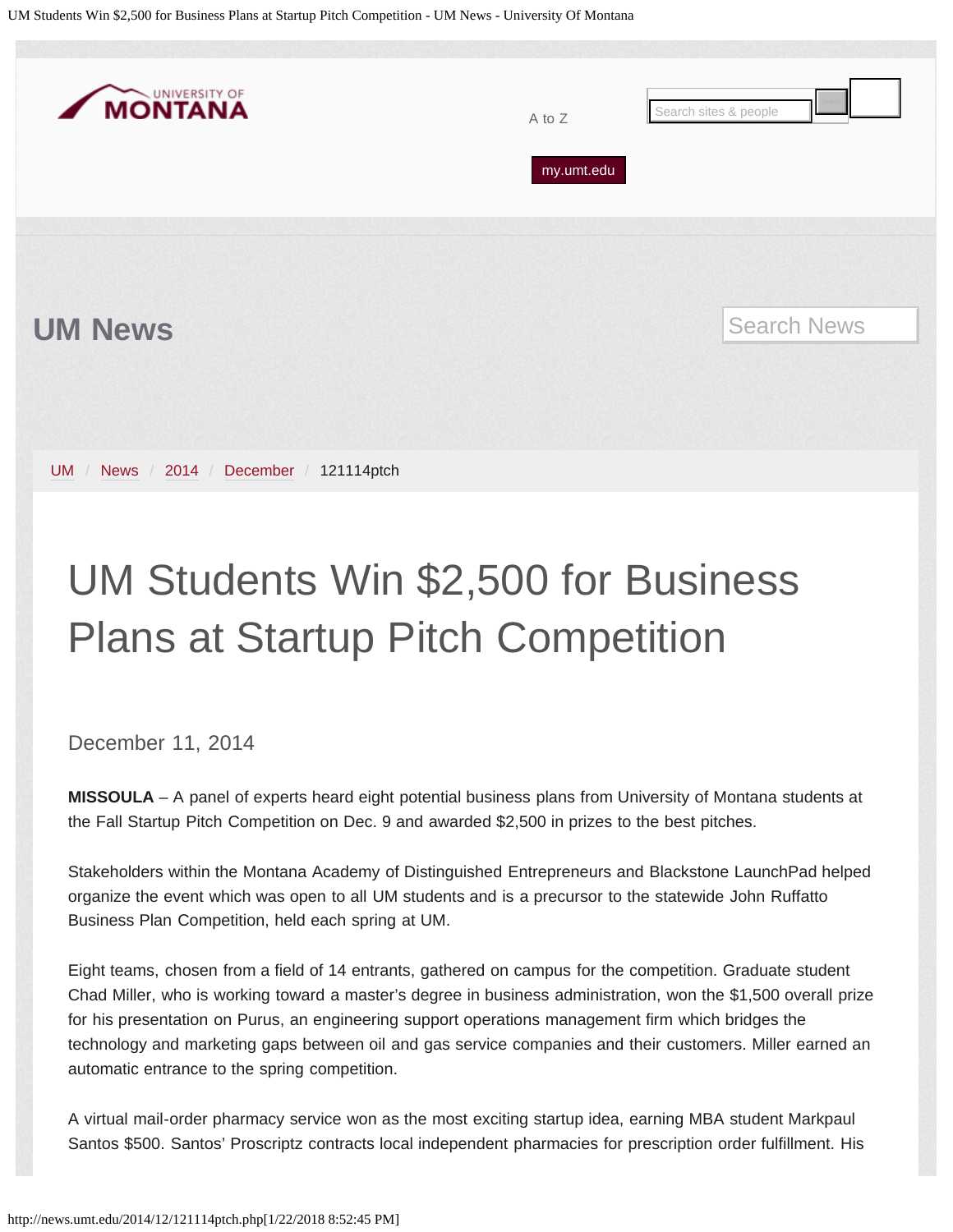goal is to create innovative solutions for an improved working environment providing a premium experience for patients.

Forestry major Stephen Jenkins presented his pitch toward becoming the largest provider of renewable methanol and liquid carbon dioxide in the Northwest. United Methanol would process low-value wood waste to customers at a low cost. Jenkins was awarded \$500 for the most compelling live presentation.

Additional teams who competed included Jamin Dailey with a pitch for Good Hope Ranch; Akram Mirzoev with a business called Gud; Justin Dean and Nathan Hansen with their Basecamp Yellowstone idea; Kevin Kuhns with Not Sponsored; and Katherine Vincent with her pitch on Monter.

More information about MADE is available online at [http://www.business.umt.edu/organizations/MADE.aspx.](http://www.business.umt.edu/organizations/MADE.aspx)

For more information about the Blackstone LaunchPad, visit <http://www.umt.edu/launchpad./>

###

**Contact:** Larae Hackney, management and marketing department assistant, UM School of Business Administration, 406-243-4830, [larae.hackney@mso.umt.edu](mailto:larae.hackney@mso.umt.edu).



University of Montana 32 Campus Drive Missoula, MT 59812 Phone: (406) 243-2522 [news@umontana.edu](mailto:news@umontana.edu)

#### **Get Involved**

[Submit a Calendar Event](http://umt.edu/urelations/info/submit_event.php) [Request a News Release](mailto:news@umontana.edu) [Suggest a Story Idea](mailto:thrive@umontana.edu)

#### **Quick Links**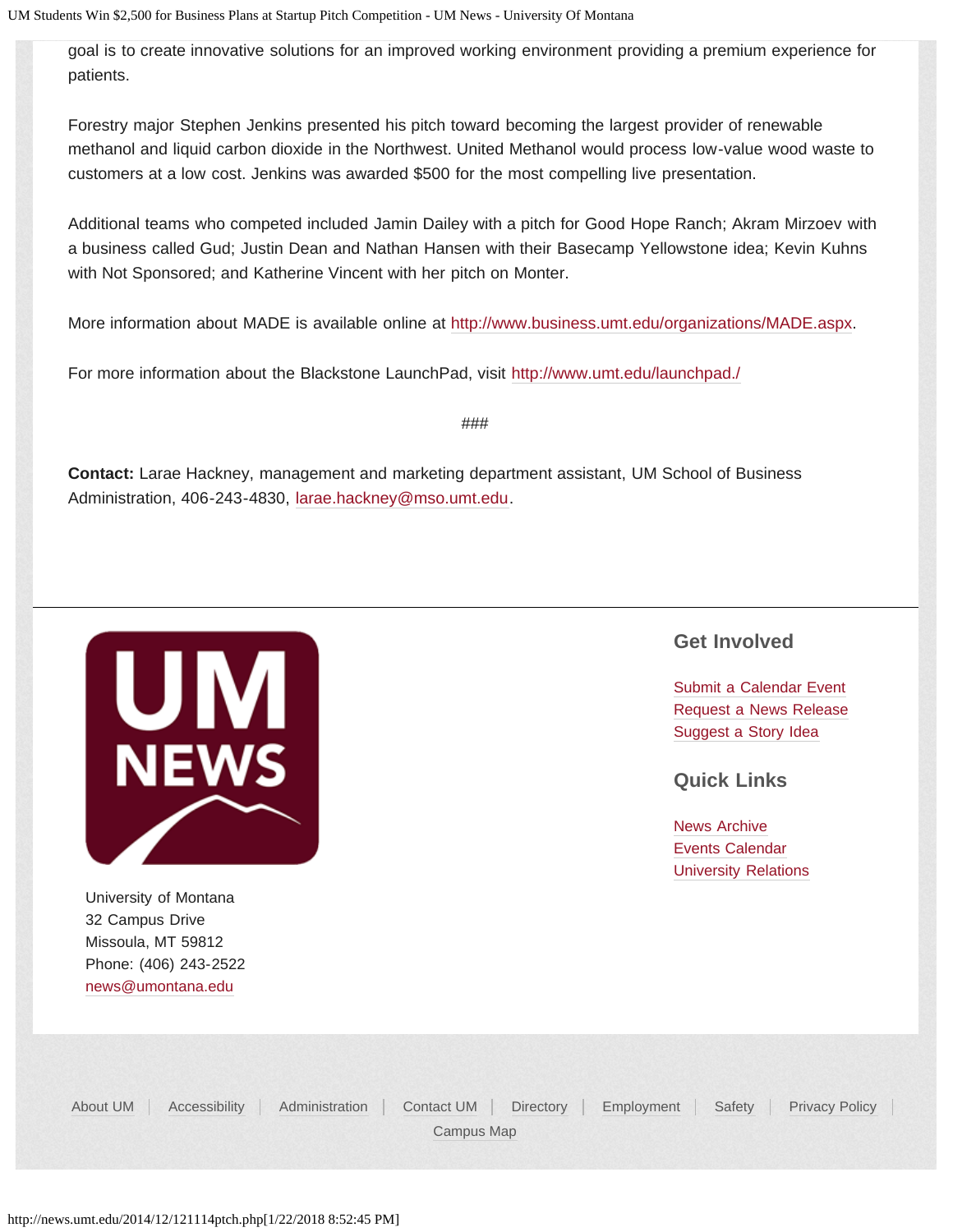<span id="page-28-0"></span>

### Montana Journalism Review Releases 2015 Edition

December 10, 2014

**MISSOULA** – The Montana Journalism Review, an award-winning magazine produced by University of Montana School of Journalism students, has released its 2015 edition.

For the 44th issue, the nation's oldest journalism review has expanded its coverage of media and journalism to neighboring states with a new section titled "Neighborhood Watch."

Managing editor Austin Schempp said the new section provides MJR a chance to serve a wider audience.

"We felt that there was an audience we could reach in surrounding states with issues and news that aren't covered by other magazines," Schempp said.

The theme of the 2015 edition of the magazine is "Shift." Staff and contributors focused on the shifting landscape of the media industry and how journalists, news sources and audiences are adapting to change.

MJR also investigated the state of television news in Montana with a three-part cover story featured in the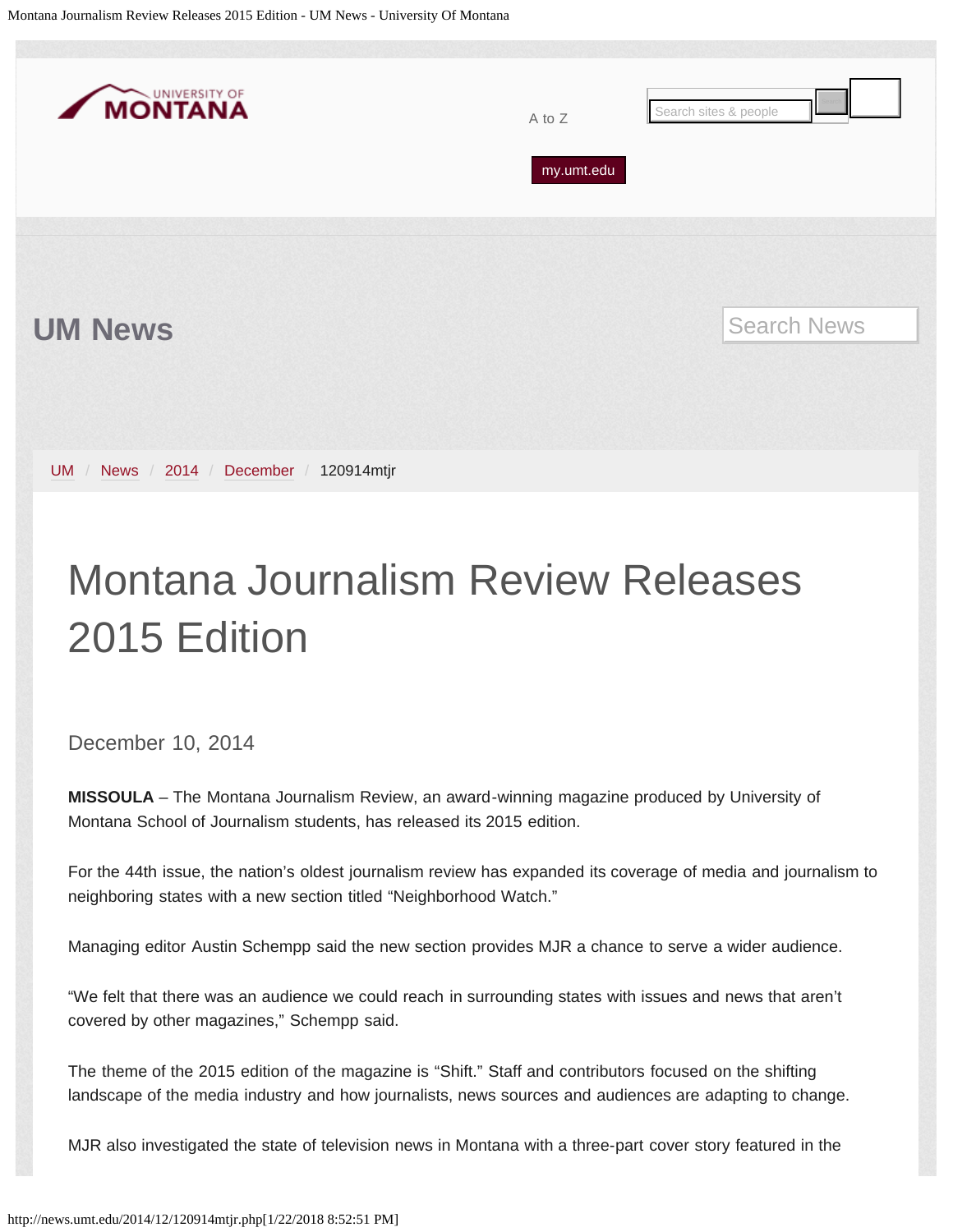center of the magazine.

Throughout the fall semester, MJR staff worked on producing multimedia content and increasing its subscriber base. The magazine's production is part of a Journalism capstone course.

At the School of Journalism centennial celebration event held in September, MJR staff members connected with alumni and gained 100 more subscribers through a quiz asking, "Which type of Montana journalist are you?"

The quiz, along with other exclusive content, can be found online at [http://mjr.jour.umt.edu.](http://mjr.jour.umt.edu/)

UM graduate student Abbey Dufoe worked on a new tablet edition that will be released separately.

Montana Journalism Review was founded by Dean Nathaniel Blumberg in 1958. Since 2012, journalism Professor Henriette Lowisch has served as its editor-in-chief and mentored students through MJR's production. In 2014, MJR won several national and regional awards for design and storytelling.

To sign up for a free subscription to the magazine, visit [http://mjr.jour.umt.edu](http://mjr.jour.umt.edu/).

###

**Contact:** Henriette Lowisch, Montana Journalism Review editor-in-chief, 406-243-2227, [henriette.lowisch@umontana.edu;](mailto:henriette.lowisch@umontana.edu) Austin Schempp, Montana Journalism Review managing editor, 970-227- 9878, [austin.schempp@umconnect.umt.edu.](mailto:austin.schempp@umconnect.umt.edu)



University of Montana 32 Campus Drive Missoula, MT 59812 Phone: (406) 243-2522 [news@umontana.edu](mailto:news@umontana.edu)

#### **Get Involved**

[Submit a Calendar Event](http://umt.edu/urelations/info/submit_event.php) [Request a News Release](mailto:news@umontana.edu) [Suggest a Story Idea](mailto:thrive@umontana.edu)

**Quick Links**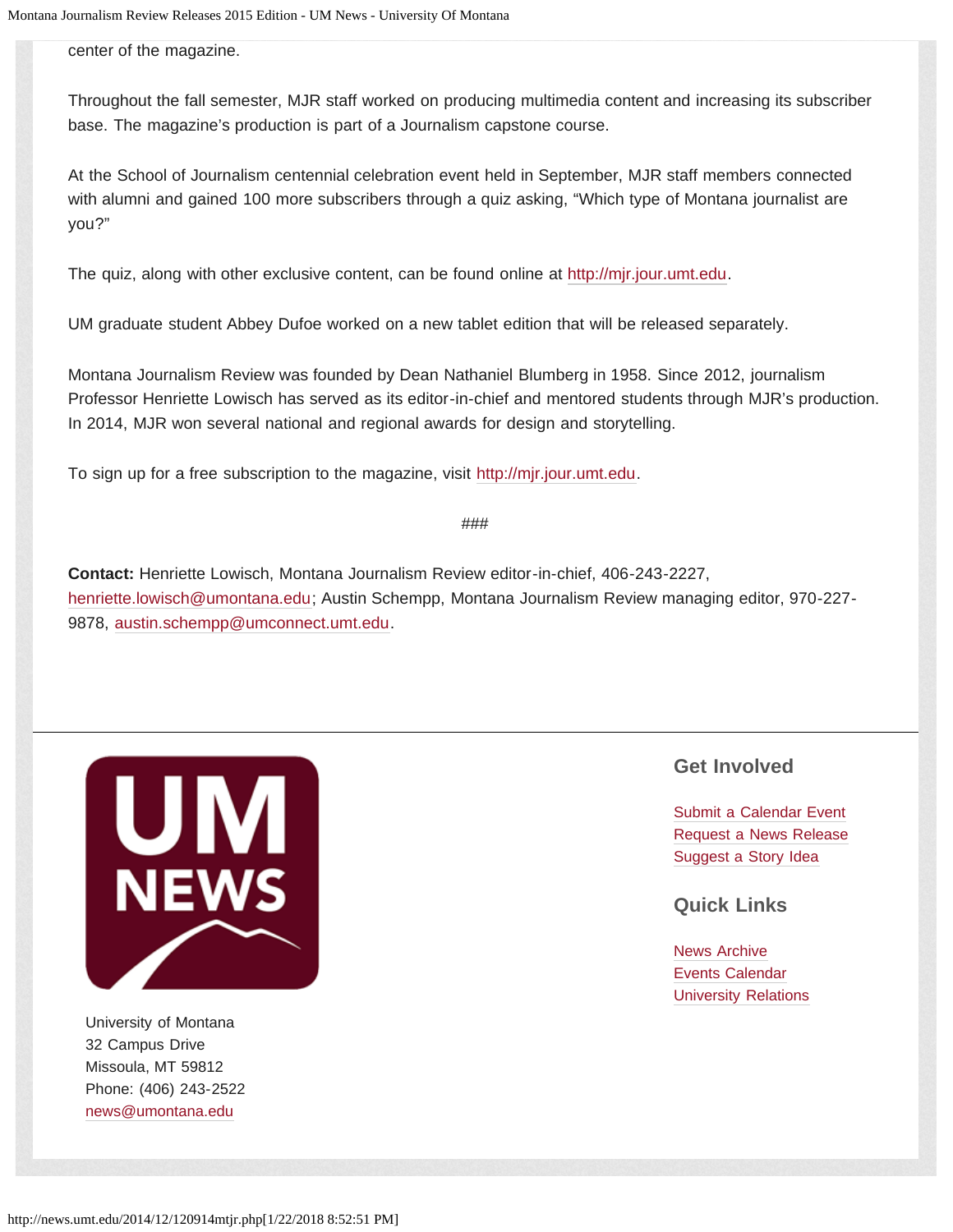| About UM | Accessibility Administration Contact UM Directory Employment Safety Privacy Policy |            |  |  |
|----------|------------------------------------------------------------------------------------|------------|--|--|
|          |                                                                                    | Campus Map |  |  |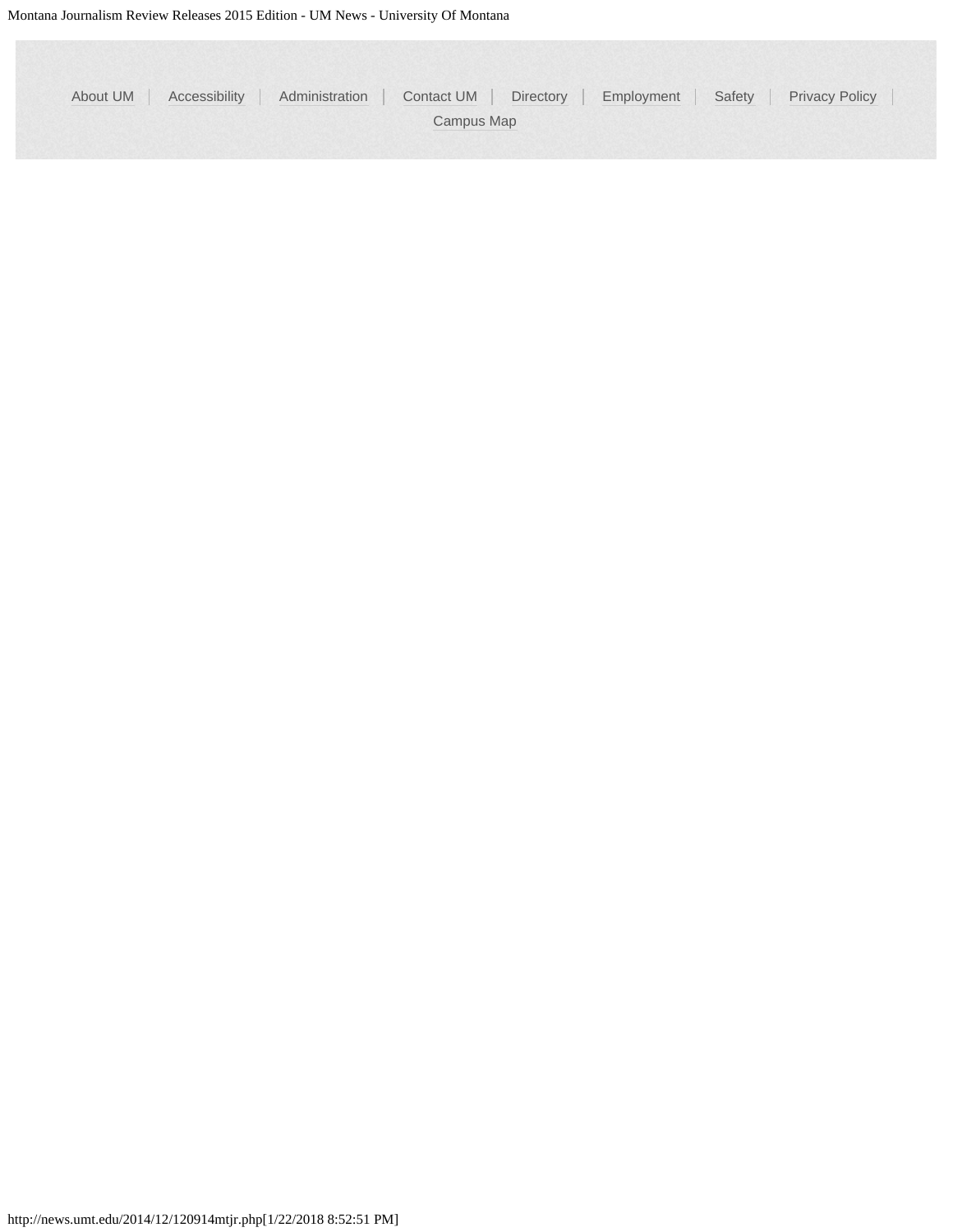<span id="page-31-0"></span>Class A High School Basketball Teams Tip Off in Tournament at UM - UM News - University Of Montana



### Class A High School Basketball Teams Tip Off in Tournament at UM

December 09, 2014

**MISSOULA** – Tickets are now on sale for the Northwest-Southwest Class A Tip-Off Classic basketball tournament at the Adams Center on the University of Montana campus. The event runs Friday through Saturday, Dec. 12-13.

Class A boys' and girls' teams from a dozen western Montana high schools will participate in the tournament, including Anaconda, Bigfork, Columbia Falls, Corvallis, Dillon, Frenchtown, Hamilton, Libby, Polson, Ronan, Stevensville and Whitefish.

Games will take place in Dahlberg Arena and the West Auxiliary Gym inside the Adams Center. A complete schedule of games is available online at [http://www.griztix.com.](http://www.griztix.com/)

Tickets are available for purchase at the Adams Center Box Office and all GrizTix locations. Tickets also may be purchased online at [http://www.griztix.com](http://www.griztix.com/) or by calling 1-888-666-8262 during regular business hours. Tickets cost \$7 for adults and \$6 for students for full-day general admission seating.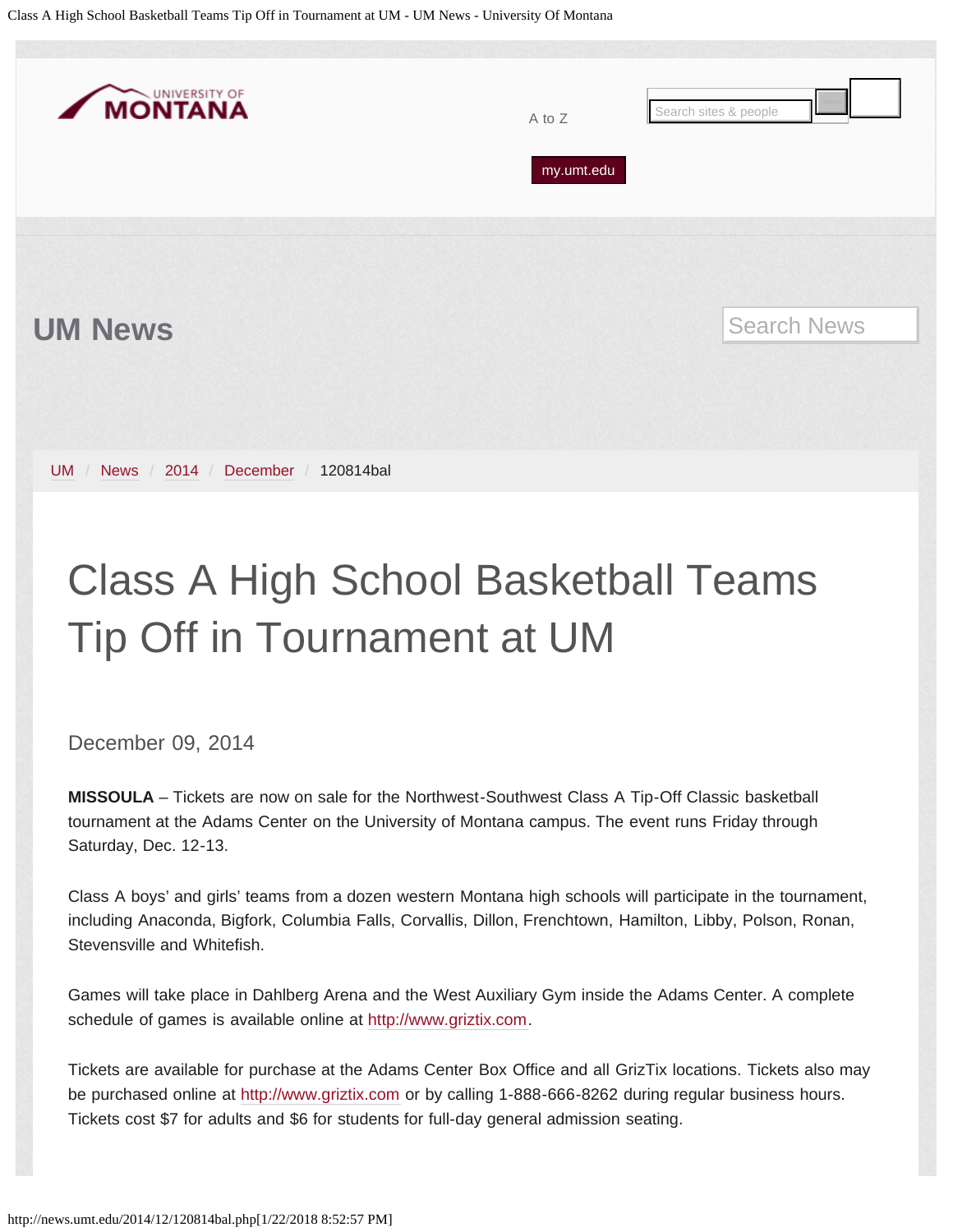For more information call Adams Center Executive Director Brad Murphy at 406-243-4261 or email [brad.murphy@mso.umt.edu.](mailto:brad.murphy@mso.umt.edu)

###

**Contact:** Brad Murphy, executive director, Adams Center, 406-243-4261, [brad.murphy@mso.umt.edu.](mailto:brad.murphy@mso.umt.edu)

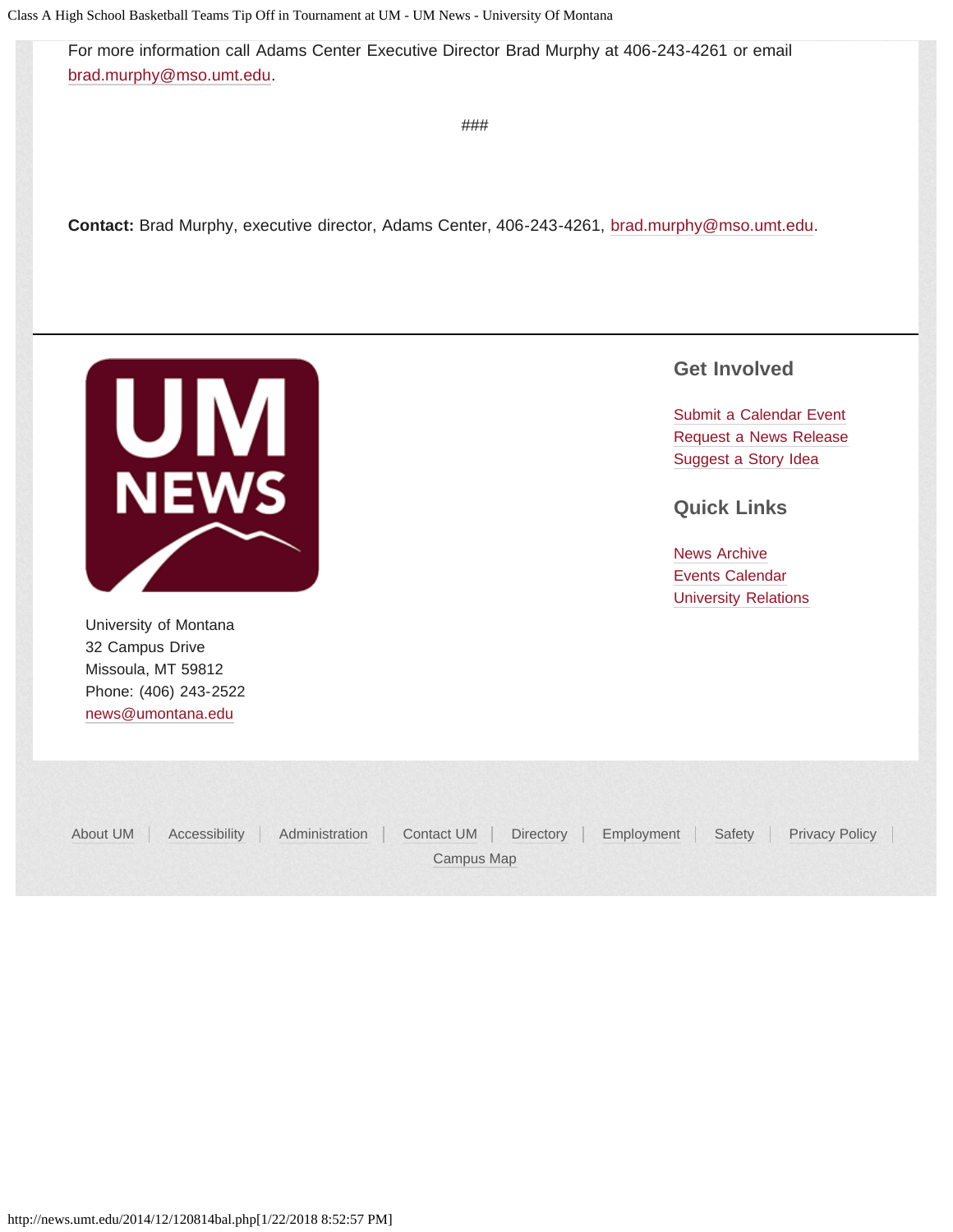<span id="page-33-0"></span>UM Philanthropy Class Awards \$12,500 in Grants to Local Nonprofits - UM News - University Of Montana



### UM Philanthropy Class Awards \$12,500 in Grants to Local Nonprofits

December 09, 2014

**MISSOULA** – A University of Montana class titled Can Giving Change the World? granted \$12,500 to local nonprofits and will hold a ceremony for them at 9:10 a.m. Thursday, Dec. 11, at in the Davidson Honors College Ephron Student Lounge.

The class, which is part of UM's Global Leadership Initiative, awards grants to nonprofits that operate within Missoula County and combat hunger or address mental health issues. Organizations submitted grant proposals to the class earlier this semester.

This semester's grantees are:

- **North Missoula Community Development Corporation**: \$3,000 to fund the Real Meals program
- **Missoula Food Bank**: \$4,500 to support the Kids EmPower Pack program
- **Poverello Center**: \$5,000 to fund a vehicle to improve community outreach

Can Giving Change the World? addresses social responsibility and community building through work in the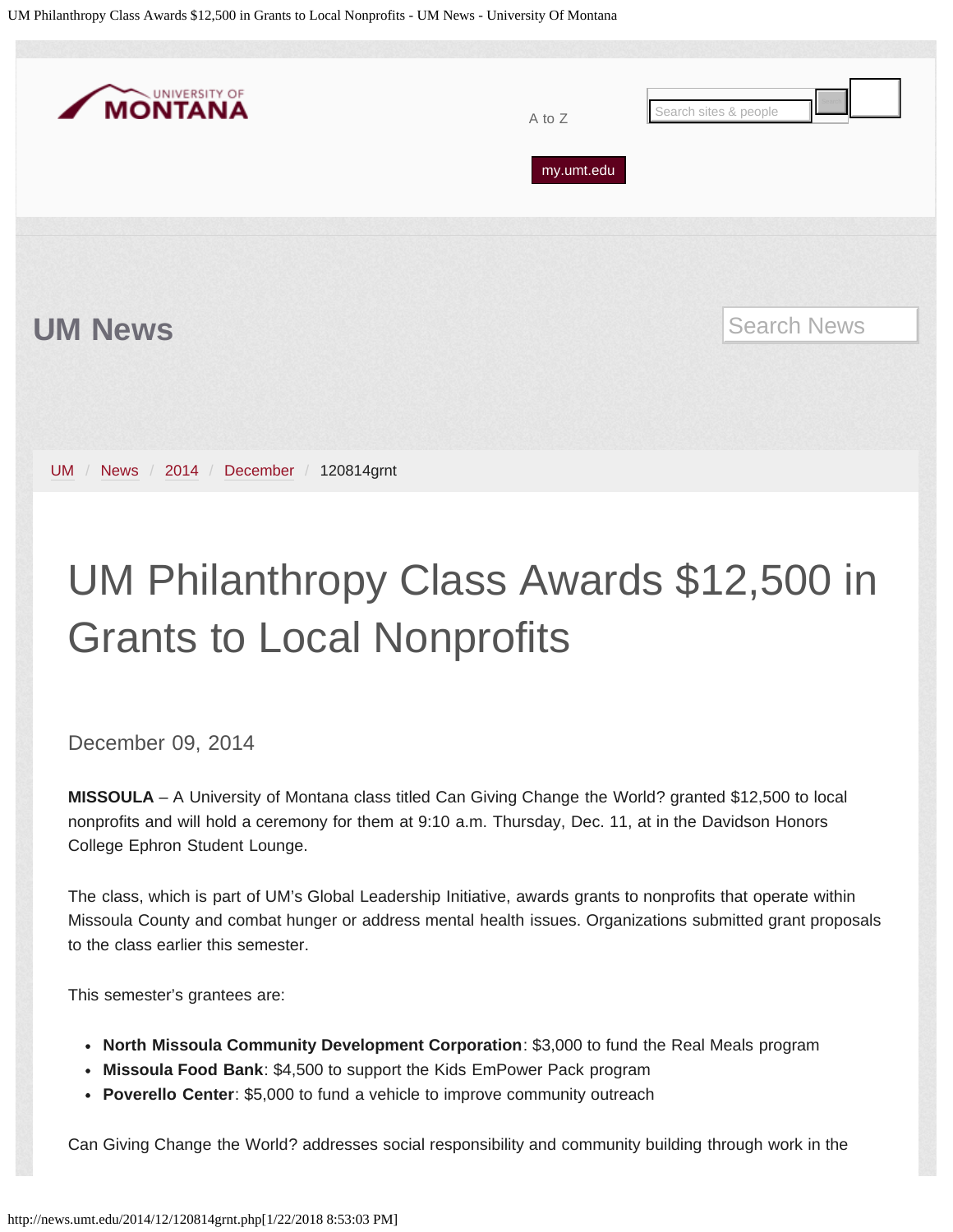nonprofit sector. Students spent the semester learning about philanthropy's general influence in social improvement while also researching nonprofit work and specific community needs in Missoula County.

Andrea Vernon, the director of UM's Office for Civic Engagement, and communication studies Professor Gregory Larson secured the grant money for the class from the Learning by Giving Foundation. This year, the class received an additional grant from the PPL Montana Community Fund.

"This class helps open students' eyes to needs in the community and opportunities with philanthropy," Larson said. "The students become very invested in the grant-making process."

The Global Leadership Initiative is a four-year program open to UM students of all majors. Through this program students attend thought-provoking seminars, become involved in internships and community work, can study abroad affordably and learn skills necessary to be leaders in a global community.

For more information call Vernon at 406-243-5159 or email [andrea.vernon@umontana.edu](mailto:andrea.vernon@umontana.edu).

###

**Contact:** Andrea Vernon, director, UM Office for Civic Engagement, 406-243-5159, [andrea.vernon@mso.umt.edu.](mailto:andrea.vernon@mso.umt.edu)



University of Montana 32 Campus Drive Missoula, MT 59812 Phone: (406) 243-2522 [news@umontana.edu](mailto:news@umontana.edu)

#### **Get Involved**

[Submit a Calendar Event](http://umt.edu/urelations/info/submit_event.php) [Request a News Release](mailto:news@umontana.edu) [Suggest a Story Idea](mailto:thrive@umontana.edu)

**Quick Links**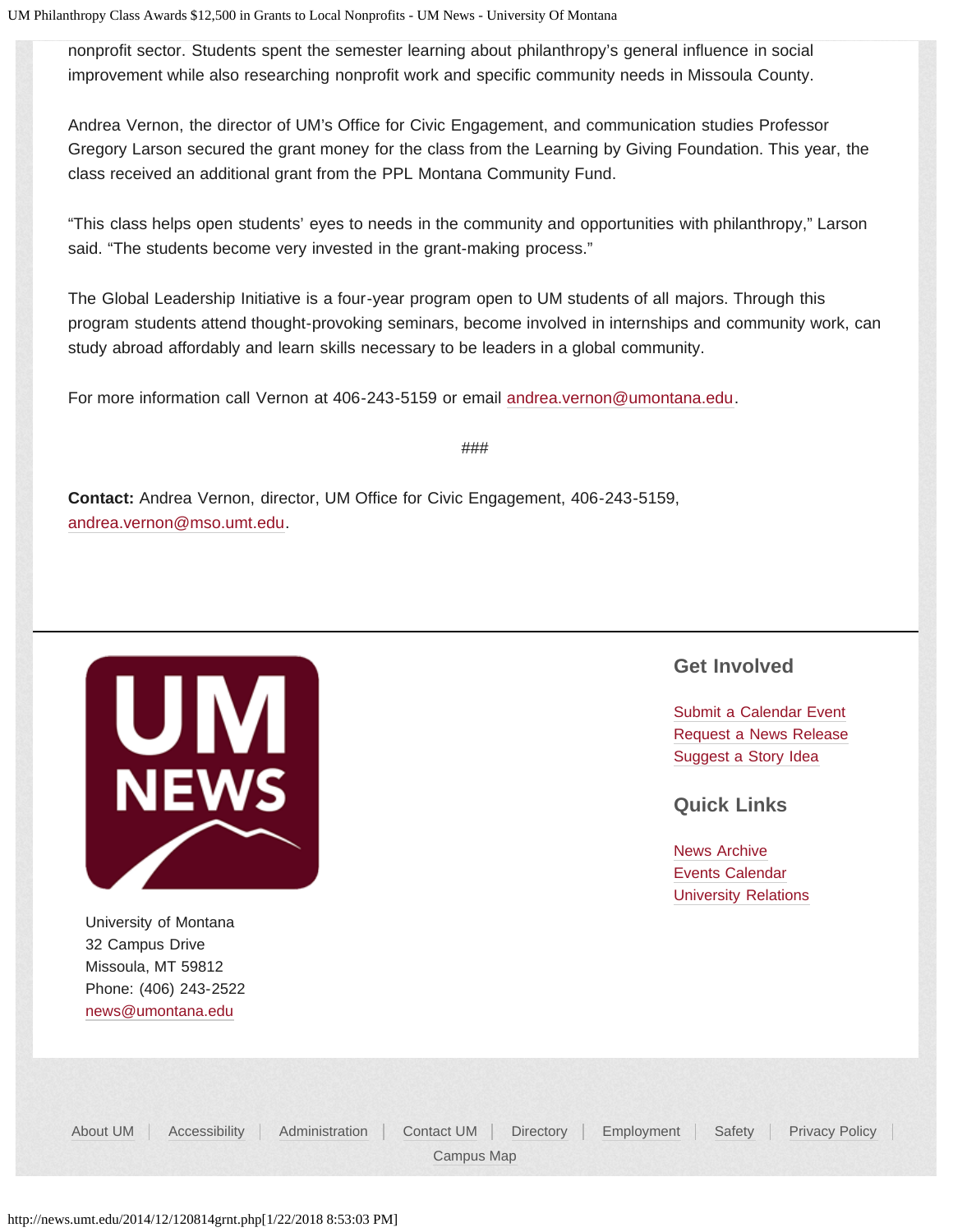UM Philanthropy Class Awards \$12,500 in Grants to Local Nonprofits - UM News - University Of Montana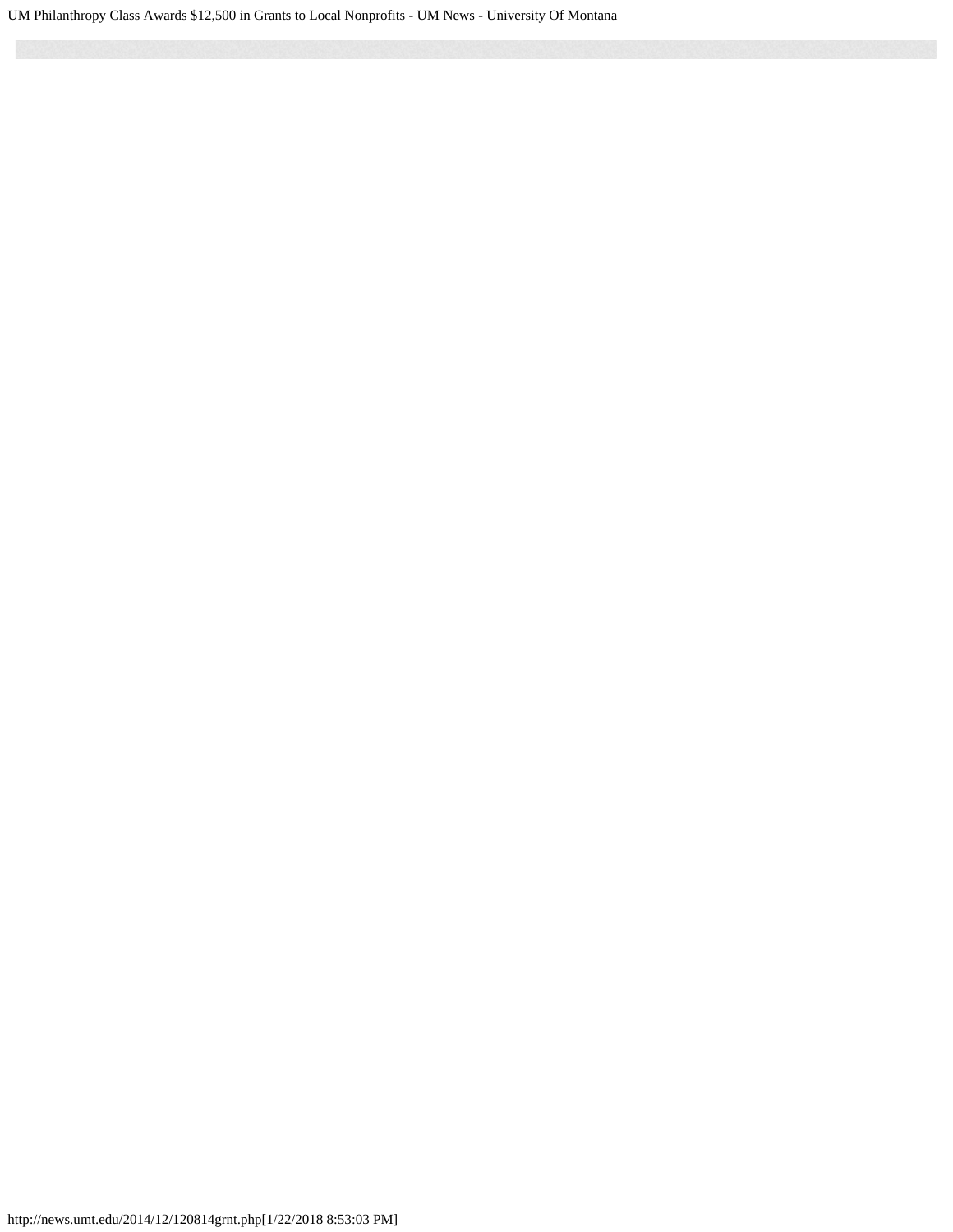<span id="page-36-0"></span>IBM Awards UM Power Systems Server for Real-Time Data Analysis - UM News - University Of Montana



## IBM Awards UM Power Systems Server for Real-Time Data Analysis

December 08, 2014

**MISSOULA** – University of Montana students studying big data have a new tool coming their way. The IBM Power Systems Organization recently granted a scale-out POWER8 processor-based server to the University, which will allow UM students to run IBM InfoSphere Streams software on a state-of-the-art platform that will aid student learning.

The grant was part of IBM's Shared University Research Awards, a competitive, worldwide, equipment award program designed to promote research in areas of mutual value and interest to IBM and universities.

"This donation allows students to analyze real-time data using the new IBM POWER8 processor, the first processor designed and optimized for big data," said Eric Tangedahl, UM School of Business Administration's director of information technology and a faculty member.

UM leads the country in teaching IBM InfoSphere Streams software at the undergraduate level. Currently the software is being taught in two UM courses: Introduction to Real-Time Analytics and Big Data Projects.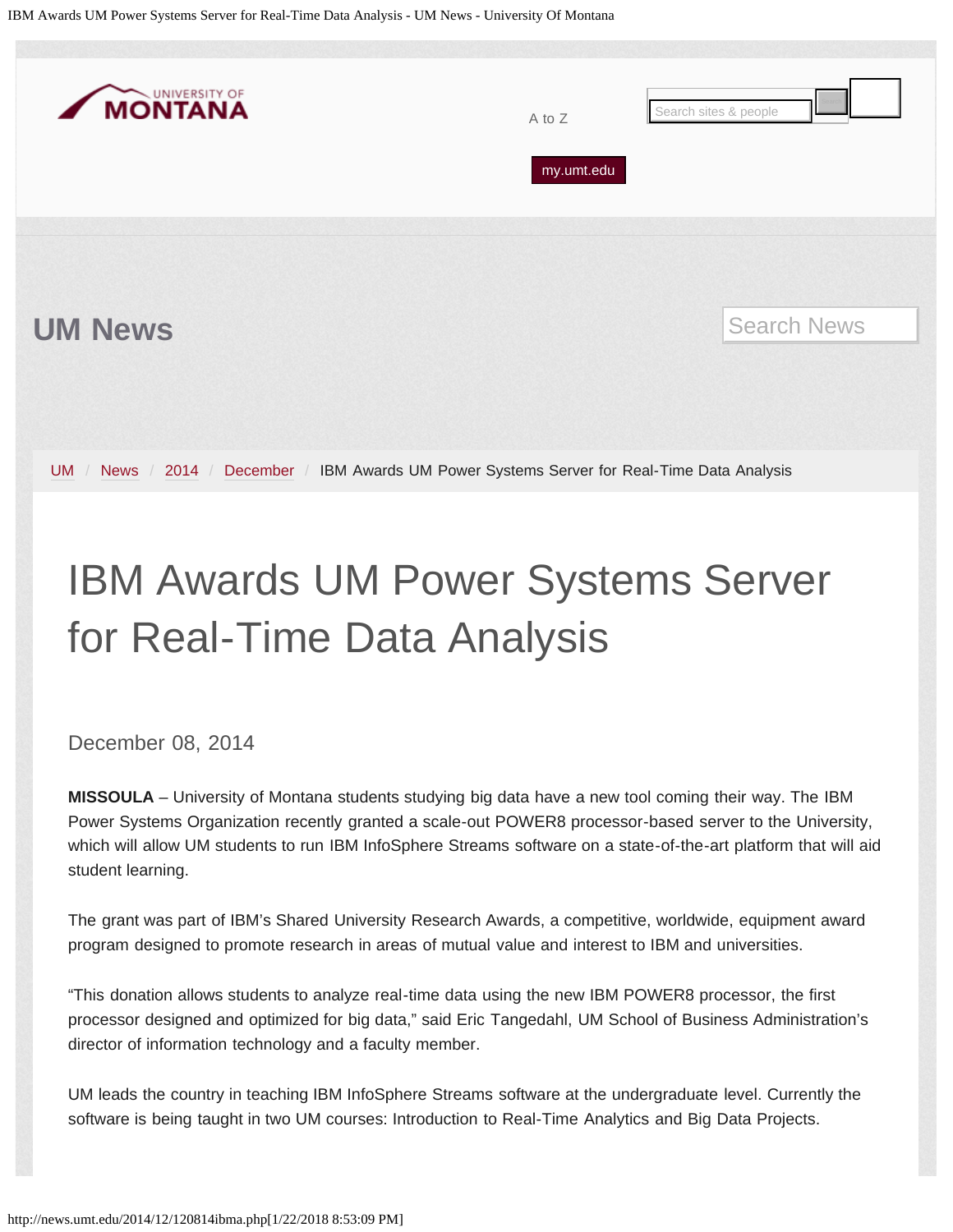"With this grant, our students will gain hands-on experience that not many other students will have access to," Tangedahl said. "Now, they won't be held back by hardware performance issues."

The software allows students to analyze data in real time by extracting information from data in motion. Applications of the software include financial decision-making – being able to track the purchase and sale of stocks in real time – and using social media to monitor a real-time stream of Tweets to analyze public sentiment and anticipate group behavior.

IBM's donation will be used by UM students and faculty members. In exchange, UM will provide IBM with instructional materials for teaching the InfoSphere Streams programming language.

"I am proud of UM's focus on building its data sciences program," IBM Partnership Executive Mary Olson said. "Existing Montana businesses, the vibrant entrepreneurial community and research at every level within the University will benefit from the talent this program develops. UM is building skills for the jobs of tomorrow."

In order for a university to be eligible for an IBM Shared University Research Award, someone within IBM must sponsor the nomination. The IBM Power Systems Organization sponsored this award, which includes funding, configuration and support. The nomination also was actively supported by Olson and IBM Academic Initiative Skills Leader and Architect Valinda Scarbro Kennedy.

The SUR Awards program is designed to promote collaborative research projects that bring value to IBM, the technology community and the world; increase access to IBM technologies for research and in curriculum development; and provide opportunities within IBM for undergraduate, graduate and doctoral students.

IBM's donation supports UM's Data Science Initiative, which trains students to become data scientists, data architects and analysts.

For more information on UM's use of this award call Tangedahl at 406-243-2249 or email [eric.tangedahl@umontana.edu.](mailto:eric.tangedahl@umontana.edu)

**Contact:** Eric Tangedahl, UM School of Business Administration director of information technology, 406-243- 6620, [eric.tangedahl@umontana.edu.](mailto:eric.tangedahl@umontana.edu)

#### **Get Involved**

[Submit a Calendar Event](http://umt.edu/urelations/info/submit_event.php) [Request a News Release](mailto:news@umontana.edu) [Suggest a Story Idea](mailto:thrive@umontana.edu)

**Quick Links**

[News Archive](http://www.umt.edu/urelations/pubs/NewsArchives.php)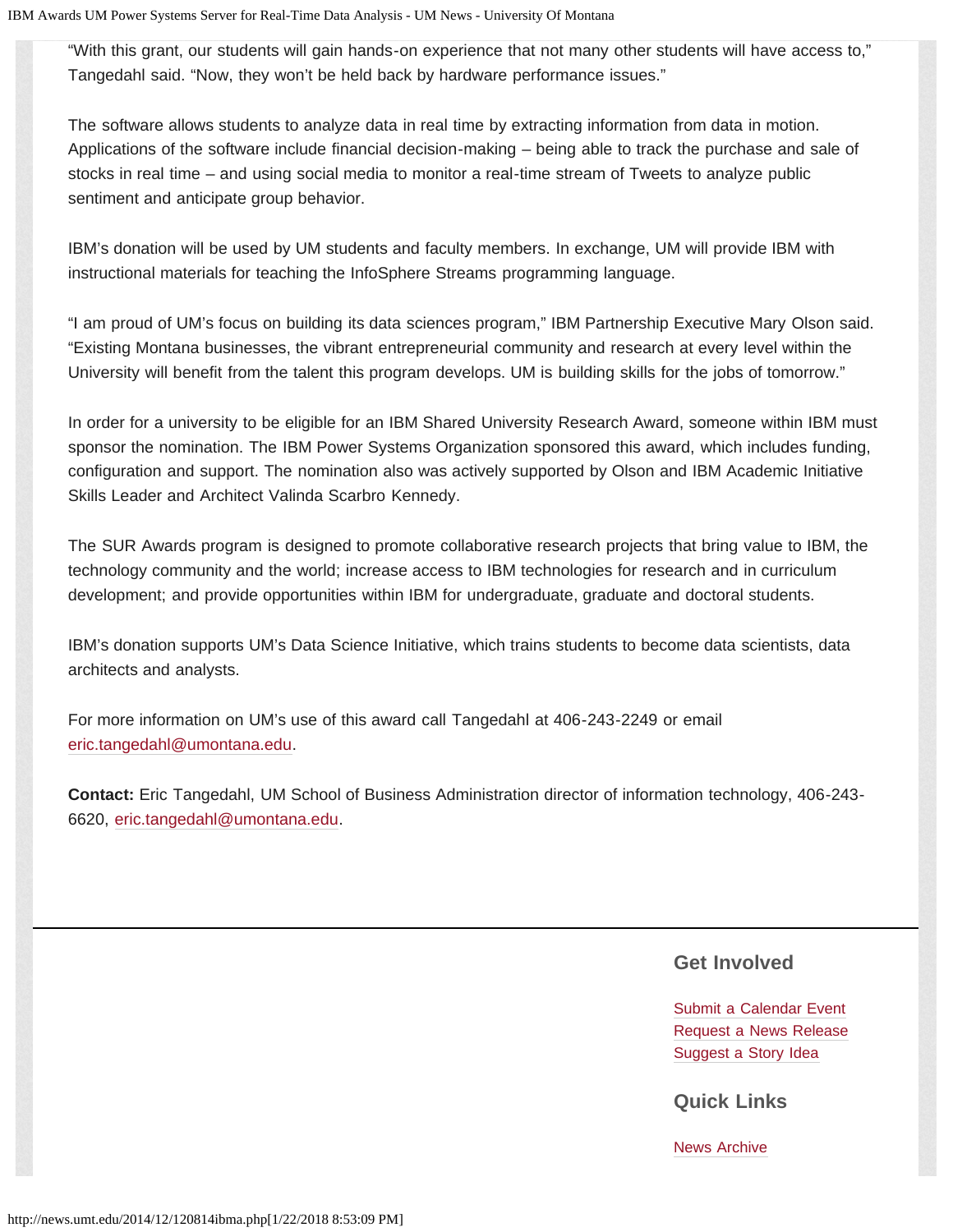

University of Montana 32 Campus Drive Missoula, MT 59812 Phone: (406) 243-2522 [news@umontana.edu](mailto:news@umontana.edu)

[Events Calendar](http://events.umt.edu/) [University Relations](http://www.umt.edu/urelations/)

| About UM | Accessibility Administration Contact UM Directory Employment Safety Privacy Policy |            |  |  |
|----------|------------------------------------------------------------------------------------|------------|--|--|
|          |                                                                                    | Campus Map |  |  |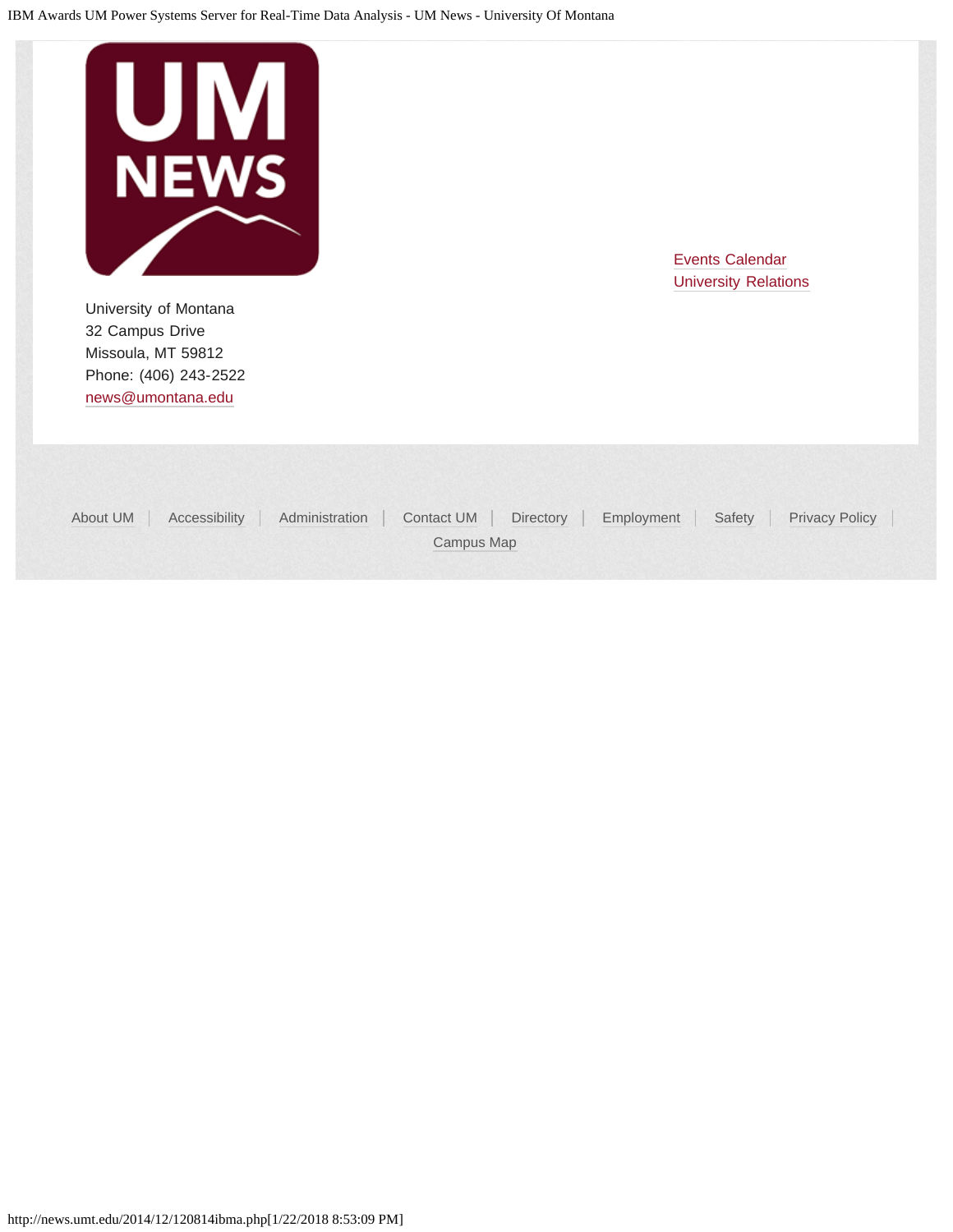<span id="page-39-0"></span>

# \$1 Million Gift Supports Lifelong Learning at UM's MOLLI

December 03, 2014

**MISSOULA** – The Osher Lifelong Learning Institute at the University of Montana, known as MOLLI, has received a \$1 million grant from The Bernard Osher Foundation. A \$950,000 endowment gift and \$50,000 in operating funds will provide current and ongoing support for the continued growth of MOLLI.

UM's MOLLI is one of 119 Osher Lifelong Learning Institutes located at higher education institutions across the country. The program is a resource for adults age 50 and older who enjoy learning, connecting socially with others and having a relationship with the University. MOLLI courses are enjoyed without the pressure of grades or tests.

The latest endowment gift is the second to the MOLLI program from the Osher Foundation. Foundation President Mary G. F. Bitterman notes that MOLLI's growth and success since its first gift in 2005 has been exceptional.

"The institute's success represents the collective achievement of its staff and a dynamic community of intellectually vigorous members who give generously of their time, talent and financial resources," Bitterman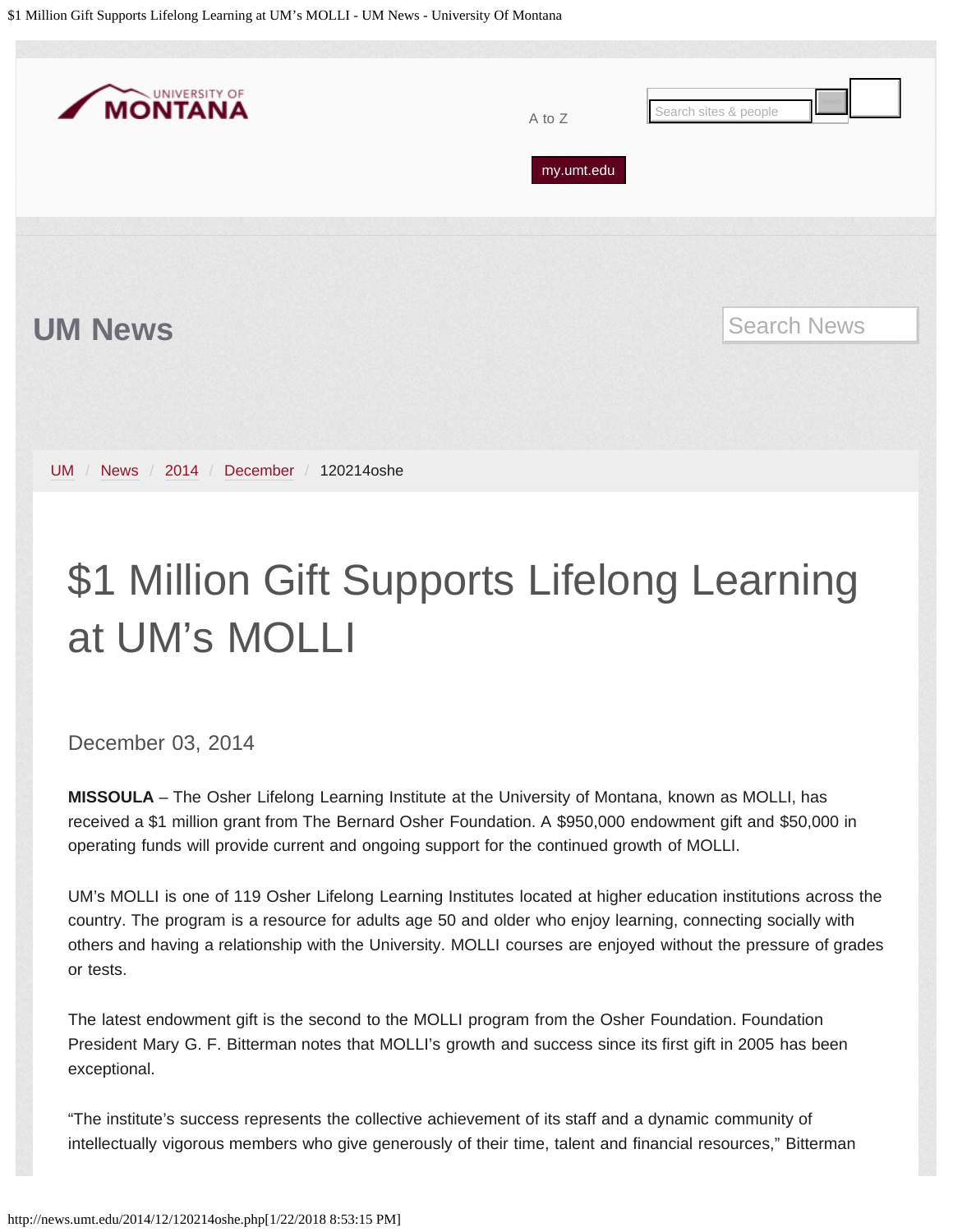said. "We applaud the University's leadership for its steadfast support of the program and for embracing the notion that – at its best – education is a lifelong pursuit that has the power to elevate, delight and forge our connection to one another and to a larger world."

MOLLI began in fall 2005 with two lectures, and expanded to five classes by winter 2006. Since then, the program has seen record growth, and during the current fall semester MOLLI offered 23 classes for 930 participants.

Roger Maclean is dean of UM's School of Extended and Lifelong Learning, which oversees the MOLLI program. He said the success of the program is the result of outstanding collaboration between the MOLLI council, the staff at the School of Extended and Lifelong Learning, and UM administrators and faculty members.

"We have a great team that exceeded the expectations of the Osher Foundation which resulted in receiving the wonderful award," he said.

"This generous gift is a real tribute to the many MOLLI members who have worked so hard for the program and participated in the great variety of academic offerings," said MOLLI Council Chair Ann Boone. "We are fortunate to live in a community of 'seasoned adults' who love to learn."

For more information about MOLLI, visit<http://www.umt.edu/molli>.

###

**Contact:** Roger Maclean, dean of UM's School of Extended and Lifelong Learning, 406-243-2983, [roger.maclean@umontana.edu.](mailto:roger.maclean@umontana.edu)



University of Montana 32 Campus Drive Missoula, MT 59812 Phone: (406) 243-2522 [news@umontana.edu](mailto:news@umontana.edu)

#### **Get Involved**

[Submit a Calendar Event](http://umt.edu/urelations/info/submit_event.php) [Request a News Release](mailto:news@umontana.edu) [Suggest a Story Idea](mailto:thrive@umontana.edu)

**Quick Links**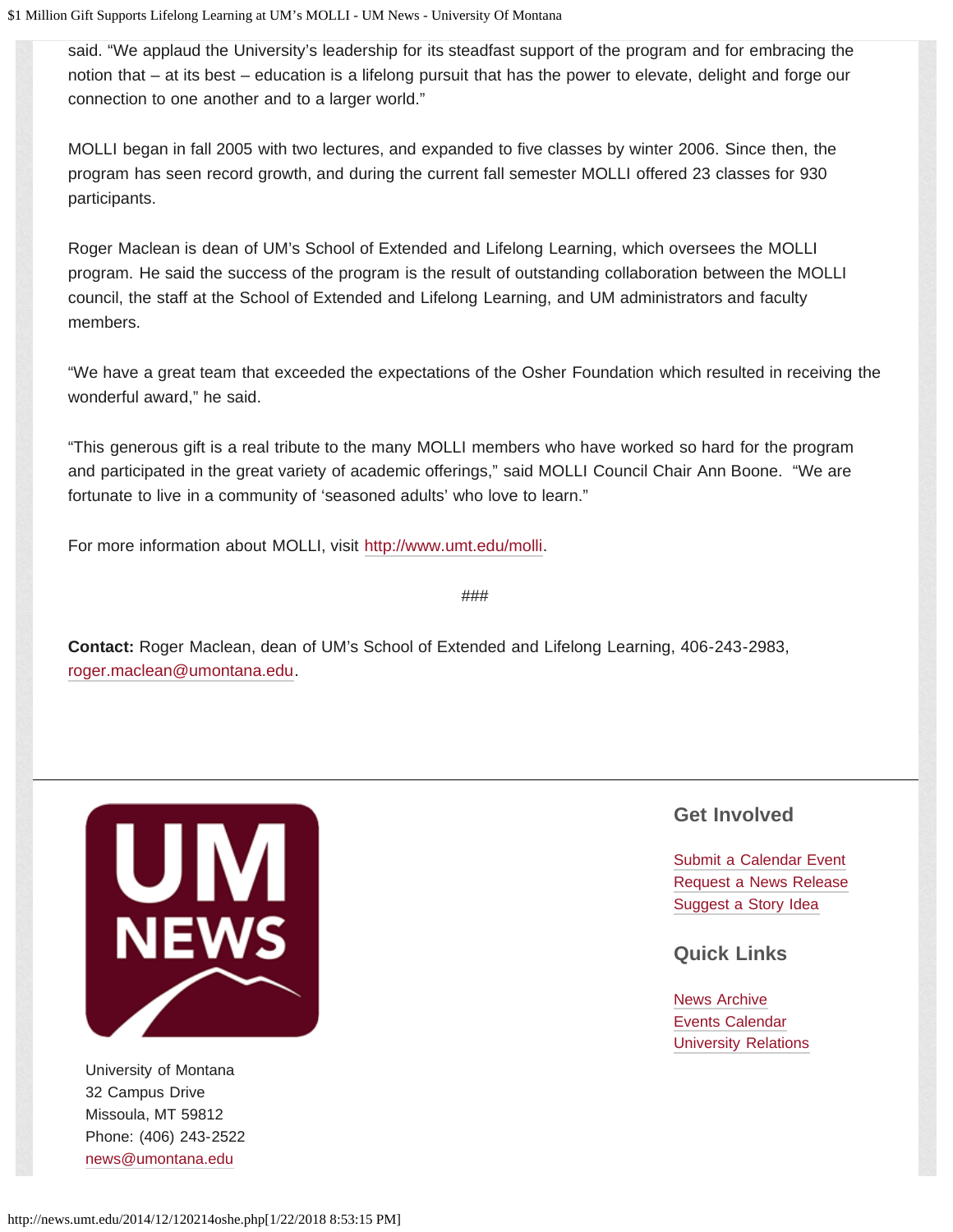| About UM | Accessibility | Administration | Contact UM | Directory | Employment | Safety | <b>Privacy Policy</b> |  |
|----------|---------------|----------------|------------|-----------|------------|--------|-----------------------|--|
|          |               |                | Campus Map |           |            |        |                       |  |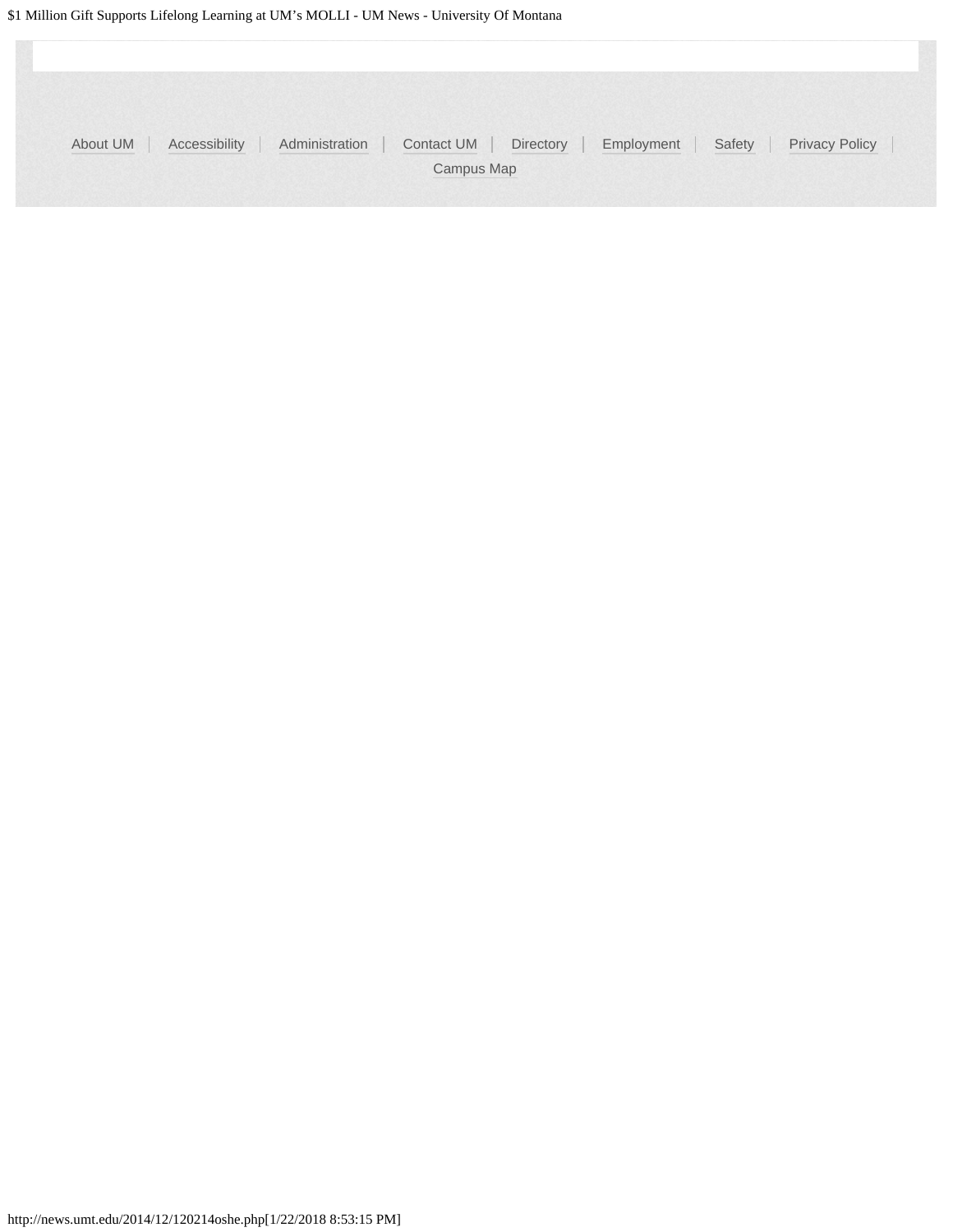<span id="page-42-0"></span>

## UM First-Year Student Essay Winners Announced

December 03, 2014

**MISSOULA** – The First-Year Reading Experience Committee at the University of Montana recently selected freshmen Libbey Barsness and Nathaniel Smith as the winners of the First-Year Essay Contest.

As part of the First-Year Reading Experience at UM, students read "The Things They Carried" by Tim O'Brien, a collection of short stories about a platoon of American soldiers in the Vietnam War. Students were invited to write and submit essays in two categories: Personal Reflection and Analytical. The First-Year Reading Experience Committee received strong submissions in each category, evidence of students' insightful engagement with O'Brien's book.

Barsness' essay, "A Reaction to Tim O'Brien's Views on Death," won the Personal Reflection category. Barsness, who was raised in Missoula and moved to Helena following fifth grade, outlined her unique bond with her mother in the essay. Her mother was diagnosed with stage-four ovarian cancer the summer after Barsness' sixth-grade year, and went through multiple rounds of chemotherapy and numerous surgeries before passing away this past August.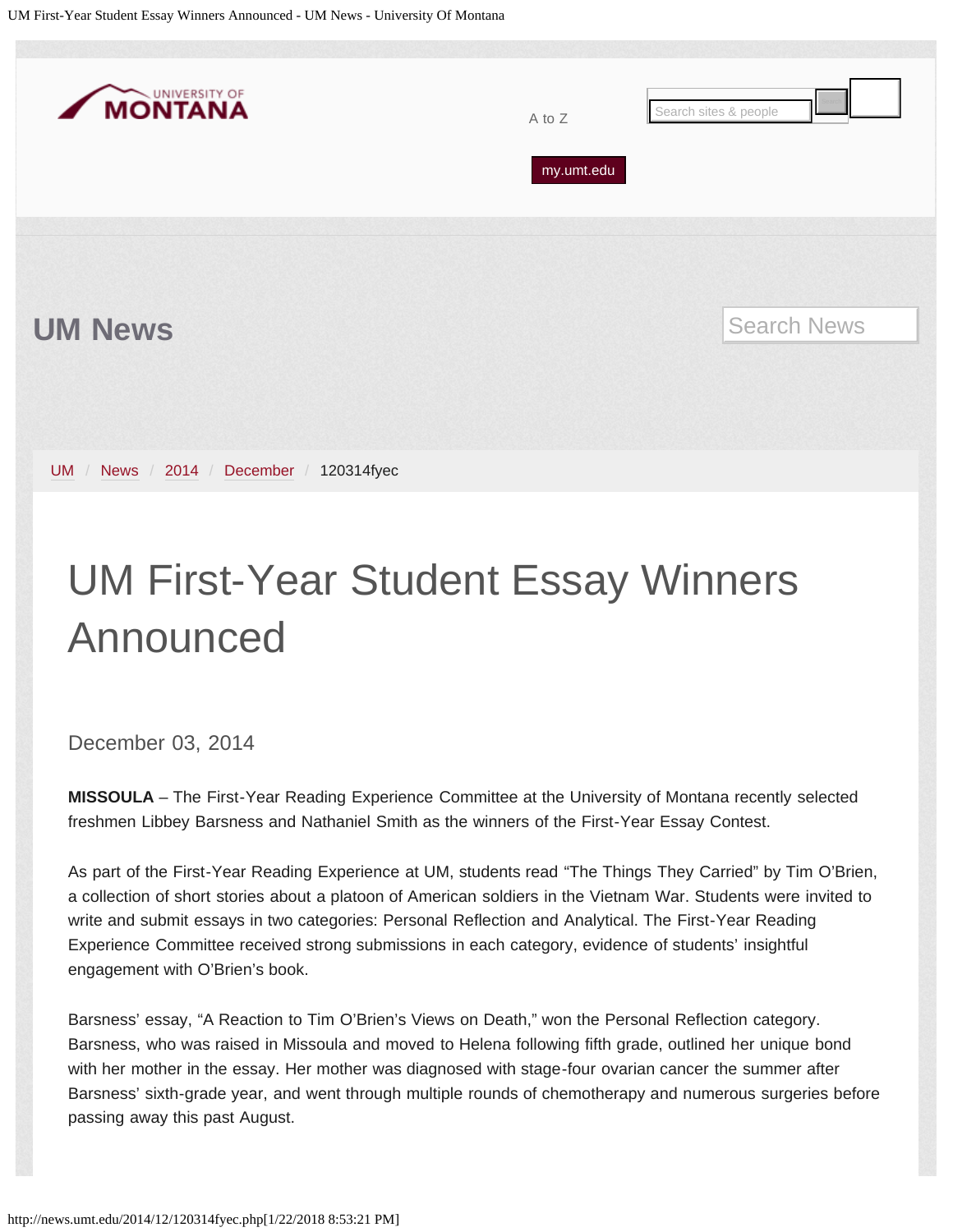Barsness currently is majoring in history while considering a minor in anthropology.

Smith, a UM Presidential Scholar from Moab, Utah, won the Analytical Essay category with his submission, "The Ambiguity of Truth in 'The Things They Carried.'" His essay examines O'Brien's use of blurred boundaries between fact and fiction to demonstrate the impossibility of objectively understanding war.

Smith plans to major in creative writing or English. Aside from reading and writing, he enjoys outdoor activities such as backpacking, rafting and skiing.

Barsness and Smith each won a \$250 cash prize.

Each year, the First-Year Reading Experience provides new students a common connection through a thoughtprovoking book. A committee of UM faculty, staff and students select a book from nominations submitted by the entire campus community. The program is not mandatory, but it is highly encouraged to help prepare students for their academic life on campus.

For more information on the First-Year Reading Experience, visit [http://libguides.lib.umt.edu/fyreading,](http://libguides.lib.umt.edu/fyreading) call The Writing Center Director Kelly Webster at 406-243-2470 or email [kelly.webster@umontana.edu.](mailto:kelly.webster@umontana.edu)

###

**Contact:** Kelly Webster, director, The Writing Center at UM, 406-243-2470, [kelly.webster@umontana.edu.](mailto:kelly.webster@umontana.edu)



University of Montana 32 Campus Drive Missoula, MT 59812 Phone: (406) 243-2522 [news@umontana.edu](mailto:news@umontana.edu)

**Get Involved**

[Submit a Calendar Event](http://umt.edu/urelations/info/submit_event.php) [Request a News Release](mailto:news@umontana.edu) [Suggest a Story Idea](mailto:thrive@umontana.edu)

**Quick Links**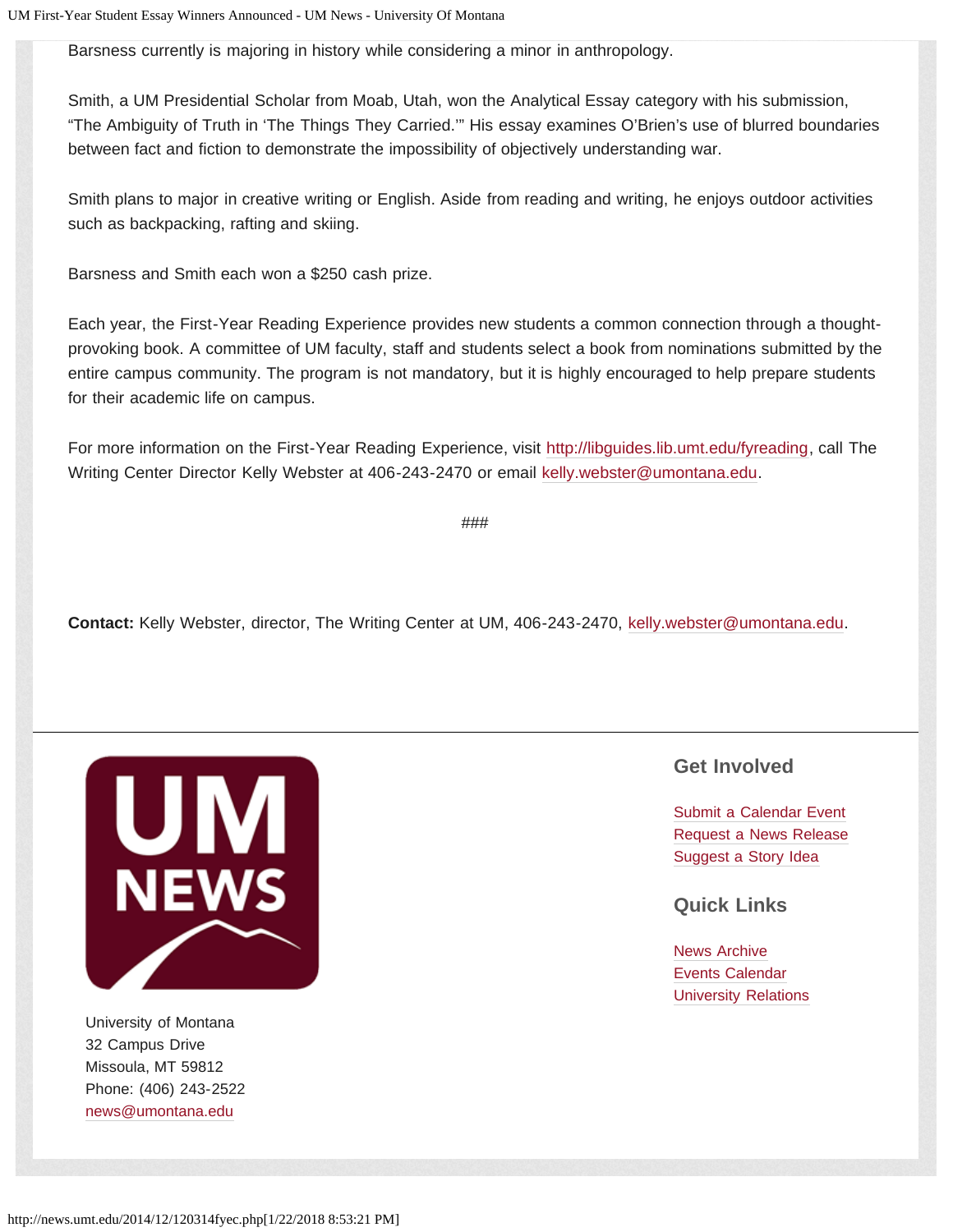| About UM | Accessibility | Administration Contact UM Directory | Employment   Safety | <b>Privacy Policy</b> |
|----------|---------------|-------------------------------------|---------------------|-----------------------|
|          |               | Campus Map                          |                     |                       |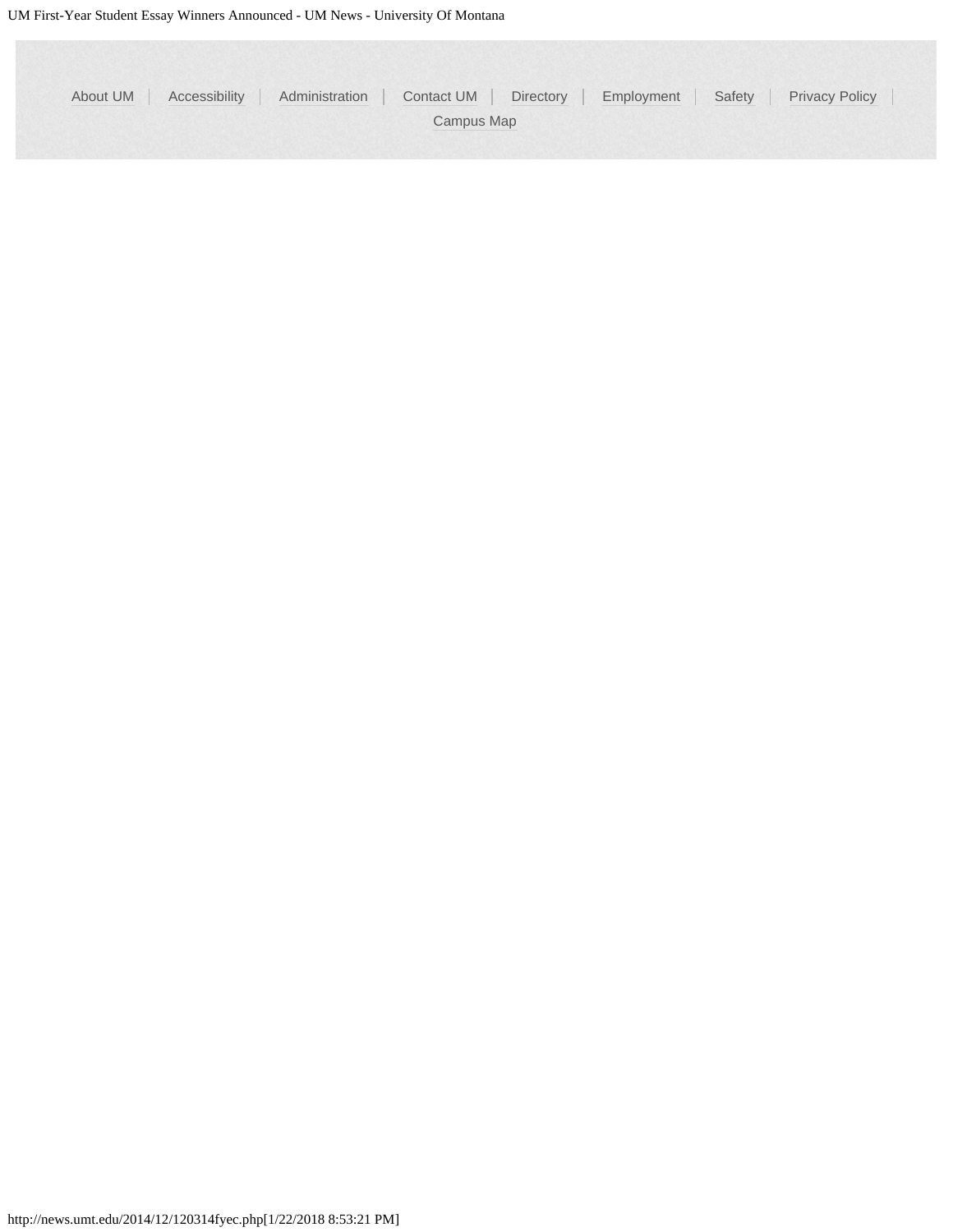<span id="page-45-0"></span>

# UM's Annual Christmas Cookie Cook-Off Set for Dec. 15

December 03, 2014

**MISSOULA** – University of Montana Dining will host the 17th annual Great UM Christmas Cookie Cook-Off on Monday, Dec. 15. This year's event, themed "A Christmas Story," will be held from 2 to 6 p.m. in the UM Lommasson Center's Food Zoo Dining Room.

The event is open to faculty, staff and students with an active Griz Card and their families and friends. Guests may take home up to half of the cookies they bake, and the other half will be donated to local youth homes, senior homes, group shelters and other nonprofit organizations.

Sysco Foodservice of Montana will donate the cookie decorations and nearly 800 pounds of cookie dough. All other supplies will be provided by UM Dining.

"The only thing participants need to bring is their holiday spirit," UM Dining Director of Marketing Sam Belanger said.

Annually, more than 30 UM campus departments participate in the Great UM Christmas Cookie Cook-Off,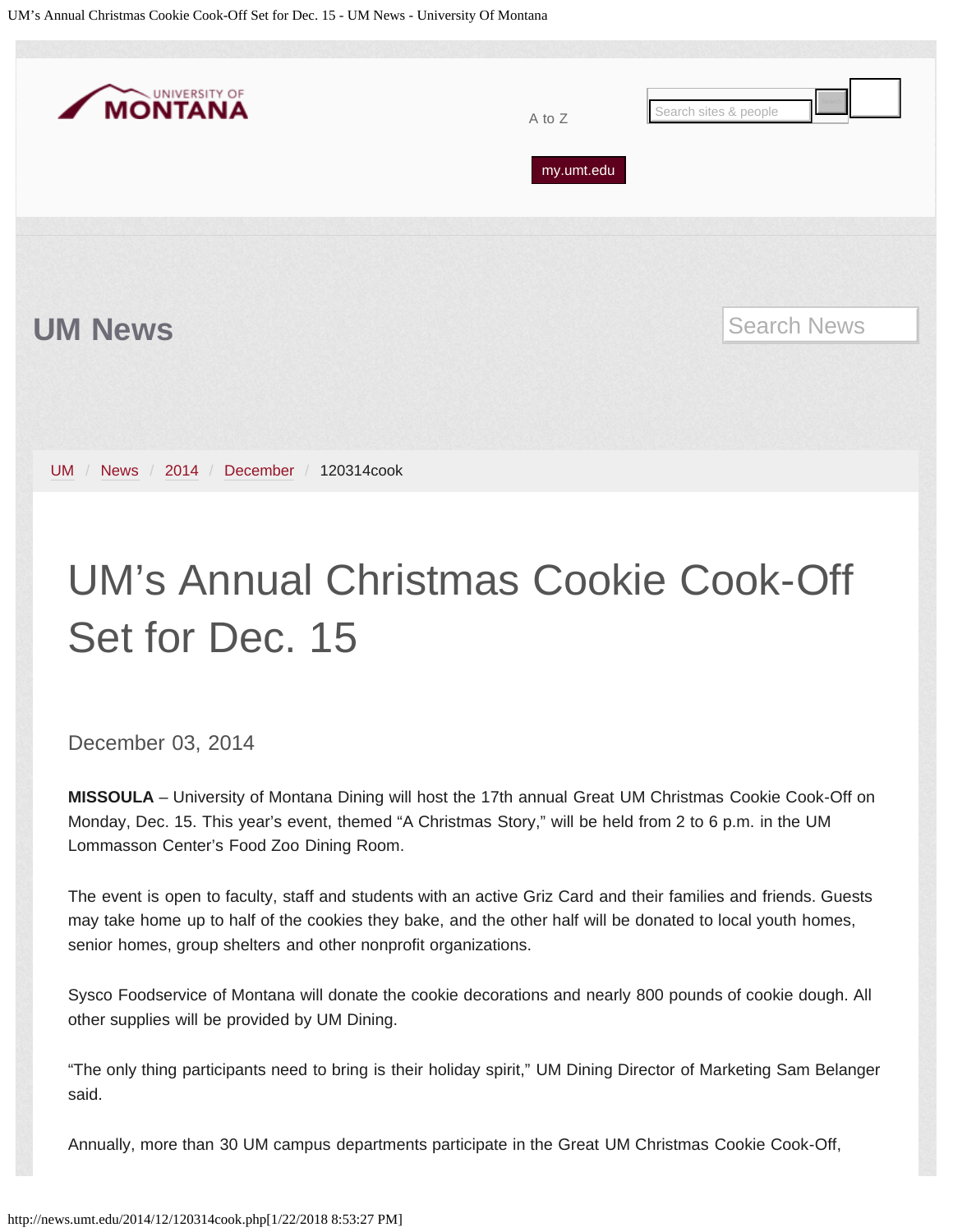donating about 300 dozen cookies to 16 local charities. In addition to cookie making, UM Dining also will provide beverages, music and a children's play area. Santa will join the party from 5 to 6 p.m.

###

**Contact:** Sam Belanger, director of marketing, UM Dining, 406-243-5089, [samuel.belanger@mso.umt.edu](mailto:samuel.belanger@mso.umt.edu).

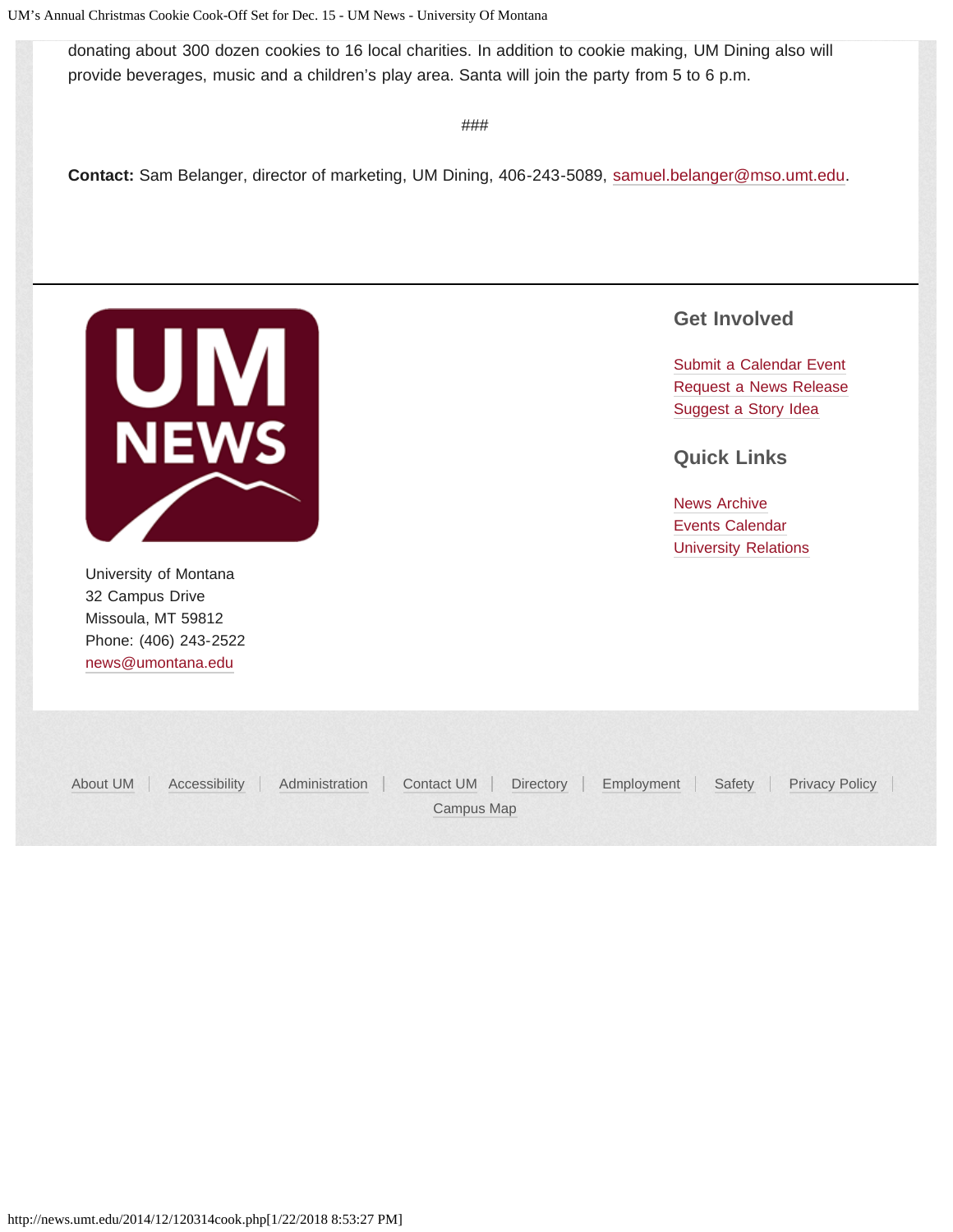<span id="page-47-0"></span>Montana High School Students Win Scholarships to UM at Model United Nations - UM News - University Of Montana



# Montana High School Students Win Scholarships to UM at Model United **Nations**

December 03, 2014

**MISSOULA** – Five high school seniors were awarded \$1,000 scholarships to attend the University of Montana last week for their exemplary performance at the 49th Annual Montana Model United Nations Conference. Each winner wrote an outstanding position paper and actively and accurately represented his or her country during two days of debate on world issues.

The awardees include Jag Ashtiani from **Coeur d'Alene** High School, Kelaiah Horat from Ravalli Home School, Meredith Stolte from **Columbia Falls** High School, Wyatt McGillen from **Kalispell** Flathead High School and Remy Arnot from Missoula Hellgate High School.

Any scholarship turned down by one of the first five seniors will be offered to the next senior on the top-20 list. In recent years, at least half of the top-20 seniors have been offered a scholarship.

Schools also were acknowledged with awards at the conclusion of the conference. The 19 participating schools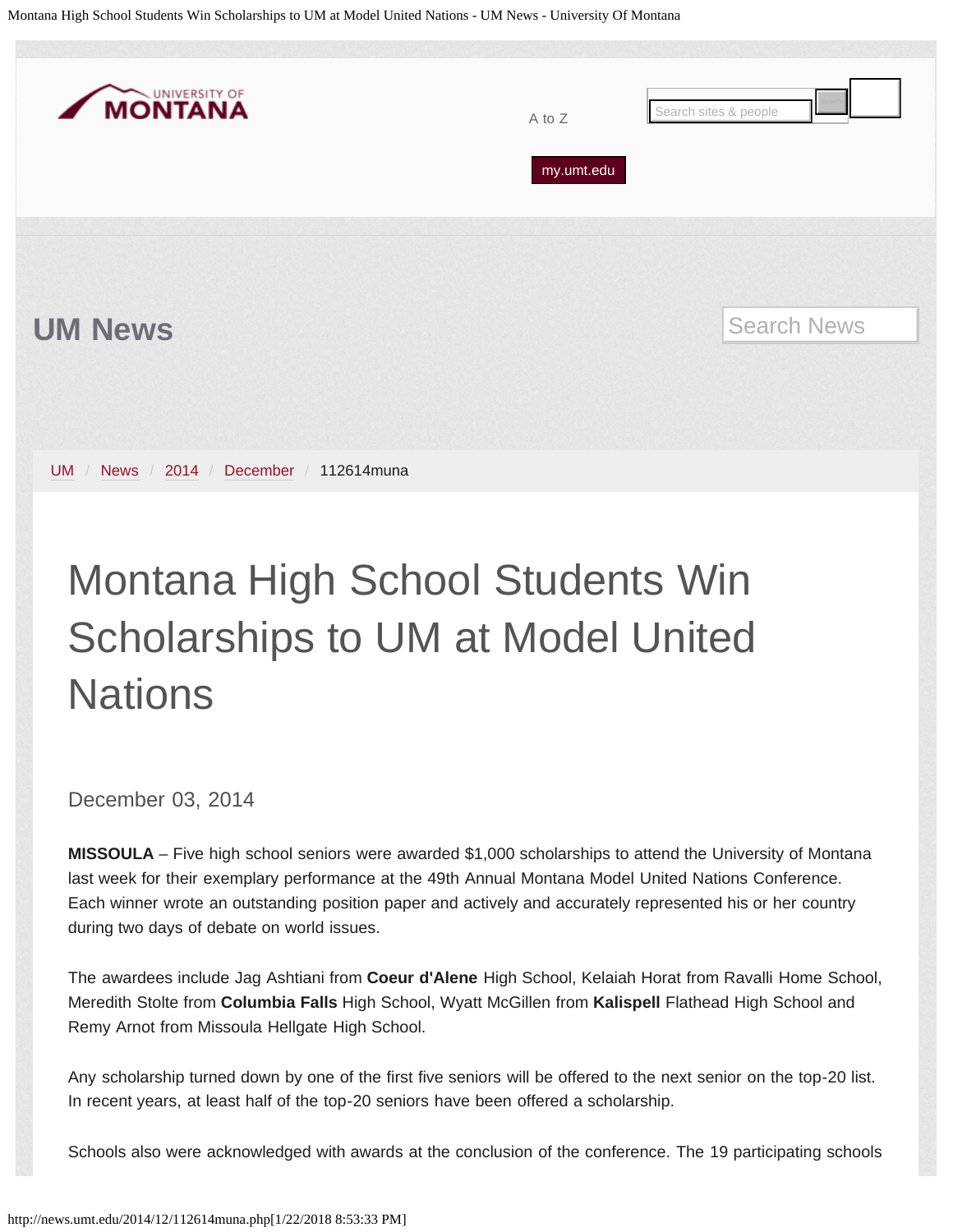were divided into small and large delegations based on the number of students they brought to the conference and were judged on the overall preparedness, participation and excellence of their delegates.

The three school award categories include Outstanding School for the top 10 percent, Distinguished School for the top 20 percent and Honorable School for the top 30 percent.

The small delegation winners were:

- **Outstanding School**: Missoula Sentinel High School, advised by Ezra Shearer.
- **Distinguished School**: **Polson** High School, advised by Katie Rehberg and Abby Connolly.
- **Honorable School**: Ravalli Home School, advised by Tanya Horat.

The large delegation winners were:

- **Outstanding School**: Missoula Big Sky High School, advised by Janice Bishop and Cameron Johnson.
- **Distinguished School**: **Kalispell** Flathead High School, advised by Lauren Gustafson.
- **Honorable School**: **Coeur d'Alene** Charter Academy, advised by Robert Miles.

Additional awards were given to the top 20 percent of the 380 students who attended the conference and to the top 20 percent of the 111 country teams. UM students who planned and staffed the conference also were recognized.

The complete award listing, including the top 20 high school senior list, can be found online at [http://www.cas.umt.edu/mun/hs-conference/Awards%20List%20MMUN%202014%20final.pdf.](http://www.cas.umt.edu/mun/hs-conference/Awards%20List%20MMUN%202014%20final.pdf)

For more information on award criteria, go to [http://www.cas.umt.edu/mun/hs-conference/advisor](http://www.cas.umt.edu/mun/hs-conference/advisor-resources.php)[resources.php.](http://www.cas.umt.edu/mun/hs-conference/advisor-resources.php) For information on the conference, including topics, guest speakers, and participating high schools, go to [http://www.cas.umt.edu/mun/hs-conference/default.php.](http://www.cas.umt.edu/mun/hs-conference/default.php)

###

**Contact:** Karen Adams, associate professor, UM Department of Political Science, 406-214-5451, [karen.adams@umontana.edu.](mailto:karen.adams@umontana.edu)

#### **Get Involved**

[Submit a Calendar Event](http://umt.edu/urelations/info/submit_event.php) [Request a News Release](mailto:news@umontana.edu) [Suggest a Story Idea](mailto:thrive@umontana.edu)

**Quick Links**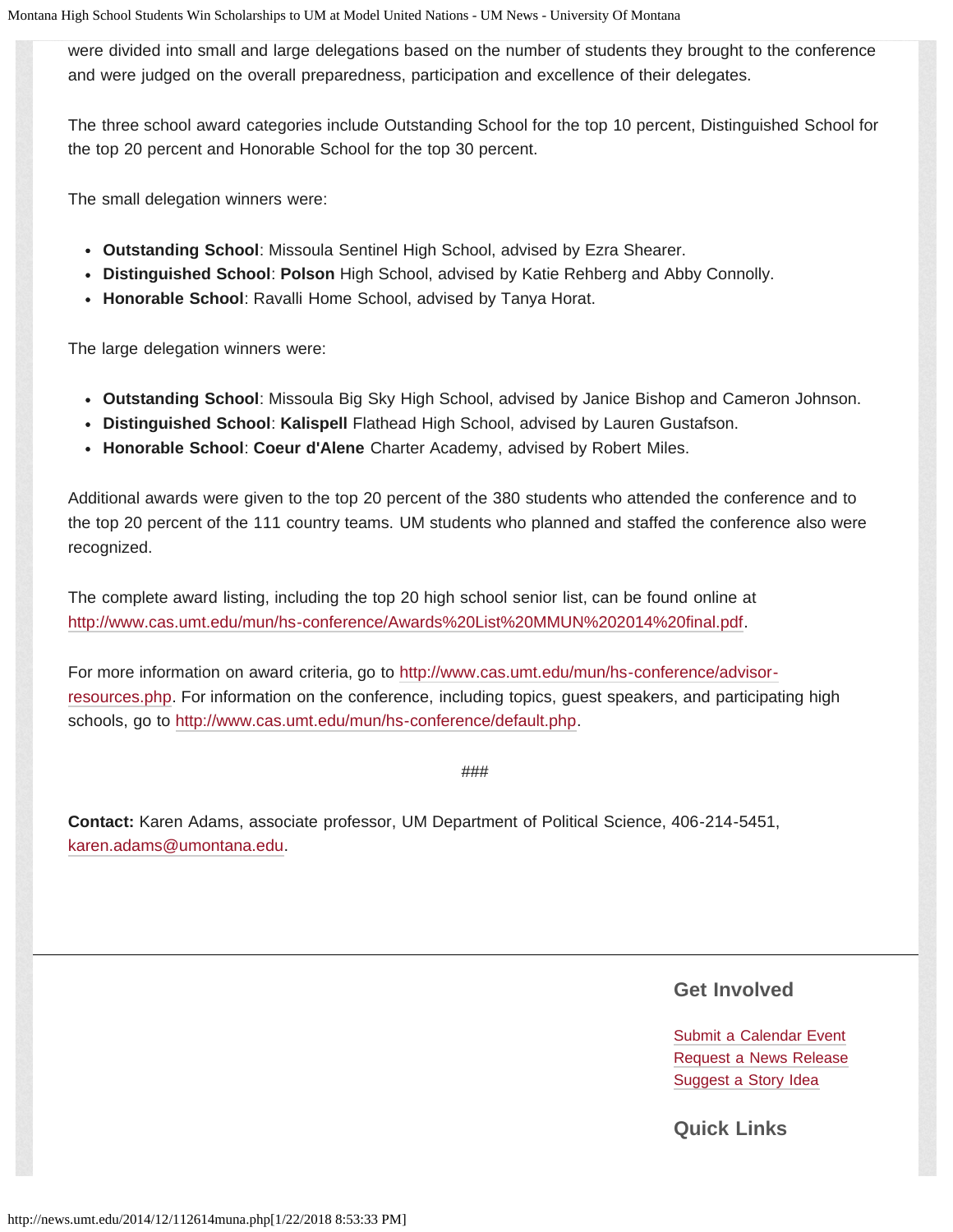

University of Montana 32 Campus Drive Missoula, MT 59812 Phone: (406) 243-2522 [news@umontana.edu](mailto:news@umontana.edu)

| About UM   Accessibility   Administration   Contact UM   Directory   Employment   Safety   Privacy Policy |            |  |  |
|-----------------------------------------------------------------------------------------------------------|------------|--|--|
|                                                                                                           | Campus Map |  |  |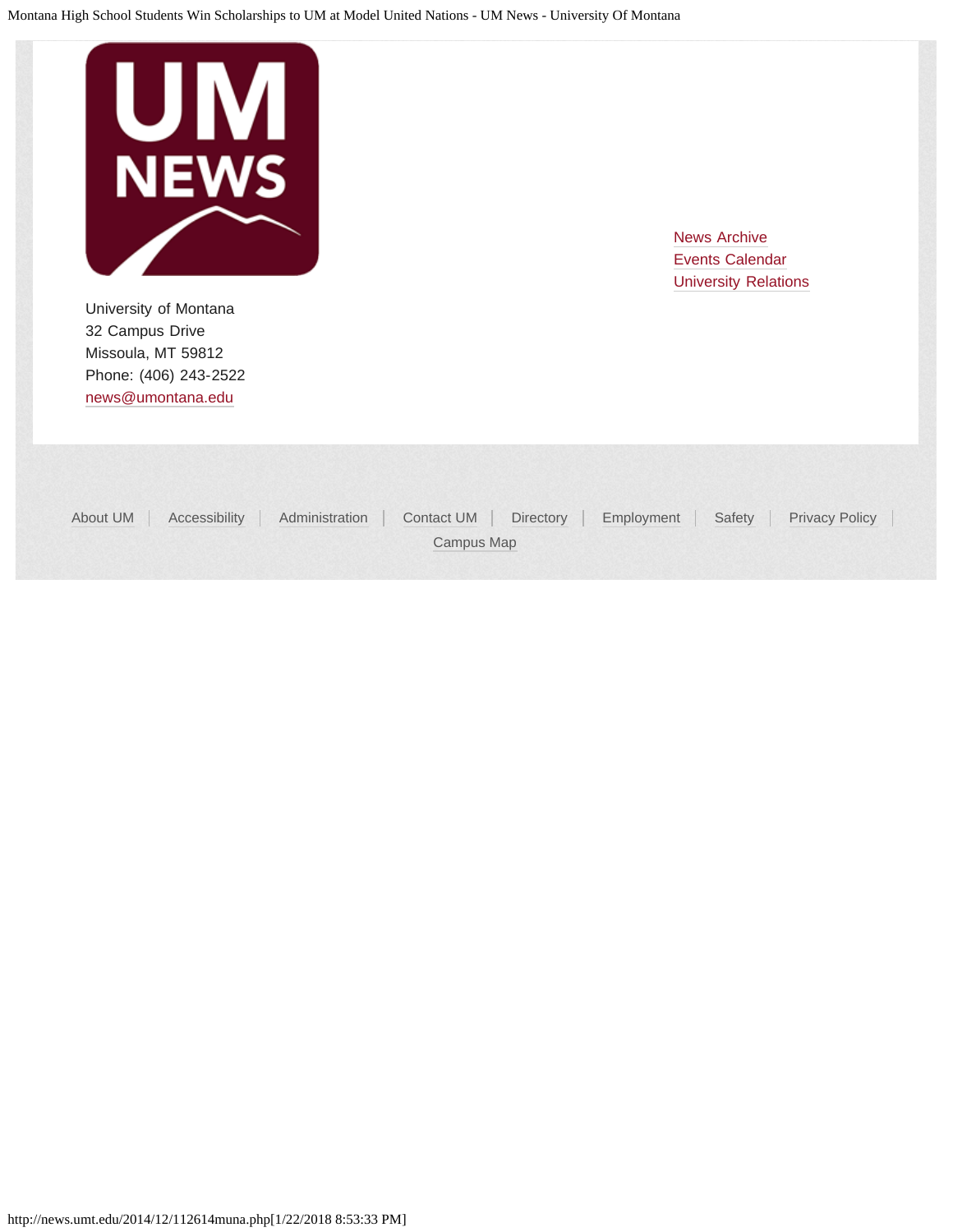<span id="page-50-0"></span>

# UM Dining Presents 'Beatlemania' Dec. 3 in the Food Zoo

December 01, 2014

**MISSOULA** – University of Montana Dining will present its final fall semester themed meal from 11 a.m. to 1:30 p.m. Wednesday, Dec. 3, in the Food Zoo, located in the Lommasson Center.

The event's theme is "Beatlemania," and the Food Zoo will be transformed into a walk-through collage using visual themes from four of the Beatles' hugely successful albums from the 1960s: "Yellow Submarine," "Magical Mystery Tour," "Sgt. Pepper's Lonely Hearts Club Band" and the "White Album."

Taking inspiration from The Beatles' homeland, the Food Zoo menu will offer British-inspired options, including bangers and mash, fish and chips, English meatloaf and a shepherd's pie bar.

UM Dining Director Mark LoParco, along with three assistants, will suit up as the Fab Four and perform as part of the afternoon's karaoke entertainment.

A "Beatlemania" karaoke competition for currently enrolled UM students will be held from 11 a.m. to 1:30 p.m. Contestants may sing one song from The Beatles' catalog.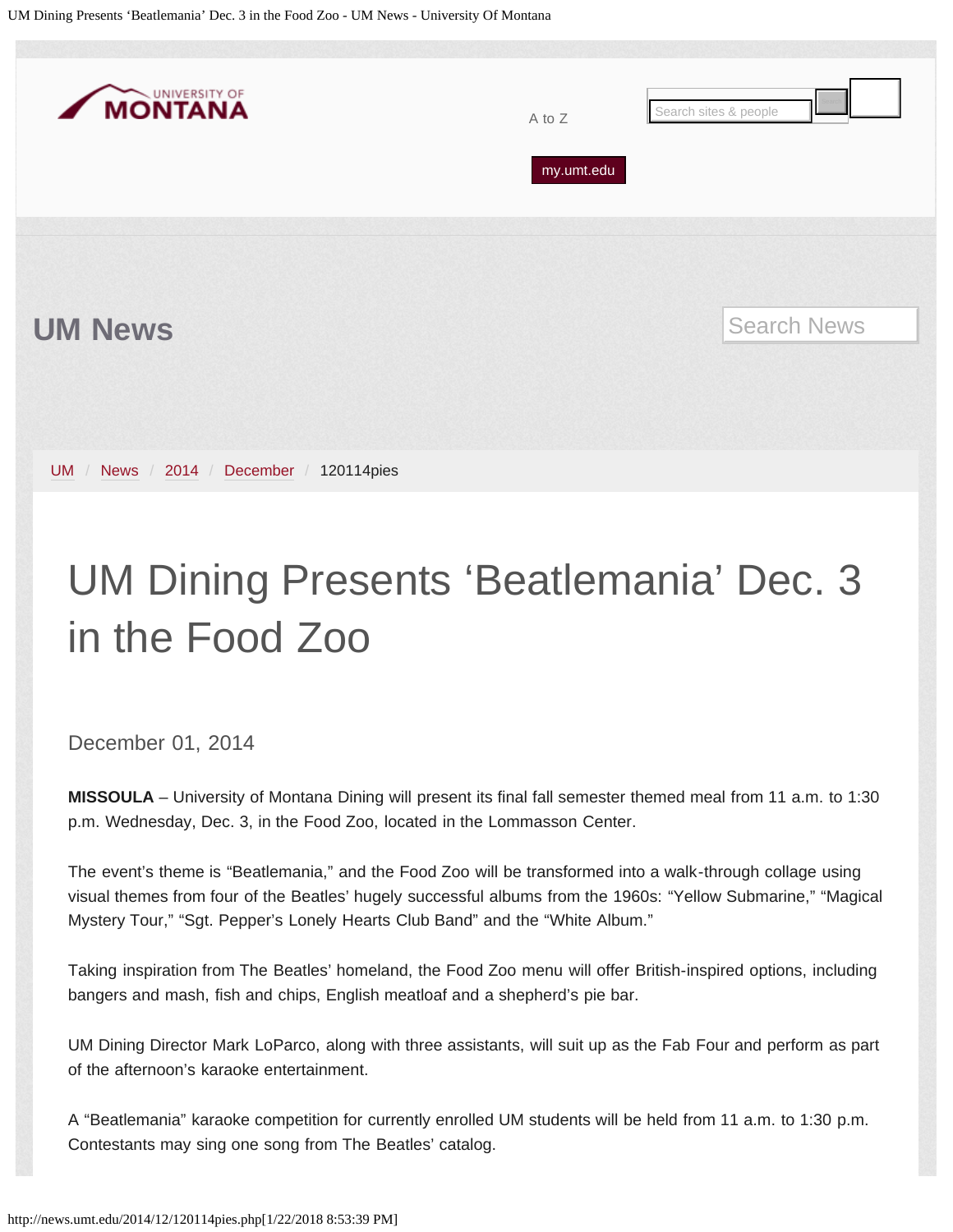The karaoke sign-up board will be on display in the Food Zoo from 9 a.m. to 7:30 p.m. Monday, Dec. 1, through Wednesday, Dec. 3, when the competition begins at 11 a.m. Contestants may perform alone or as part of a four-person group. The best performers will earn prizes sponsored by Coca-Cola and Whitefish Mountain Resort. Participants are encouraged to wear costumes.

Top performers will earn a ski getaway to Whitefish Mountain Resort. There also will be 30 \$10 Bear Bucks gift cards given away. Prize categories are:

- Best Female Performance of a Beatles Song
- Best Male Performance of a Beatles Song
- Best Group (4) Performance of a Beatles Song

"For 15 years we have been offering our student guests bi-monthly themed events," LoParco said. "We hope the dining diversion offers stress relief from classes."

Complete rules and regulations are available online at [http://www.umt.edu/dining/Special%20Events/beatles/Beatle%20Mania%20Rules.php.](http://www.umt.edu/dining/Special%20Events/beatles/Beatle%20Mania%20Rules.php)

For more information call UM Dining Director of Marketing Sam Belanger at 406-243-5089 or email [samuel.belanger@mso.umt.edu.](mailto:samuel.belanger@mso.umt.edu)

###

**Contact:** Sam Belanger, director of marketing, UM Dining, 406-243-5089, [samuel.belanger@mso.umt.edu](mailto:samuel.belanger@mso.umt.edu).



University of Montana 32 Campus Drive Missoula, MT 59812 Phone: (406) 243-2522

#### **Get Involved**

[Submit a Calendar Event](http://umt.edu/urelations/info/submit_event.php) [Request a News Release](mailto:news@umontana.edu) [Suggest a Story Idea](mailto:thrive@umontana.edu)

**Quick Links**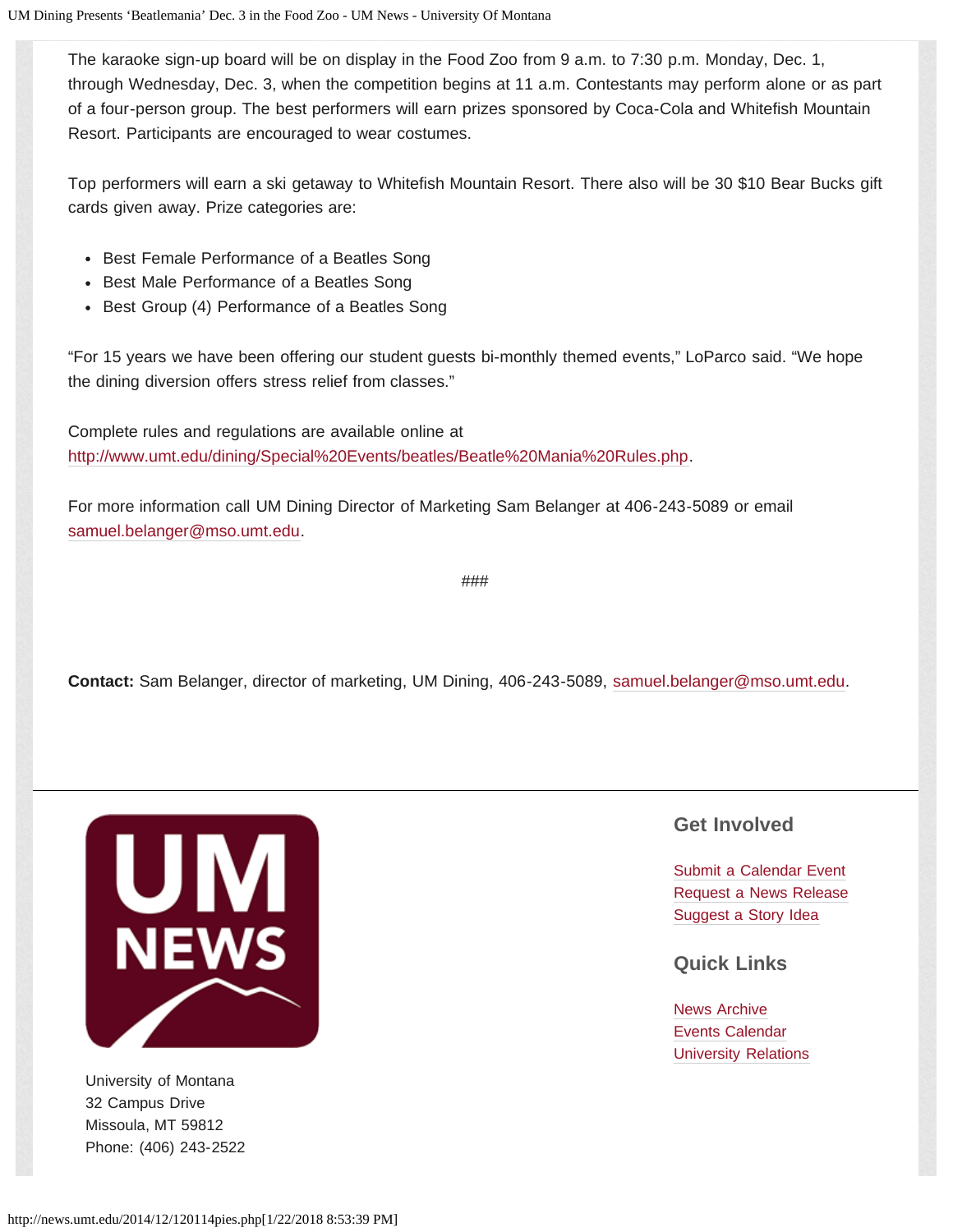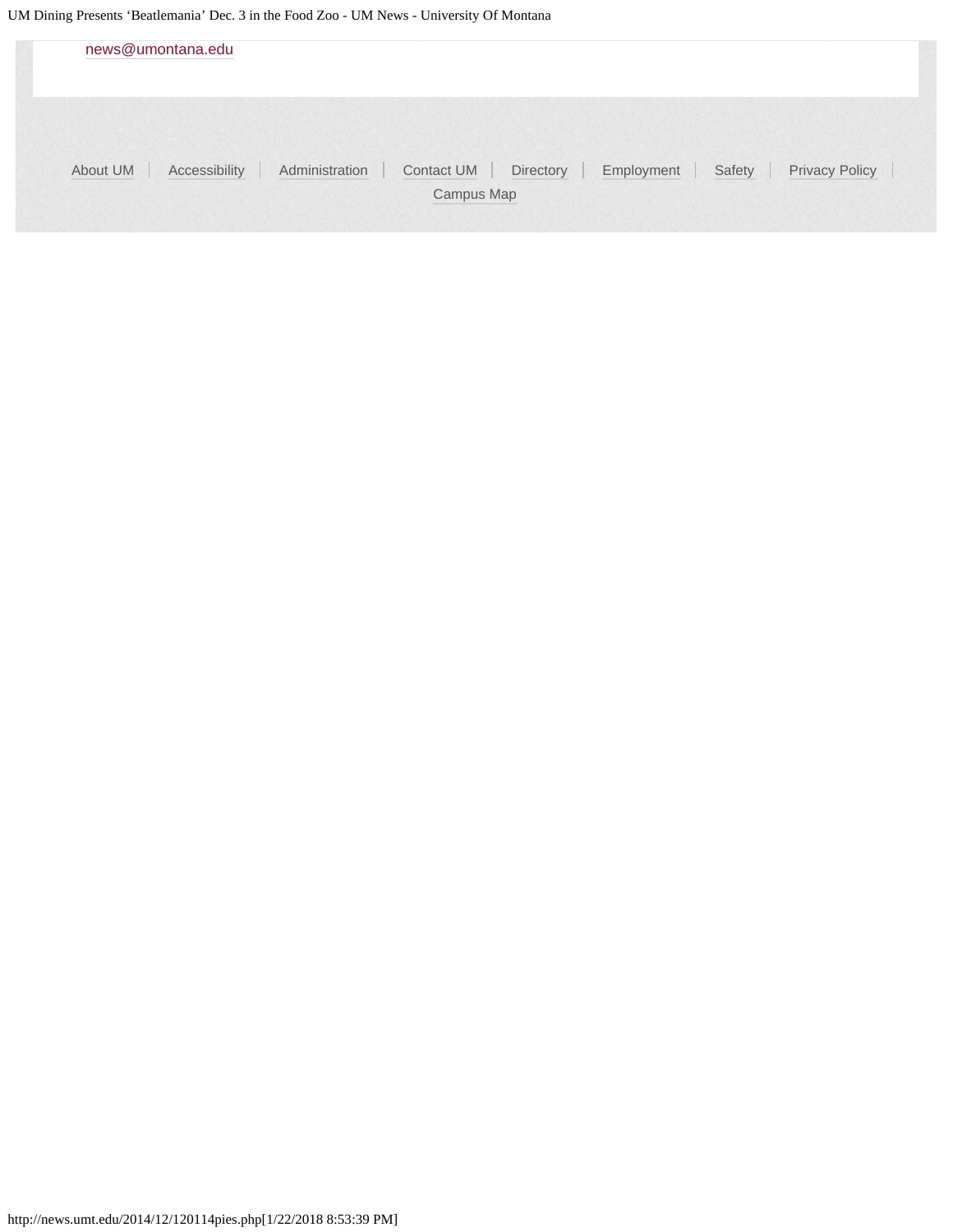<span id="page-53-0"></span>

### UM Students Organize a Panel Discussion Event on Divestment

December 01, 2014

**MISSOULA –** Divesting university endowments from fossil fuels is a hot topic nationwide as well as at the University of Montana. Is divestment an effective strategy? What are the costs and benefits of divestment? These questions and others will be discussed when panelists address topic of divestment during an event held at UM.

"Divestment at the University of Montana: A Panel for Campus Dialogue" will be held from 5 to 6:30 p.m., Thursday, Dec. 4, in Gallagher Business Building Room 122. The event features a diverse set of panelists with expertise on issues of divestment. Their remarks will be followed by a moderated Q-and-A discussion.

Panelists are Dane Scott, director of UM's Mansfield Ethics and Public Affairs Program and associate professor of ethics; Sarah Rinfret, political science assistant professor; and Peggy Kuhr, UM vice president for integrated communications. The panel will be moderated by Steve Schwarze, UM professor of rhetoric and environmental communication in the College of Humanities and Sciences.

The event is free and open to the public, and refreshments will be served. The event is sponsored by the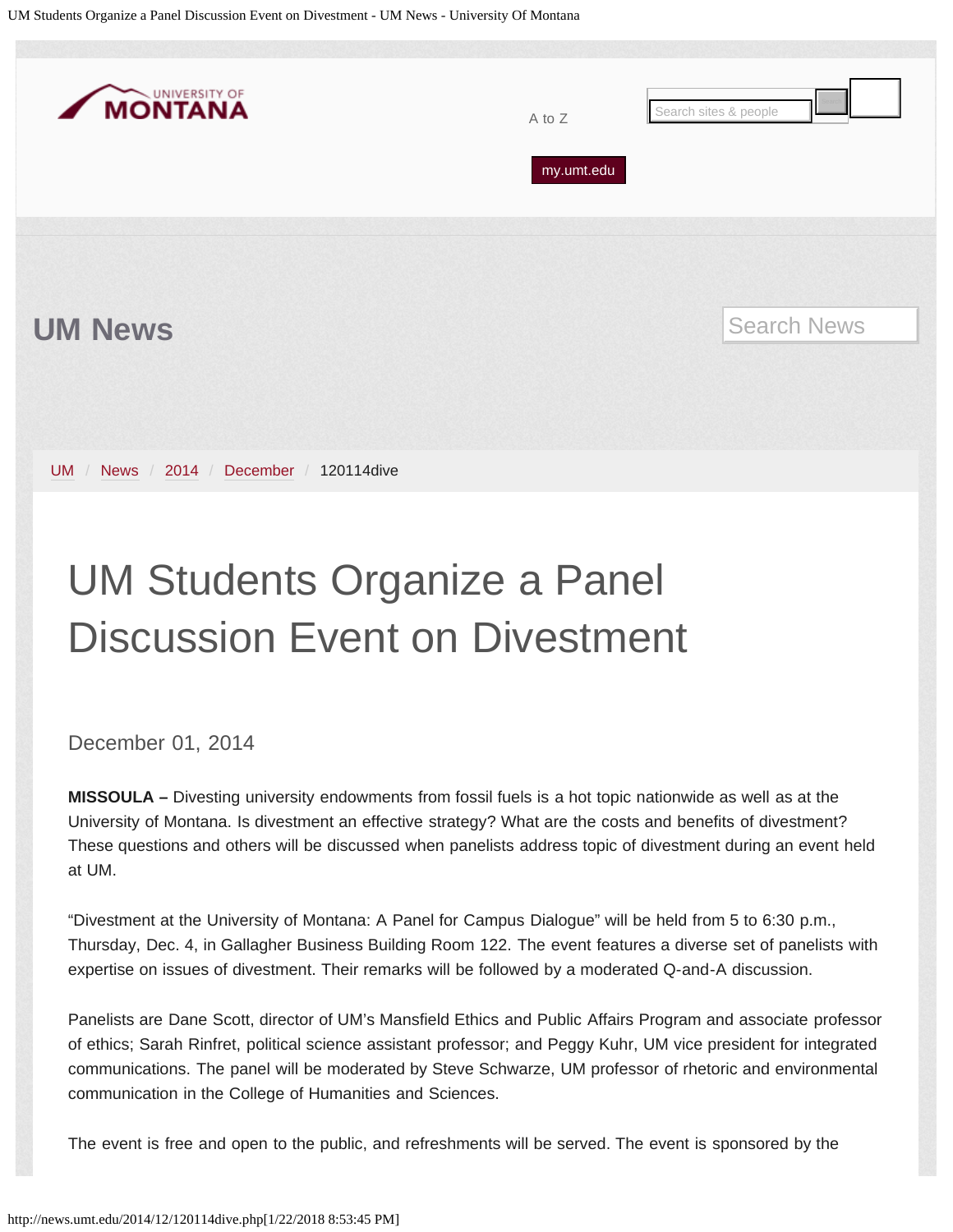Associated Students of UM, ASUM Sustainability Center, The Natural Resource Conflict Resolution Certificate Program and the UM Environmental Studies Program.

For more information call UM graduate student and event organizer Nicola Preston at 617-834-1595 or email [nicola.preston@umconnect.umt.edu.](mailto:nicola.preston@umconnect.umt.edu)

###

**Contact:** Nicola Preston, UM graduate student, 617-834-1595, [nicola.preston@umconnect.umt.edu.](mailto:nicola.preston@umconnect.umt.edu)



University of Montana 32 Campus Drive Missoula, MT 59812 Phone: (406) 243-2522 [news@umontana.edu](mailto:news@umontana.edu)

#### **Get Involved**

[Submit a Calendar Event](http://umt.edu/urelations/info/submit_event.php) [Request a News Release](mailto:news@umontana.edu) [Suggest a Story Idea](mailto:thrive@umontana.edu)

**Quick Links**

| About UM   Accessibility   Administration   Contact UM   Directory   Employment   Safety   Privacy Policy |            |  |  |
|-----------------------------------------------------------------------------------------------------------|------------|--|--|
|                                                                                                           | Campus Map |  |  |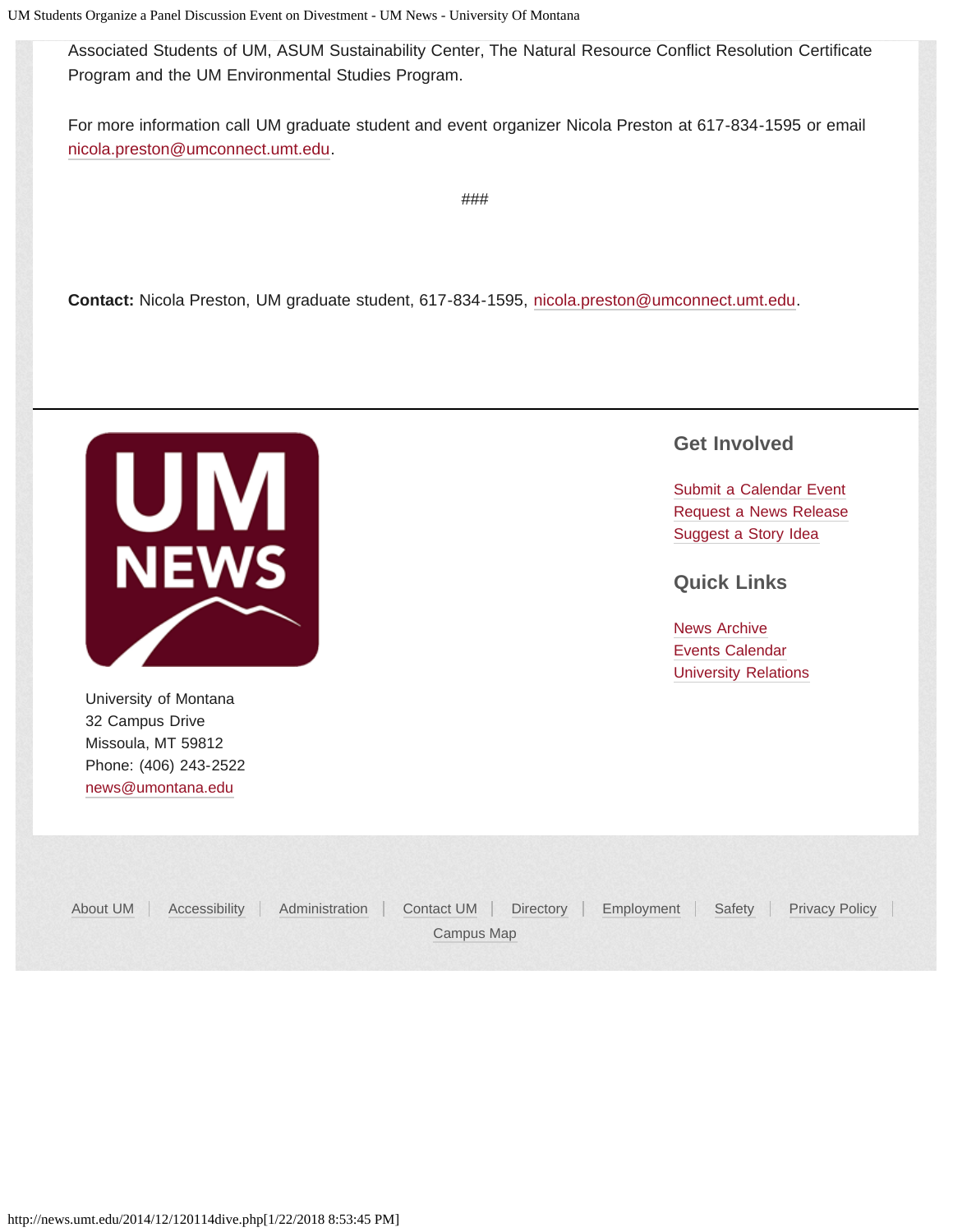<span id="page-55-0"></span>Global Pandemics and Bioterroism Focus of Mansfield Center Discussion - UM News - University Of Montana



### Global Pandemics and Bioterroism Focus of Mansfield Center Discussion

December 01, 2014

**MISSOULA** – The outbreak of Ebola in West Africa has raised questions about the global community's ability to adequately contain and treat a life-threatening pandemic. The Maureen and Mike Mansfield Center will host David Hamon, director of Banyan Analytics and a former senior official at the Defense Threat Reduction Agency, and Alex Philp, founder and president of GCS, to discuss "Global Pandemics and Bioterrorism: Are We Prepared? Implementing Resiliency Through International Exchange, Planning and Capacity Development."

The program begins at 7 p.m. Thursday, Dec. 4, in the Dell Brown Room of Turner Hall at the University of Montana. The event is free and open to the public, but RVSPs are requested at 406-243-2988 or [mercedes.becker@umontana.edu.](mailto:mercedes.becker@umontana.edu)

The recent Ebola outbreak challenged the ability of local governments and international organizations like the World Health Organization to contain highly contagious and fatal diseases. In their talk, Hamon and Philp will examine how a global pandemic could affect Montana, the resiliency of the country's infrastructure in the face of an outbreak or bioterrorist attack and what the U.S. can do to prepare itself for such an event.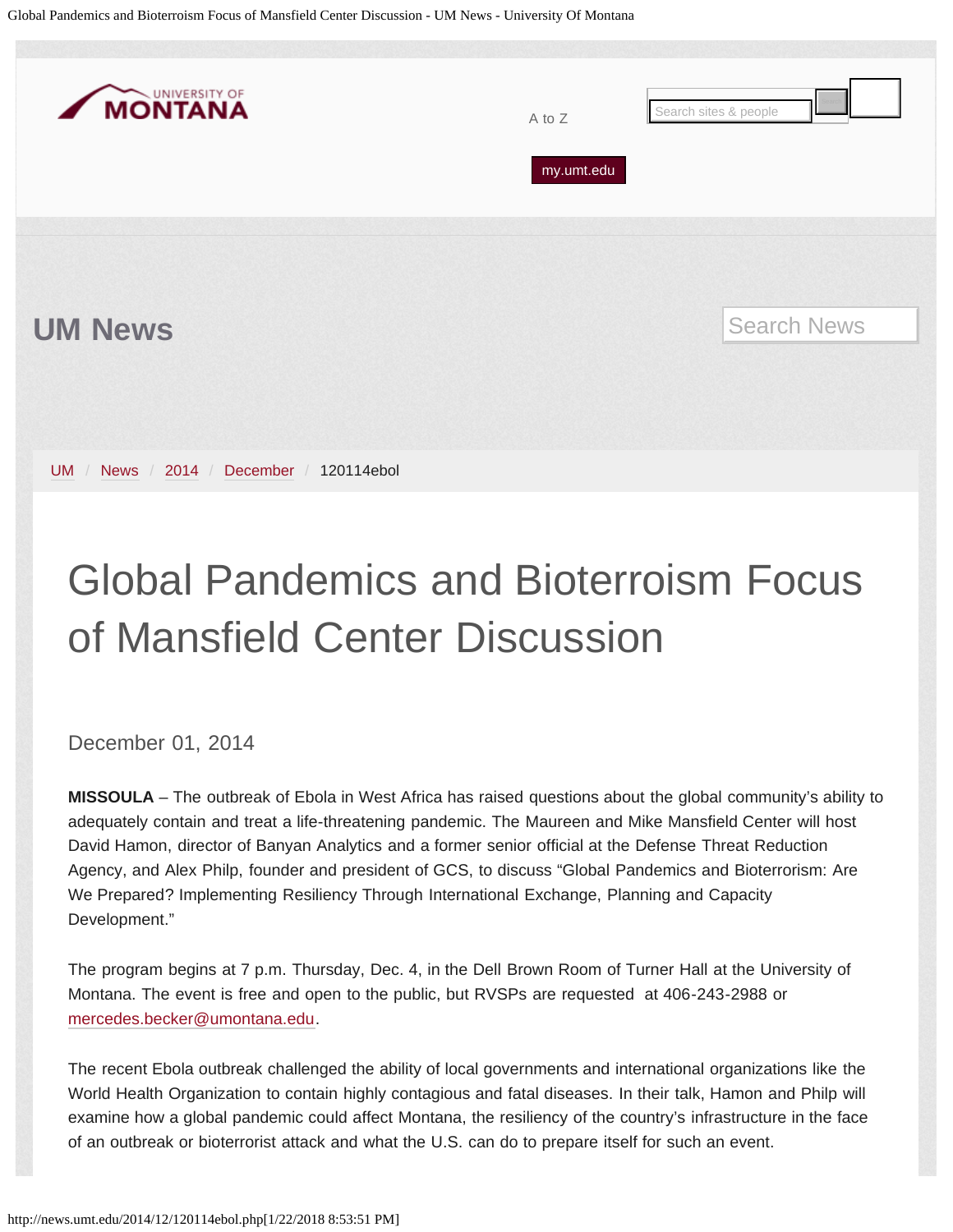Hamon has 33 years of experience in international security affairs. He spent nearly 10 years with the Defense Threat Reduction Agency working on strategic research and dialogues for the Advanced Systems and Concepts Office. He also has served with the Office of the Secretary of Defense, Africa Policy, as director of policy and programs, during which time he worked with the United Nations Peacekeeping Department.

Philp is the founder of GCS, a geoanalytics company that uses cloud, mobile and analytic services to provide critical information for management, defense and health care systems. He launched GCS as a spinout from NASA-funded research and development in advanced geospatial information technology at UM.

The Mansfield Center at UM promotes better understanding of Asia, U.S. relations with Asia and ethics in public affairs in the spirit of former U.S. Sen. Mike Mansfield and his wife, Maureen. The center houses programs that focus on peoples and cultures of modern Asia and ethics in public affairs, the core interests and hallmarks of Sen. Mansfield's career.

For more information visit [http://www.umt.edu/mansfield.](http://www.umt.edu/mansfield)

###

**Contact:** Deena Mansour, associate director, UM Maureen and Mike Mansfield Center, 406-243-2713, [deena.mansour@mso.umt.edu.](mailto:deena.mansour@mso.umt.edu)



University of Montana 32 Campus Drive Missoula, MT 59812 Phone: (406) 243-2522 [news@umontana.edu](mailto:news@umontana.edu)

#### **Get Involved**

[Submit a Calendar Event](http://umt.edu/urelations/info/submit_event.php) [Request a News Release](mailto:news@umontana.edu) [Suggest a Story Idea](mailto:thrive@umontana.edu)

**Quick Links**

[News Archive](http://www.umt.edu/urelations/pubs/NewsArchives.php) [Events Calendar](http://events.umt.edu/) [University Relations](http://www.umt.edu/urelations/)

[About UM](http://www.umt.edu/about) [Accessibility](http://www.umt.edu/accessibility/) [Administration](http://www.umt.edu/administration) [Contact UM](http://www.umt.edu/comments) [Directory](http://www.umt.edu/directory) [Employment](http://www.umt.edu/jobs) [Safety](http://www.umt.edu/safety/) [Privacy Policy](http://umt.edu/privacy/)

[Campus Map](http://map.umt.edu/)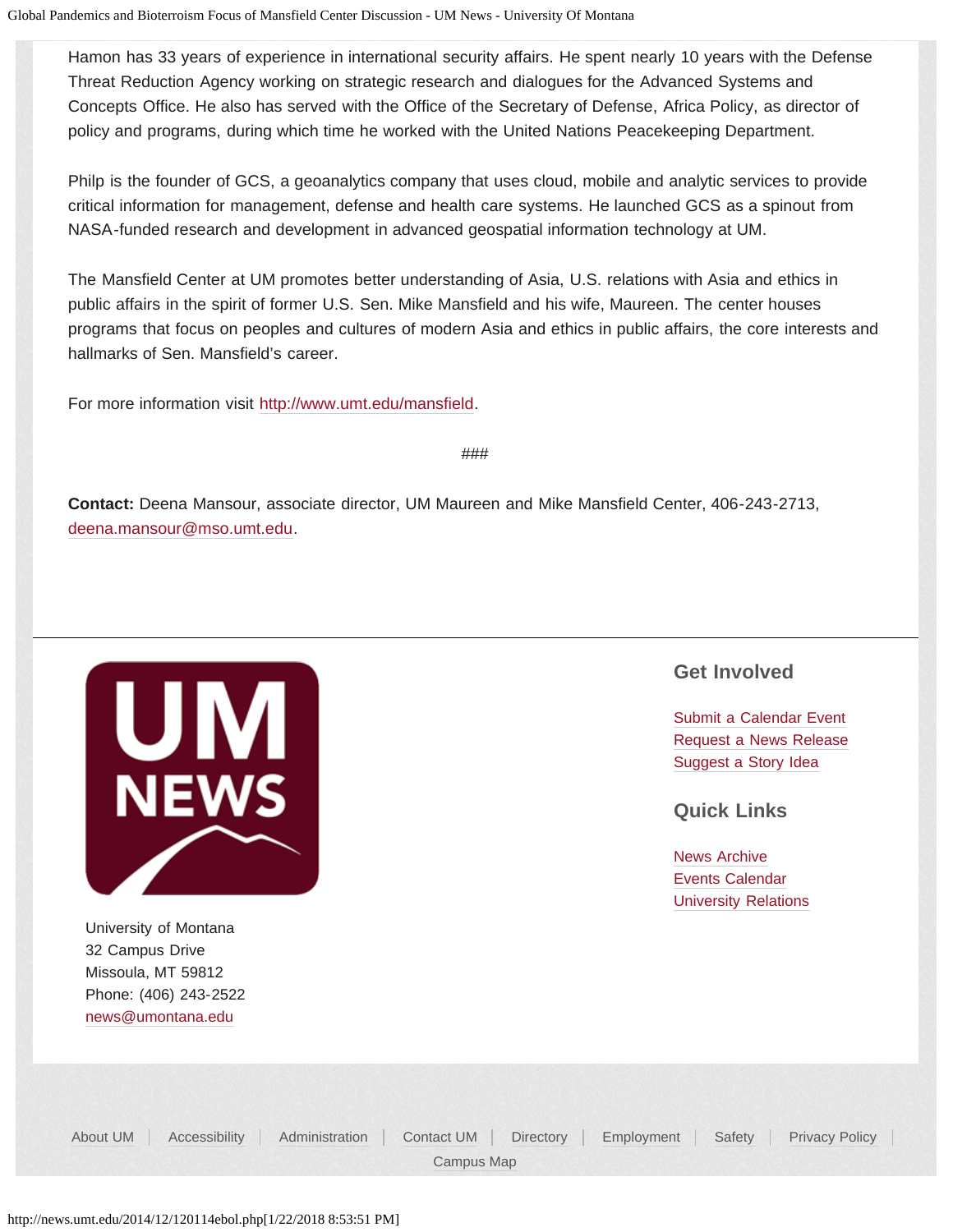Global Pandemics and Bioterroism Focus of Mansfield Center Discussion - UM News - University Of Montana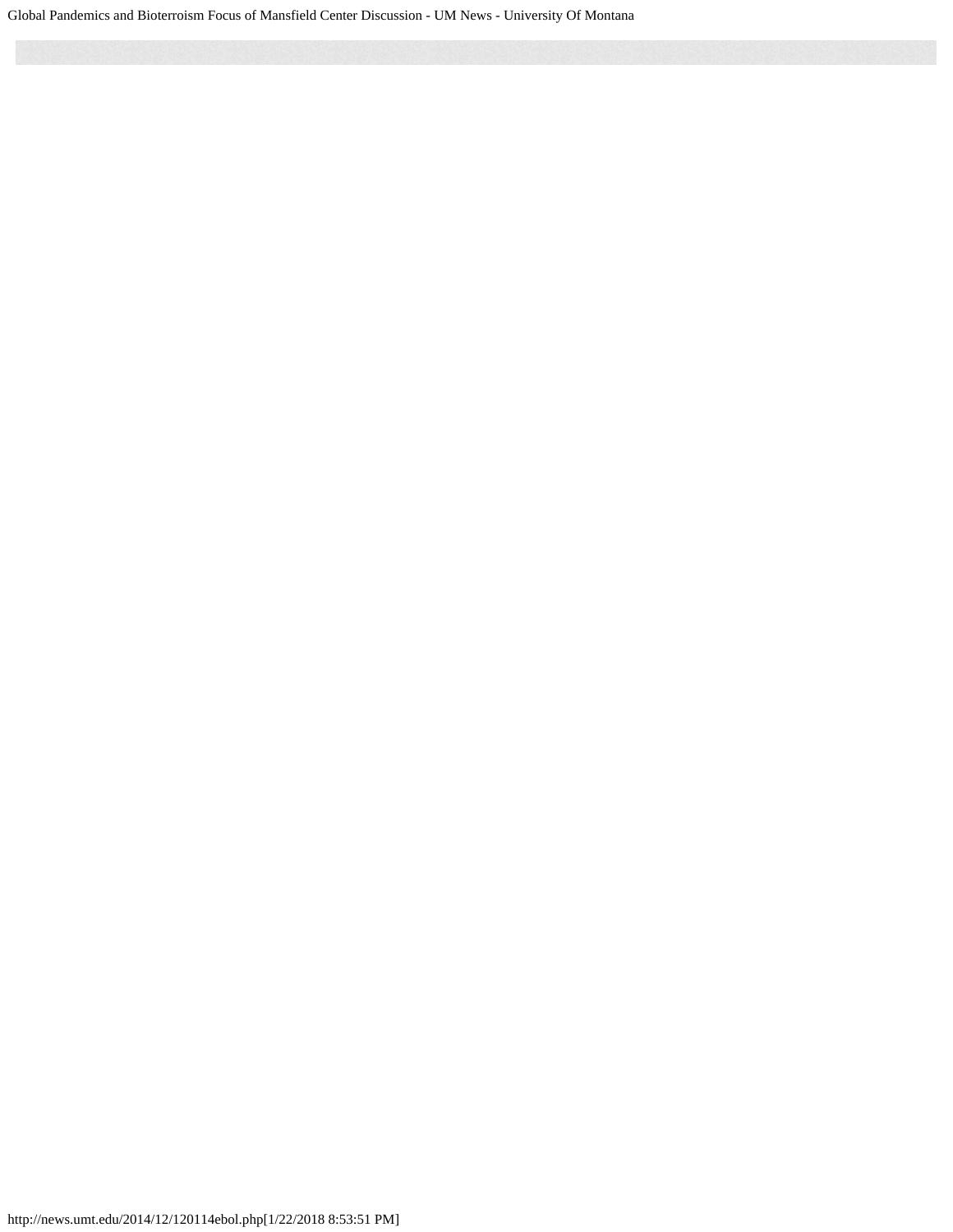<span id="page-58-0"></span>

### Country Artist Kip Moore to Perform Concert at UM

December 01, 2014

**MISSOULA –** Country Music Association "New Artist of the Year" nominee Kip Moore will perform at the University of Montana Adams Center on Tuesday, Jan. 27. The concert will begin at 7:30 p.m. and doors open at 6:30 p.m.

Tickets for the show will go on sale at 10 a.m. Friday, Dec. 5, at [http://www.griztix.com,](http://www.griztix.com/) the Adams Center Box Office and all GrizTix locations. Tickets also may be purchased by calling 406-243-4051 during regular business hours. They cost \$35 or \$30, plus applicable service fees.

The Washington Post calls Moore "one of Nashville's breakout stars" while his album "Up All Night" was the best-selling debut album from any solo male country artist released in 2012 and 2013. He produced three back-to-back number-one singles: "Somethin' 'Bout a Truck," "Beer Money" and "Hey Pretty Girl."

Moore kicked off his 2014 tour with Lady Antebellum and Tim McGraw, launching his own headlining tour "Up in Smoke" this fall. He also has toured with Eric Church, Brantley Gilbert and Toby Keith.